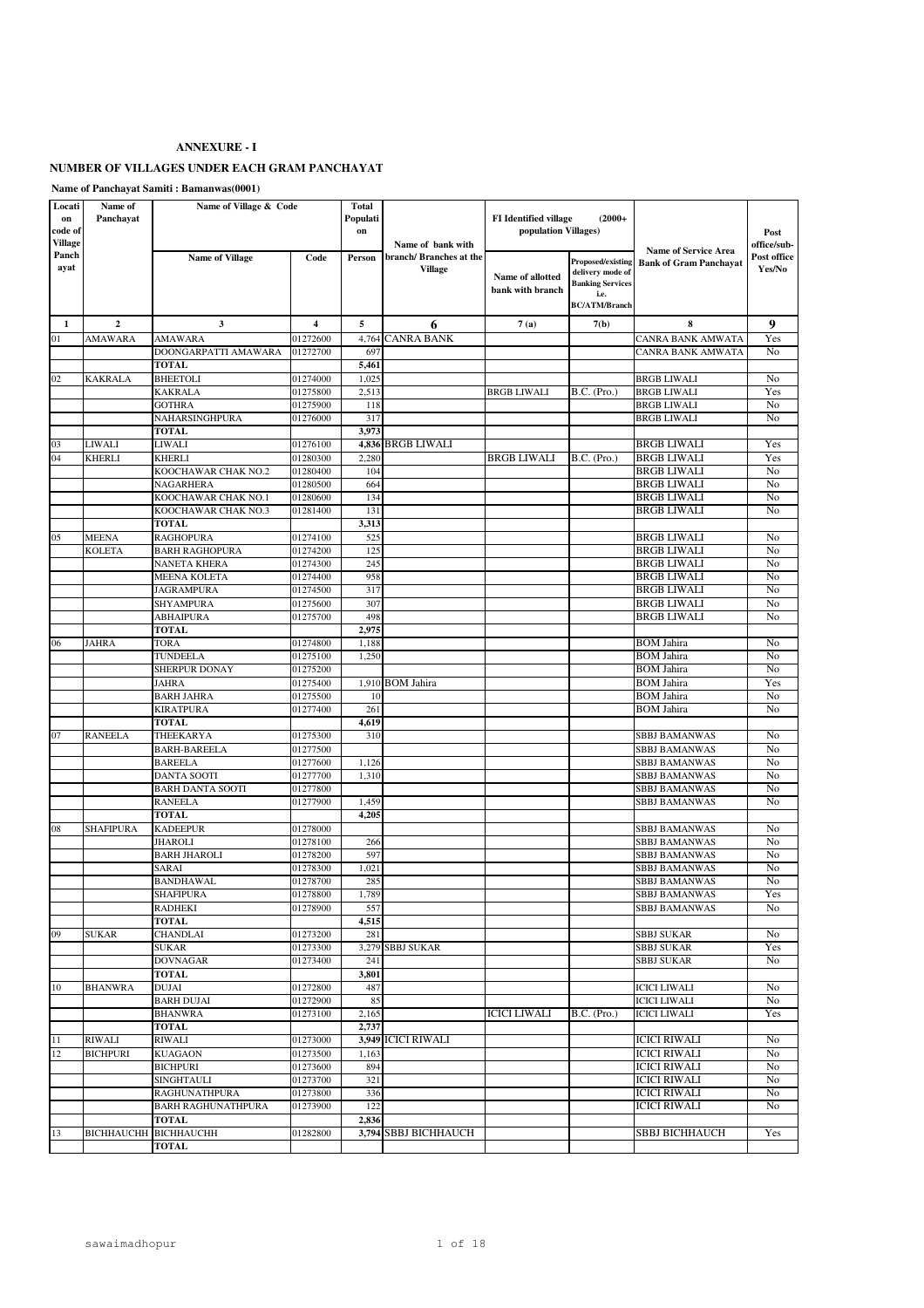| Name of Panchayat Samiti: Bamanwas(0001) |  |  |
|------------------------------------------|--|--|
|------------------------------------------|--|--|

| Locati         | Name of         | Name of Village & Code               |                         | Total        |                                      |                                                           |                                 |                                        |             |
|----------------|-----------------|--------------------------------------|-------------------------|--------------|--------------------------------------|-----------------------------------------------------------|---------------------------------|----------------------------------------|-------------|
| on             | Panchayat       |                                      |                         | Populati     |                                      | FI Identified village<br>$(2000+$<br>population Villages) |                                 |                                        |             |
| code of        |                 |                                      |                         | on           |                                      |                                                           |                                 |                                        | Post        |
| <b>Village</b> |                 |                                      |                         |              | Name of bank with                    |                                                           |                                 | <b>Name of Service Area</b>            | office/sub- |
| Panch          |                 | <b>Name of Village</b>               | Code                    | Person       | branch/Branches at the               |                                                           | <b>Proposed/existing</b>        | <b>Bank of Gram Panchayat</b>          | Post office |
| ayat           |                 |                                      |                         |              | <b>Village</b>                       | Name of allotted                                          | delivery mode of                |                                        | Yes/No      |
|                |                 |                                      |                         |              |                                      | bank with branch                                          | <b>Banking Services</b><br>i.e. |                                        |             |
|                |                 |                                      |                         |              |                                      |                                                           | <b>BC/ATM/Branch</b>            |                                        |             |
|                |                 |                                      |                         |              |                                      |                                                           |                                 |                                        |             |
| 1              | $\overline{2}$  | 3                                    | $\overline{\mathbf{4}}$ | 5            | 6                                    | 7(a)                                                      | 7(b)                            | 8                                      | 9           |
| 14             | <b>NAROLI</b>   | NAROLI CHAUR                         | 01280900                |              | 2,245 BRANCH INDIAN BK SBBJ BAMANWAS |                                                           |                                 | SBBJ BAMANWAS                          | Yes         |
|                | <b>CHAUR</b>    | BHANWARKI                            | 01283000                | 1,371        |                                      | SBBJ BAMANWAS B.C. (Pro.)                                 |                                 | <b>SBBJ BAMANWAS</b>                   | No          |
|                |                 |                                      |                         | 3,616        |                                      |                                                           |                                 |                                        | No          |
| 15             | PIPLAI          | <b>SITAPURA</b><br><b>KACHARHERA</b> | 01276900                | 941          |                                      |                                                           |                                 | <b>BOB PIPLAI</b><br><b>BOB PIPLAI</b> | No          |
|                |                 | <b>GOLA GAONRI</b>                   | 01277000<br>01277100    | 127<br>133   |                                      |                                                           |                                 | <b>BOB PIPLAI</b>                      | No<br>No    |
|                |                 | PIPLAI                               | 01280200                |              | 5,272 BOB PIPLAI                     |                                                           |                                 | <b>BOB PIPLAI</b>                      | Yes         |
|                |                 | <b>BARH PIPLAI</b>                   | 01281500                | 30           |                                      |                                                           |                                 | <b>BOB PIPLAI</b>                      | No          |
|                |                 | <b>TOTAL</b>                         |                         | 6,503        |                                      |                                                           |                                 |                                        |             |
| 16             | <b>BAMANWAS</b> | <b>BAMANWAS PATTI KALAN</b>          | 01277200                |              | 7.232 SBBJ BAMANWAS                  |                                                           |                                 | <b>SBBJ BAMANWAS</b>                   | Yes         |
|                | <b>KALAN</b>    |                                      |                         |              |                                      |                                                           |                                 |                                        | No          |
| 17             | <b>BAMANWAS</b> | <b>BAMANWAS PATTI KHURD</b>          | 01277300                | 4.975        | <b>OBC BAMANWAS</b>                  |                                                           |                                 | OBC BAMANWAS                           | Yes         |
|                | <b>KHURD</b>    |                                      |                         |              |                                      |                                                           |                                 |                                        | No          |
| 18             | <b>BARNALA</b>  | <b>BARNALA</b>                       | 01285800                | 3,502        | <b>BRGB BARNALA</b>                  |                                                           |                                 | <b>BRGB BARNALA</b>                    | Yes         |
| 19             | <b>GANDAL</b>   | <b>GANDAL</b>                        | 01278400                | 2,550        |                                      | BRGB BARNALA B.C. (Pro.)                                  |                                 | <b>BRGB BARNALA</b>                    | Yes         |
|                |                 | <b>KISHANPUR</b>                     | 01278500                | 191          |                                      |                                                           |                                 | <b>BRGB BARNALA</b>                    | No          |
|                |                 | <b>KUNDLI</b>                        | 01278600                | 511          |                                      |                                                           |                                 | <b>BRGB BARNALA</b>                    | No          |
|                |                 | NAGTALAI                             | 01279000                | 1,150        |                                      |                                                           |                                 | <b>BRGB BARNALA</b>                    | No          |
|                |                 | <b>TOTAL</b>                         |                         | 4,402        |                                      |                                                           |                                 |                                        |             |
| 20             | <b>JEEWAD</b>   | <b>JEEWAD</b>                        | 01285500                | 3,256        |                                      | BRGB BARNALA B.C. (Pro.)                                  |                                 | <b>BRGB BARNALA</b>                    | Yes         |
|                |                 | <b>BHINORA</b>                       | 01286800                | 742          |                                      |                                                           |                                 | <b>BRGB BARNALA</b>                    | No          |
|                |                 | <b>TOTAL</b>                         |                         | 3,998        |                                      |                                                           |                                 |                                        |             |
| 21             | <b>BATODA</b>   | <b>BATODA</b>                        | 01286700                | 3,427        | <b>UBI BATODA</b>                    |                                                           |                                 | <b>UBI BATODA</b>                      | Yes         |
|                |                 | JHARODA                              | 01286900                | 728          |                                      |                                                           |                                 | <b>UBI BATODA</b>                      | No          |
|                |                 | <b>BARH JHARODA</b>                  | 01287000                |              |                                      |                                                           |                                 | <b>UBI BATODA</b>                      | No          |
|                |                 | <b>TOTAL</b>                         |                         | 4,155        |                                      |                                                           |                                 |                                        |             |
| 22             | <b>MORPA</b>    | <b>MORPA</b>                         | 01286500                | 1,748        |                                      |                                                           |                                 | <b>BRGB BATODA</b>                     | Yes         |
|                |                 | KAZI KUNDLI                          | 01286600                | 1,065        |                                      |                                                           |                                 | <b>BRGB BATODA</b>                     | No          |
|                |                 | <b>BARH PANIYALA</b>                 | 01287300                | 404          |                                      |                                                           |                                 | <b>BRGB BATODA</b>                     | No          |
|                | <b>KOYLA</b>    | <b>TOTAL</b><br><b>BHAUTAI</b>       |                         | 3,217<br>378 |                                      |                                                           |                                 |                                        | No          |
| 23             |                 | <b>BARH KOYLA</b>                    | 01279100<br>01279300    | 510          |                                      |                                                           |                                 | <b>BOB KOYALA</b><br><b>BOB KOYALA</b> | No          |
|                |                 | <b>BARH GAHNOLI CHAK NO.2</b>        | 01279400                |              |                                      |                                                           |                                 | <b>BOB KOYALA</b>                      | No          |
|                |                 | <b>GAHNOLI</b>                       | 01279500                | 1,185        |                                      |                                                           |                                 | <b>BOB KOYALA</b>                      | No          |
|                |                 | KOYLA                                | 01279600                | 1,067        | <b>BOB KOYLA</b>                     |                                                           |                                 | <b>BOB KOYALA</b>                      | No          |
|                |                 | SARANGPURA                           | 01279700                | 228          |                                      |                                                           |                                 | <b>BOB KOYALA</b>                      | No          |
|                |                 | BARH GAHNOLI CHAK NO.1               | 01279800                | 184          |                                      |                                                           |                                 | <b>BOB KOYALA</b>                      | No          |
|                |                 | <b>RAMSINGHPURA</b>                  | 01284200                | 548          |                                      |                                                           |                                 | <b>BOB KOYALA</b>                      | No          |
|                |                 | <b>TOTAL</b>                         |                         | 4,100        |                                      |                                                           |                                 |                                        |             |
| 24             | SITOR           | <b>BARH SITOR</b>                    | 01279900                | 14           |                                      |                                                           |                                 | <b>BOB PIPLAI</b>                      | No          |
|                |                 | <b>BARI JHONPARI</b>                 | 01280000                | 1,112        |                                      |                                                           |                                 | <b>BOB PIPLAI</b>                      | No          |
|                |                 | SITOR                                | 01280100                | 2,478        |                                      |                                                           |                                 | <b>BOB PIPLAI</b>                      | Yes         |
|                |                 | <b>TOTAL</b>                         |                         | 3,604        |                                      |                                                           |                                 |                                        |             |
| 25             | <b>SUMEL</b>    | AKODIYA                              | 01282000                | 758          |                                      |                                                           |                                 | <b>BOB KOYALA</b>                      | No          |
|                |                 | <b>SUMEL</b>                         | 01282100                | 1,452        |                                      |                                                           |                                 | <b>BOB KOYALA</b>                      | Yes         |
|                |                 | GARHI KA BAIRWA                      | 01282200                | 817          |                                      |                                                           |                                 | <b>BOB KOYALA</b>                      | No          |
|                |                 | <b>GARHI GOPALPURA</b>               | 01282300                | 1,370        |                                      |                                                           |                                 | <b>BOB KOYALA</b>                      | No          |
|                |                 | PALASOD                              | 01284900                | 1,194        |                                      |                                                           |                                 | <b>BOB KOYALA</b>                      | No          |
|                |                 | <b>BARH PALASOD</b>                  | 01285000                | 151          |                                      |                                                           |                                 | <b>BOB KOYALA</b>                      | No          |
|                |                 | <b>TOTAL</b>                         |                         | 5,742        |                                      |                                                           |                                 |                                        |             |
| 26             | <b>BINJARI</b>  | SOORGARH                             | 01282400                | 1,042        |                                      |                                                           |                                 | <b>BOB KOYALA</b>                      | No          |
|                |                 | LADPURA                              | 01282500                | 1,019        |                                      |                                                           |                                 | <b>BOB KOYALA</b>                      | No          |
|                |                 | CHAK GOVINDPURA                      | 01284400                |              |                                      |                                                           |                                 | <b>BOB KOYALA</b>                      | No          |
|                |                 | BINJARI                              | 01284500                | 1,449        |                                      |                                                           |                                 | <b>BOB KOYALA</b>                      | No          |
|                |                 | GOVINDPURA                           | 01284800                | 609          |                                      |                                                           |                                 | <b>BOB KOYALA</b>                      | No          |
|                |                 | <b>BARH GOVINDPURA</b>               | 01285300                |              |                                      |                                                           |                                 | <b>BOB KOYALA</b>                      | No          |
|                |                 | TOTAL                                |                         | 4,119        |                                      |                                                           |                                 |                                        |             |
| 27             | PHULWARA        | PHULWARA                             | 01284300                | 1,628        |                                      |                                                           |                                 | <b>UBI BATODA</b>                      | Yes         |
|                |                 | <b>BARH PHULWARA</b>                 | 01285100                |              |                                      |                                                           |                                 | <b>UBI BATODA</b>                      | No          |
|                |                 | <b>JAKHOLAS KHURD</b>                | 01285200                | 697          |                                      |                                                           |                                 | <b>UBI BATODA</b>                      | No          |
|                |                 | <b>JAKHOLAS KALAN</b>                | 01285400                | 928          |                                      |                                                           |                                 | <b>UBI BATODA</b>                      | No          |
|                |                 | <b>BARH SOHAN</b>                    | 01285600                | 293          |                                      |                                                           |                                 | <b>UBI BATODA</b>                      | No          |
|                |                 | BHAWAR<br><b>TOTAL</b>               | 01285700                | 1,949        |                                      |                                                           |                                 | <b>UBI BATODA</b>                      | Yes         |
|                |                 |                                      |                         | 5,495        |                                      | SBBJ BICHHOCHH B.C. (Pro.)                                |                                 |                                        |             |
| 28             | <b>BAIRADA</b>  | <b>BAIRADA</b>                       | 01282700                | 2,156        |                                      |                                                           |                                 | <b>SBBJ BICHHOCHH</b>                  | Yes         |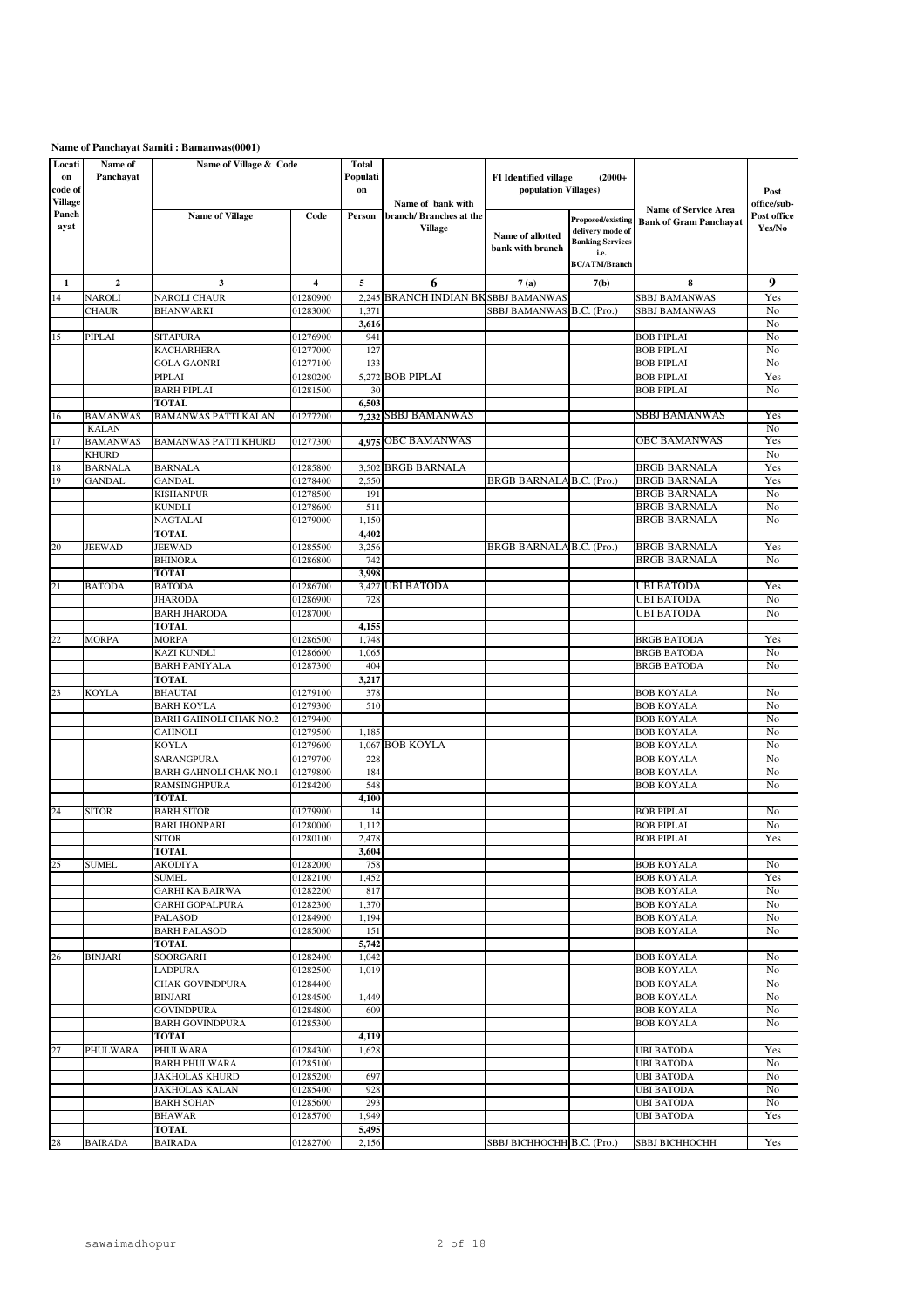| Locati  | Name of           | Name of Village & Code   |                         | <b>Total</b>            |                        |                                      |                          |                                                              |             |
|---------|-------------------|--------------------------|-------------------------|-------------------------|------------------------|--------------------------------------|--------------------------|--------------------------------------------------------------|-------------|
| on      | Panchayat         |                          |                         | Populati                |                        | FI Identified village                | $(2000+$                 |                                                              |             |
| code of |                   |                          |                         | on<br>Name of bank with |                        | population Villages)                 |                          |                                                              | Post        |
| Village |                   |                          |                         |                         |                        |                                      |                          |                                                              | office/sub- |
| Panch   |                   | <b>Name of Village</b>   | Code                    | Person                  | branch/Branches at the |                                      | <b>Proposed/existing</b> | <b>Name of Service Area</b><br><b>Bank of Gram Panchayat</b> | Post office |
| ayat    |                   |                          |                         |                         | <b>Village</b>         |                                      | delivery mode of         |                                                              | Yes/No      |
|         |                   |                          |                         |                         |                        | Name of allotted<br>bank with branch | <b>Banking Services</b>  |                                                              |             |
|         |                   |                          |                         |                         |                        |                                      | i.e.                     |                                                              |             |
|         |                   |                          |                         |                         |                        |                                      | <b>BC/ATM/Branch</b>     |                                                              |             |
| 1       | $\overline{2}$    | 3                        | $\overline{\mathbf{4}}$ | 5                       | 6                      | 7(a)                                 | 7(b)                     | 8                                                            | 9           |
|         |                   | <b>BARH MOHANPUR</b>     | 01284600                | 811                     |                        |                                      |                          | SBBJ BICHHOCHH                                               | No          |
|         |                   | <b>GOOJAR THEEKARIYA</b> | 01284700                | 849                     |                        |                                      |                          | SBBJ BICHHOCHH                                               | No          |
|         |                   | <b>TOTAL</b>             |                         | 3,816                   |                        |                                      |                          |                                                              |             |
| 29      | SANCHOLI          | <b>BARH SANCHOLI</b>     | 01283100                |                         |                        |                                      |                          | <b>BRGB BARNALA</b>                                          | No          |
|         |                   | ABADI KI DHANI           | 01283200                | 535                     |                        |                                      |                          | <b>BRGB BARNALA</b>                                          | No          |
|         |                   | MAHRAWAND                | 01283300                | 608                     |                        |                                      |                          | <b>BRGB BARNALA</b>                                          | No          |
|         |                   | <b>MADHOPURA</b>         | 01283400                | 497                     |                        |                                      |                          | <b>BRGB BARNALA</b>                                          | No          |
|         |                   | SANCHOLI                 | 01283500                | 1,178                   |                        |                                      |                          | <b>BRGB BARNALA</b>                                          | No          |
|         |                   | SUKHANANDPURA            | 01283600                | 417                     |                        |                                      |                          | <b>BRGB BARNALA</b>                                          | No          |
|         |                   | CHAK UDAIRAMPURA         | 01283700                | 334                     |                        |                                      |                          | <b>BRGB BARNALA</b>                                          | No          |
|         |                   | ARPURA                   | 01283800                | 994                     |                        |                                      |                          | <b>BRGB BARNALA</b>                                          | No          |
|         |                   | TIGRIYA                  | 01286100                | 1,434                   |                        |                                      |                          | <b>BRGB BARNALA</b>                                          | No          |
|         |                   | <b>TOTAL</b>             |                         | 5,998                   |                        |                                      |                          |                                                              |             |
| 30      | <b>DABAR</b>      | DABAR                    | 01280700                | 2,020                   |                        | <b>BOB PIPLIA</b>                    | <b>B.C.</b> (Pro.)       | <b>BOB PIPLIA</b>                                            | Yes         |
|         |                   | TAJPURA                  | 01276500                |                         |                        |                                      |                          | <b>BOB PIPLIA</b>                                            | No          |
|         |                   | SARSALI                  | 01280800                | 1,333                   |                        |                                      |                          | <b>BOB PIPLIA</b>                                            | No          |
|         |                   | SITARAMPURA              | 01281000                | 75                      |                        |                                      |                          | <b>BOB PIPLIA</b>                                            | No          |
|         |                   | <b>TOTAL</b>             |                         | 3,428                   |                        |                                      |                          |                                                              |             |
| 31      | <b>KOHLI</b>      | NAWAR KISHANPURA         | 01276200                | 646                     |                        |                                      |                          | <b>BOB PIPLAI</b>                                            | No          |
|         | PREMPURA          | GURLA                    | 01276300                | 552                     |                        |                                      |                          | <b>BOB PIPLAI</b>                                            | No          |
|         |                   | <b>KHATANA</b>           | 01276400                | 18                      |                        |                                      |                          | <b>BOB PIPLAI</b>                                            | No          |
|         |                   | RAMPURA                  | 01276600                | 315                     |                        |                                      |                          | <b>BOB PIPLAI</b>                                            | No          |
|         |                   | RAMNAGAR DHOSI           | 01276700                | 637                     |                        |                                      |                          | <b>BOB PIPLAI</b>                                            | No          |
|         |                   | KOHLI PREMPURA           | 01276800                | 916                     |                        |                                      |                          | <b>BOB PIPLAI</b>                                            | No          |
|         |                   | <b>TOTAL</b>             |                         | 3,084                   |                        |                                      |                          |                                                              |             |
| 32      | <b>DOONGARWAF</b> | <b>SIKROLI</b>           | 01272400                | 832                     |                        |                                      |                          | <b>BOM BAMANWAS</b>                                          | No          |
|         |                   | GOTH                     | 01272500                | 1,298                   |                        |                                      |                          | <b>BOM BAMANWAS</b>                                          | No          |
|         |                   | <b>GOOJAR KOLETA</b>     | 01274600                | 865                     |                        |                                      |                          | <b>BOM BAMANWAS</b>                                          | No          |
|         |                   | <b>BANOR</b>             | 01274700                | 308                     |                        |                                      |                          | <b>BOM BAMANWAS</b>                                          | No          |
|         |                   | DOONGARWARA              | 01274900                | 507                     |                        |                                      |                          | <b>BOM BAMANWAS</b>                                          | No          |
|         |                   | DANGRA                   | 01275000                | 40                      |                        |                                      |                          | <b>BOM BAMANWAS</b>                                          | No          |
|         |                   | <b>TOTAL</b>             |                         | 3,850                   |                        |                                      |                          |                                                              |             |
| 33      | CHANDANHOL        | RAMZANIPURA              | 01281100                | 609                     |                        |                                      |                          | SBBJ BICHHOCHH                                               | No          |
|         |                   | CHANDANHOLI              | 01281200                | 1,264                   |                        |                                      |                          | SBBJ BICHHOCHH                                               | No          |
|         |                   | MADALGAON                | 01281300                | 584                     |                        |                                      |                          | SBBJ BICHHOCHH                                               | No          |
|         |                   | DEHRI                    | 01281600                | 796                     |                        |                                      |                          | <b>SBBJ BICHHOCHH</b>                                        | No          |
|         |                   | SHANKARPURA              | 01282900                | 191                     |                        |                                      |                          | SBBJ BICHHOCHH                                               | No          |
|         |                   | <b>TOTAL</b>             |                         | 3,444                   |                        |                                      |                          |                                                              |             |
| 34      | <b>GOTH</b>       | <b>BERKHANDI</b>         | 01286200                | 2,381                   |                        | <b>SBBJ SUKAR</b>                    | <b>B.C.</b> (Pro.)       | <b>SBBJ SUKAR</b>                                            | Yes         |
|         |                   | <b>BARH GOTH</b>         | 01286300                |                         |                        |                                      |                          | <b>SBBJ SUKAR</b>                                            | No          |
|         |                   | GOTH                     | 01286400                | 1,148                   |                        |                                      |                          | <b>SBBJ SUKAR</b>                                            | No          |
|         |                   | NANANWAS                 | 01287100                | 803                     |                        |                                      |                          | <b>SBBJ SUKAR</b>                                            | No          |
|         |                   | <b>BARH NANANWAS</b>     | 01287200                | 140                     |                        |                                      |                          | <b>SBBJ SUKAR</b>                                            | No          |
|         |                   | TOTAL                    |                         | 4,472                   |                        |                                      |                          |                                                              |             |
| 35      | <b>GOOJAR</b>     | NEHRI                    | 01281700                | 400                     |                        |                                      |                          | <b>BOB KOYALA</b>                                            | No          |
|         | <b>BARAUDA</b>    | SHYOSINGHPURA            | 01281800                | 720                     |                        |                                      |                          | <b>BOB KOYALA</b>                                            | No          |
|         |                   | <b>GOOJAR BARAUDA</b>    | 01281900                | 1,574                   |                        |                                      |                          | <b>BOB KOYALA</b>                                            | Yes         |
|         |                   | BARH DEHRI               | 01282600                | 442                     |                        |                                      |                          | <b>BOB KOYALA</b>                                            | No          |
|         |                   | <b>TOTAL</b>             |                         | 3,136                   |                        |                                      |                          |                                                              |             |
| 36      | <b>SUNDRI</b>     | RAMSINGHPURA             | 01279200                | 320                     |                        |                                      |                          | SBBJ BICHHOCHH                                               | No          |
|         |                   | <b>BARH SUNDRI</b>       | 01283900                |                         |                        |                                      |                          | SBBJ BICHHOCHH                                               | No          |
|         |                   | SUNDRI                   | 01284000                | 1,740                   |                        |                                      |                          | SBBJ BICHHOCHH                                               | Yes         |
|         |                   | <b>MEENA THEEKRI</b>     | 01284100                | 467                     |                        |                                      |                          | SBBJ BICHHOCHH                                               | No          |
|         |                   | LAKHANPUR                | 01285900                |                         |                        |                                      |                          | SBBJ BICHHOCHH                                               | No          |
|         |                   | <b>BARH LAKHANPUR</b>    | 01286000                |                         |                        |                                      |                          | SBBJ BICHHOCHH                                               | No          |
|         |                   | TOTAL                    |                         | 2,527                   |                        |                                      |                          |                                                              |             |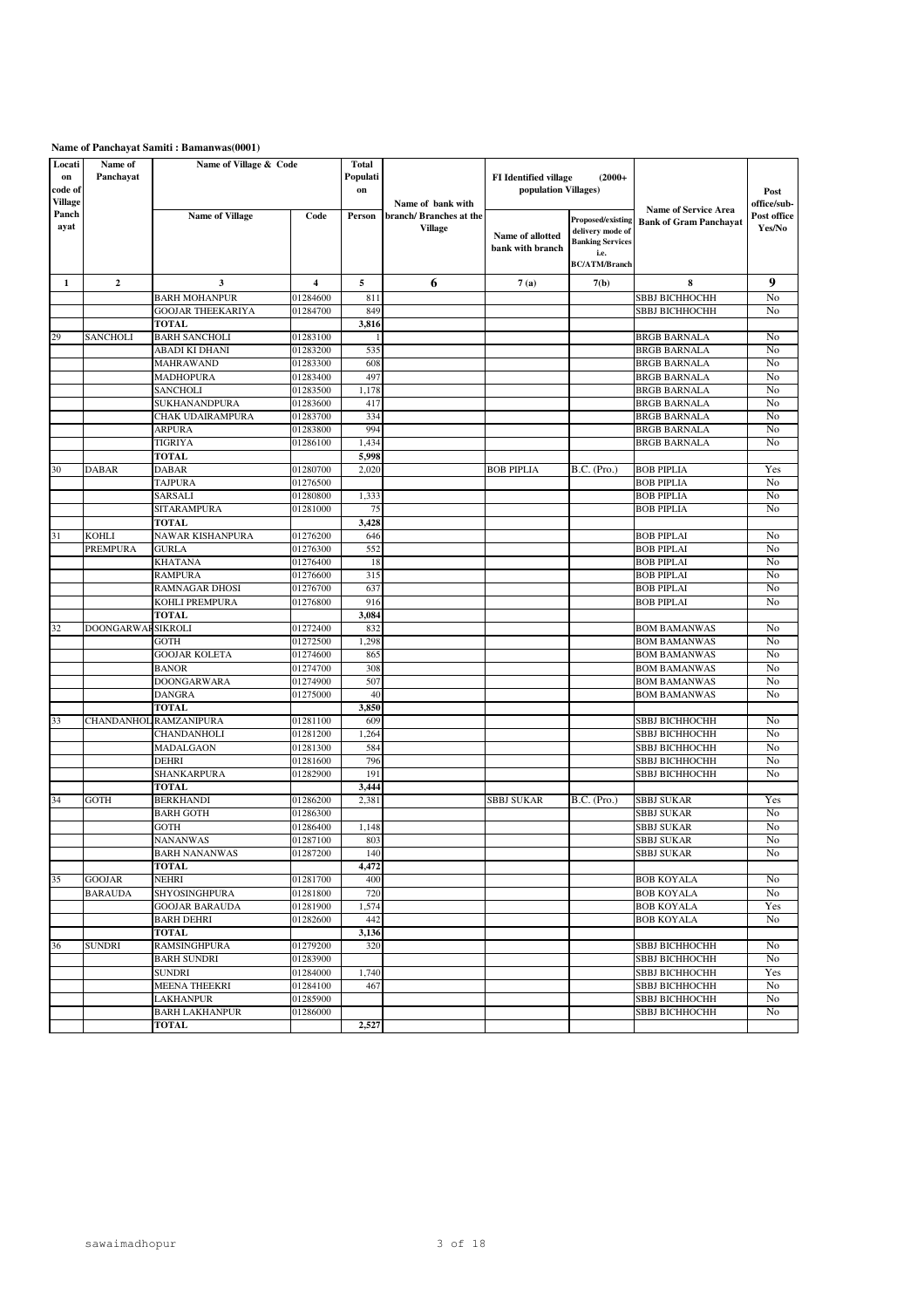#### **NUMBER OF VILLAGES UNDER EACH GRAM PANCHAYAT**

**Name of Panchayat Samiti : Gangapur(0002)**

| Location                  | <b>Name of Panchayat</b>         | Name of Village & Code                      |                      | <b>Total</b>         |                                                                  |                                  |                                                                          |                                                       |                                      |
|---------------------------|----------------------------------|---------------------------------------------|----------------------|----------------------|------------------------------------------------------------------|----------------------------------|--------------------------------------------------------------------------|-------------------------------------------------------|--------------------------------------|
| code of<br><b>Village</b> |                                  |                                             |                      | Populatio<br>$\bf n$ |                                                                  |                                  | <b>FI</b> Identified village<br>(2000+ population Villages)              |                                                       | Post                                 |
| Panchayat                 |                                  | Name of Village                             | Code                 | Person               | Name of bank with<br>branch/Branches at the<br><b>Village</b>    | Name of<br>allotted<br>bank with | Proposed/existing<br>delivery mode of<br><b>Banking Services</b><br>i.e. | Name of Service Area<br><b>Bank of Gram Panchayat</b> | office/sub-<br>Post office<br>Yes/No |
|                           |                                  |                                             |                      |                      |                                                                  | branch                           | <b>BC/ATM/Branch</b>                                                     |                                                       |                                      |
| 1                         | $\mathbf{2}$                     | 3                                           | 4                    | 5                    | 6                                                                | 7(a)                             | 7(b)                                                                     | 8                                                     | 9                                    |
| 01                        | RENDAYAL                         | <b>RENDAYAL TURK</b>                        | 01260500             | 364                  |                                                                  |                                  |                                                                          | <b>BRGB KHANDEEP</b>                                  | No                                   |
|                           | <b>GOOJAR</b>                    | RENDAYAL GOOJAR                             | 01260600             |                      | 3,252 BRGB KHANDEEP                                              |                                  | BRGB KHAB.C. (Prop)                                                      | <b>BRGB KHANDEEP</b>                                  | Yes                                  |
|                           |                                  | CHAK REDAYAL GOOJAR                         | 01260700             |                      |                                                                  |                                  |                                                                          | <b>BRGB KHANDEEP</b><br><b>BRGB KHANDEEP</b>          | No                                   |
|                           |                                  | CHAK REDAYAL TURK<br><b>KHERLA JANETPUR</b> | 01260800<br>01260900 | 502                  |                                                                  |                                  |                                                                          | <b>BRGB KHANDEEP</b>                                  | No<br>No                             |
|                           |                                  | <b>TOTAL</b>                                |                      | 4,118                |                                                                  |                                  |                                                                          |                                                       |                                      |
| 02                        | <b>MOHCHA</b>                    | MOHCHA KA PURA                              | 01261000             | 1,657                |                                                                  |                                  |                                                                          | <b>BRGB KHANDEEP</b>                                  | No                                   |
|                           |                                  | MOHCHA                                      | 01261100             | 2,297                |                                                                  |                                  | BRGB KHAB.C. (Prop)                                                      | <b>BRGB KHANDEEP</b>                                  | Yes                                  |
|                           |                                  | <b>BHALPUR</b>                              | 01261200             | 1,821                |                                                                  |                                  |                                                                          | <b>BRGB KHANDEEP</b>                                  | Yes                                  |
|                           |                                  | <b>TOTAL</b>                                |                      | 5,775                |                                                                  |                                  |                                                                          | <b>TOTAL</b>                                          | No                                   |
| 03                        | <b>KHANDEEP</b>                  | <b>KHANDEEP</b>                             | 01261300             |                      | 6,726 BRGB KHANDEEP                                              |                                  |                                                                          | <b>BRGB KHANDEEP</b>                                  | Yes                                  |
| 04<br>05                  | <b>MEENA BARODA</b><br>WAZEERPUR | <b>MEENA BARODA</b><br><b>WAZEERPUR</b>     | 01262600<br>01262800 |                      | 3,629 BRKGB MEENA BAR BRGB KHAB.C. (Prop)<br>12,254 BOB WAZIRPUR |                                  |                                                                          | <b>BRGB KHANDEEP</b><br><b>BOB WAZIRPUR</b>           | Yes<br>Yes                           |
| 06                        | PAOTA                            | <b>KISHORPUR</b>                            | 01261800             | 1,457                |                                                                  |                                  |                                                                          | <b>BOB WAZIRPUR</b>                                   | No                                   |
|                           |                                  | PAOTA                                       | 01261900             | 1,685                |                                                                  |                                  |                                                                          | <b>BOB WAZIRPUR</b>                                   | No                                   |
|                           |                                  | <b>TOTAL</b>                                |                      | 3,142                |                                                                  |                                  |                                                                          |                                                       |                                      |
| 07                        | <b>BAGLAI</b>                    | <b>BAGLAI</b>                               | 01261600             | 2,068                |                                                                  |                                  | BRGB KHAB.C. (Prop)                                                      | <b>BRGB KHANDEEP</b>                                  | Yes                                  |
|                           |                                  | <b>KHERLI</b>                               | 01261700             | 1,611                |                                                                  |                                  |                                                                          | <b>BRGB KHANDEEP</b>                                  | No                                   |
|                           |                                  | <b>TOTAL</b>                                |                      | 3,679                |                                                                  |                                  |                                                                          |                                                       |                                      |
| 08                        | PILODA                           | PILODA                                      | 01263300             |                      | 6,038 BRGB PILODA                                                |                                  |                                                                          | <b>BRGB PILODA</b>                                    | Yes                                  |
| 09                        | <b>MERI</b>                      | <b>MERI</b>                                 | 01262100             |                      | 2,758 BRANCH SBI                                                 |                                  | BRGB PILOI B.C. (Prop)                                                   | <b>BRGB PILODA</b>                                    | Yes                                  |
| 10                        | <b>RAIPUR</b>                    | <b>MATH</b><br><b>RAIPUR</b>                | 01262200             | 1,401                |                                                                  |                                  | BOB WAZIR B.C. (Prop)                                                    | <b>BOB WAZIRPUR</b>                                   | No<br>Yes                            |
|                           |                                  | <b>KUNSAY</b>                               | 01262300<br>01262400 | 2,192<br>2,325       |                                                                  |                                  | <b>BOB WAZIR B.C. (Prop)</b>                                             | <b>BOB WAZIRPUR</b><br><b>BOB WAZIRPUR</b>            | Yes                                  |
|                           |                                  | <b>TOTAL</b>                                |                      | 5,918                |                                                                  |                                  |                                                                          |                                                       |                                      |
| 11                        | SYAROLI                          | <b>CHHAKRA</b>                              | 01262900             | 682                  |                                                                  |                                  |                                                                          | PNB GANGAPUR                                          | No                                   |
|                           |                                  | SYAROLI                                     | 01263000             | 4,676                |                                                                  |                                  |                                                                          | PNB GANGAPUR                                          | Yes                                  |
|                           |                                  | <b>SHEKHPUR</b>                             | 01263100             | 1,082                |                                                                  |                                  |                                                                          | PNB GANGAPUR                                          | No                                   |
|                           |                                  | <b>KHARERA</b>                              | 01263200             | 779                  |                                                                  |                                  |                                                                          | PNB GANGAPUR                                          | No                                   |
|                           |                                  | <b>TOTAL</b>                                |                      | 7,219                |                                                                  |                                  |                                                                          |                                                       |                                      |
| 12                        | <b>SEWA</b>                      | <b>SEWA</b>                                 | 01264500             |                      | 4,986 BOB SEWA                                                   |                                  |                                                                          | <b>BOB SEWA</b>                                       | Yes                                  |
| 13                        | <b>JEEWLI</b>                    | <b>CHHAN</b>                                | 01264300<br>01264400 | 943                  |                                                                  |                                  |                                                                          | <b>BOB SEWA</b>                                       | No<br>No                             |
|                           |                                  | <b>BARH CHHAN</b><br><b>JEEWLI</b>          | 01264600             | 1,968                |                                                                  |                                  |                                                                          | <b>BOB SEWA</b><br><b>BOB SEWA</b>                    | Yes                                  |
|                           |                                  | DOB                                         | 01264700             | 1,284                |                                                                  |                                  |                                                                          | <b>BOB SEWA</b>                                       | No                                   |
|                           |                                  | <b>BENIPUR</b>                              | 01264800             | 152                  |                                                                  |                                  |                                                                          | <b>BOB SEWA</b>                                       | No                                   |
|                           |                                  | <b>TOTAL</b>                                |                      | 4,347                |                                                                  |                                  |                                                                          |                                                       |                                      |
| 14                        | <b>TOKSI</b>                     | <b>VINEGA</b>                               | 01264200             | 1,459                |                                                                  |                                  |                                                                          | SBBJ GANGAPUR                                         | No                                   |
|                           |                                  | <b>TOKSI</b>                                | 01264900             | 2,535                | <b>BRANCH IOB</b>                                                | <b>SBBJ GANGAPUR</b>             |                                                                          | <b>SBBJ GANGAPUR</b>                                  | Yes                                  |
|                           |                                  | <b>TOTAL</b>                                |                      | 3,994                |                                                                  |                                  |                                                                          |                                                       |                                      |
| 15                        | <b>KHANPUR</b>                   | <b>DIBSYA</b>                               | 01264100             | 953                  |                                                                  |                                  |                                                                          | <b>SBBJ GANGAPUR</b>                                  | No                                   |
|                           | <b>BARODA</b>                    | <b>JAT BARODA</b>                           | 01265000             | 1,777                |                                                                  |                                  |                                                                          | SBBJ GANGAPUR<br><b>SBBJ GANGAPUR</b>                 | No                                   |
|                           |                                  | KHANPUR BARODA<br><b>TOTAL</b>              | 01265800             | 3,806<br>6,536       |                                                                  |                                  |                                                                          |                                                       | Yes                                  |
| 16                        | MAHANANDPUR                      | MAHANANDPUR DYODHA                          | 01263400             | 1,098                |                                                                  |                                  |                                                                          | <b>BRGB GANGAPUR</b>                                  | No                                   |
|                           | <b>DYODHA</b>                    | <b>KHIDARPUR</b>                            | 01263500             | 508                  |                                                                  |                                  |                                                                          | <b>BRGB GANGAPUR</b>                                  | No                                   |
|                           |                                  | <b>KASHIPUR</b>                             | 01263600             |                      |                                                                  |                                  |                                                                          | <b>BRGB GANGAPUR</b>                                  | No                                   |
|                           |                                  | <b>KAMALPUR</b>                             | 01263700             | 773                  |                                                                  |                                  |                                                                          | <b>BRGB GANGAPUR</b>                                  | No                                   |
|                           |                                  | RAMSINGHPURA                                | 01263800             | 275                  |                                                                  |                                  |                                                                          | <b>BRGB GANGAPUR</b>                                  | No                                   |
|                           |                                  | <b>TOTAL</b>                                |                      | 2,654                |                                                                  |                                  |                                                                          |                                                       |                                      |
| 17                        | <b>UDAI KALAN</b>                | <b>UDAI KALAN (RURAL)</b>                   | 01263900             |                      | 7,816 BOB UDAIKALAN                                              |                                  |                                                                          | <b>BOB UDAIKALAN</b>                                  | Yes                                  |
| 18                        | (RURAL)<br><b>MAHU KALAN</b>     | <b>BARH CHHAWA NO.1</b>                     | 01265100             | 27                   |                                                                  |                                  |                                                                          | <b>ICIC GANGAPUR</b>                                  | No<br>No                             |
|                           |                                  | CHAK CHHAWA                                 | 01265200             | 748                  |                                                                  |                                  |                                                                          | <b>ICIC GANGAPUR</b>                                  | No                                   |
|                           |                                  | <b>BARH CHHAWA NO.2</b>                     | 01265300             |                      |                                                                  |                                  |                                                                          | <b>ICIC GANGAPUR</b>                                  | No                                   |
|                           |                                  | MAHU KHURD (RURAL)                          | 01265700             | 838                  |                                                                  |                                  |                                                                          | <b>ICIC GANGAPUR</b>                                  | No                                   |
|                           |                                  | <b>BARH SALODA (RURAL)</b>                  | 01265900             |                      |                                                                  |                                  |                                                                          | <b>ICIC GANGAPUR</b>                                  | No                                   |
|                           |                                  | SALODA (RURAL)                              | 01266000             | 458                  |                                                                  |                                  |                                                                          | <b>ICIC GANGAPUR</b>                                  | No                                   |
|                           |                                  | MAHU KALAN(CT)                              | 41002000             |                      | 8,551 ICICI MAHU KALAN                                           |                                  |                                                                          | <b>ICIC GANGAPUR</b>                                  | Yes                                  |
|                           |                                  | <b>TOTAL</b>                                |                      | 10,622               |                                                                  |                                  |                                                                          |                                                       |                                      |
| 19                        | <b>CHOOLI</b>                    | <b>CHHAWA</b>                               | 01265400             | 1,979                |                                                                  |                                  |                                                                          | <b>ICICI GANGAPUR</b>                                 | No                                   |
|                           | (RURAL)                          | <b>TAJPUR</b><br>CHOOLI (RURAL)             | 01265500<br>01265600 | 643<br>4,169         |                                                                  |                                  | ICICI GANG B.C. (Prop)                                                   | <b>ICICI GANGAPUR</b><br><b>ICICI GANGAPUR</b>        | No<br>No                             |
|                           |                                  | TOTAL                                       |                      | 6,791                |                                                                  |                                  |                                                                          |                                                       |                                      |
| 20                        | <b>UDAI KHURD</b>                | <b>UDAI KHURD</b>                           | 01264000             |                      | 4,406 SBI UDAI KHURD                                             |                                  |                                                                          | <b>SBI UDAI KHURD</b>                                 | No                                   |
| 21                        | <b>AHMADPUR</b>                  | <b>ASTROLI</b>                              | 01266400             | 759                  |                                                                  |                                  |                                                                          | <b>SBI UDAI KHURD</b>                                 | No                                   |
|                           | (RURAL)                          | <b>DAULATPUR</b>                            | 01266500             | 769                  |                                                                  |                                  |                                                                          | <b>SBI UDAI KHURD</b>                                 | No                                   |
|                           |                                  | <b>JIYAPUR</b>                              | 01266600             | 475                  |                                                                  |                                  |                                                                          | <b>SBI UDAI KHURD</b>                                 | No                                   |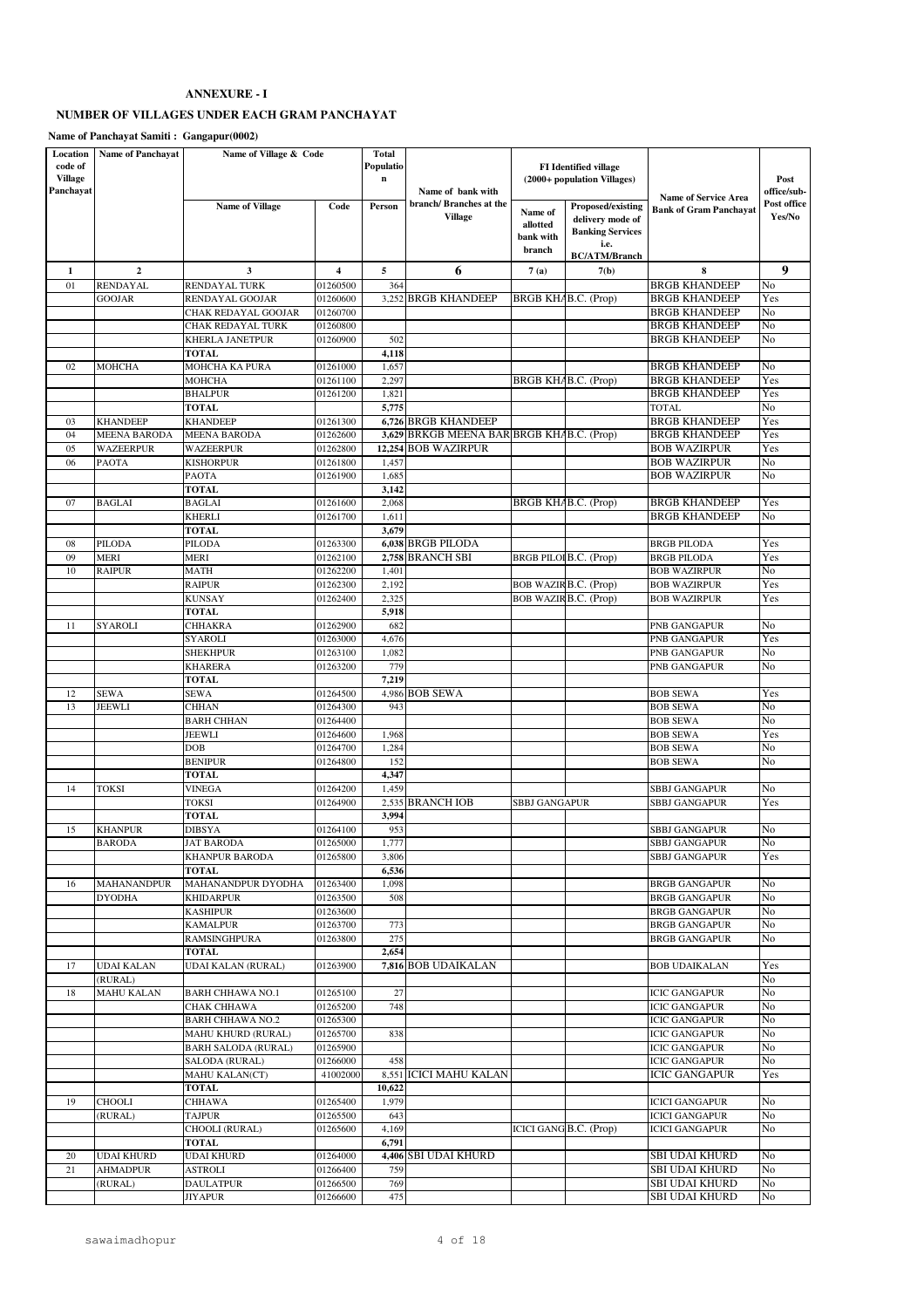### **Name of Panchayat Samiti : Gangapur(0002)**

| Location                               | <b>Name of Panchayat</b>   | Name of Village & Code                  |                         |                                      |                                          |                                            |                                                                                                  |                                                              |                       |  |
|----------------------------------------|----------------------------|-----------------------------------------|-------------------------|--------------------------------------|------------------------------------------|--------------------------------------------|--------------------------------------------------------------------------------------------------|--------------------------------------------------------------|-----------------------|--|
| code of<br><b>Village</b><br>Panchayat |                            |                                         |                         | <b>Total</b><br>Populatio<br>$\bf n$ | Name of bank with                        |                                            | FI Identified village<br>(2000+ population Villages)                                             |                                                              | Post<br>office/sub-   |  |
|                                        |                            | <b>Name of Village</b>                  | Code                    | Person                               | branch/Branches at the<br><b>Village</b> | Name of<br>allotted<br>bank with<br>branch | Proposed/existing<br>delivery mode of<br><b>Banking Services</b><br>i.e.<br><b>BC/ATM/Branch</b> | <b>Name of Service Area</b><br><b>Bank of Gram Panchavat</b> | Post office<br>Yes/No |  |
| $\mathbf{1}$                           | $\mathbf{2}$               | 3                                       | $\overline{\mathbf{4}}$ | 5                                    | 6                                        | 7(a)                                       | 7(b)                                                                                             | 8                                                            | 9                     |  |
|                                        |                            | <b>ALIGANJ</b>                          | 01266700                | 2,617                                | BRANCH COORPORASBI UDAI IB.C. (Prop)     |                                            |                                                                                                  | SBI UDAI KHURD                                               | Yes                   |  |
|                                        |                            | AHMADPUR (RURAL)                        | 01266800                | 613                                  |                                          |                                            |                                                                                                  | SBI UDAI KHURD                                               | No                    |  |
|                                        |                            | GAONRI KHURD                            | 01266900                | 154                                  |                                          |                                            |                                                                                                  | SBI UDAI KHURD                                               | No                    |  |
|                                        |                            | <b>GAONRI KALAN</b>                     | 01267100                | 826                                  |                                          |                                            |                                                                                                  | <b>SBI UDAI KHURD</b>                                        | No                    |  |
|                                        | <b>BARH KALAN</b>          | <b>TOTAL</b>                            |                         | 6,213                                |                                          |                                            |                                                                                                  |                                                              | No                    |  |
| 22                                     |                            | <b>BARH BICHLA</b><br><b>BARH KHURD</b> | 01267500<br>01267600    | 559<br>509                           |                                          |                                            |                                                                                                  | <b>BOB GANGAPUR</b><br><b>BOB GANGAPUR</b>                   | No                    |  |
|                                        |                            | JALOKHARA                               | 01267700                | 873                                  |                                          |                                            |                                                                                                  | <b>BOB GANGAPUR</b>                                          | No                    |  |
|                                        |                            | <b>BARH KALAN</b>                       | 01267800                | 991                                  |                                          |                                            |                                                                                                  | <b>BOB GANGAPUR</b>                                          | No                    |  |
|                                        |                            | <b>BIDARKHA</b>                         | 01268200                | 2,161                                |                                          |                                            |                                                                                                  | <b>BOB GANGAPUR</b>                                          | Yes                   |  |
|                                        |                            | <b>ARNIYA</b>                           | 01268700                | 1,694                                |                                          |                                            |                                                                                                  | <b>BOB GANGAPUR</b>                                          | No                    |  |
|                                        |                            | <b>TOTAL</b>                            |                         | 6,787                                |                                          |                                            |                                                                                                  |                                                              |                       |  |
| 23                                     | <b>KHOONTLA</b><br>SALAUNA | <b>SAHAJPUR</b><br>KHOONTLA SALAUNA     | 01267000                | 709<br>3,059                         |                                          |                                            |                                                                                                  | UBI GANGAPUR                                                 | No<br>Yes             |  |
|                                        |                            | <b>BARH KHOONTLA</b>                    | 01267200<br>01267300    |                                      |                                          |                                            |                                                                                                  | UBI GANGAPUR<br><b>UBI GANGAPUR</b>                          | No                    |  |
|                                        |                            | TOTAL                                   |                         | 3,768                                |                                          |                                            |                                                                                                  |                                                              |                       |  |
| 24                                     | <b>BAMAN</b>               | <b>THALI</b>                            | 01267400                | 501                                  |                                          |                                            |                                                                                                  | <b>BOB GANGAPUR</b>                                          | No                    |  |
|                                        | <b>BARODA</b>              | <b>DHOODHOOPURA</b>                     | 01268300                | 777                                  |                                          |                                            |                                                                                                  | <b>BOB GANGAPUR</b>                                          | No                    |  |
|                                        |                            | <b>BAMAN BARODA</b>                     | 01268400                | 1,858                                |                                          |                                            |                                                                                                  | <b>BOB GANGAPUR</b>                                          | Yes                   |  |
|                                        |                            | <b>KHUDSYA</b>                          | 01268500                | 365                                  |                                          |                                            |                                                                                                  | <b>BOB GANGAPUR</b>                                          | No                    |  |
| 25                                     | <b>SALEMPUR</b>            | <b>TOTAL</b><br>PHARASPUR               | 01268000                | 3,501<br>477                         |                                          |                                            |                                                                                                  | ALLAHABAD BANK GAG No                                        |                       |  |
|                                        |                            | MOTIPUR                                 | 01268100                | 874                                  |                                          |                                            |                                                                                                  | ALLAHABAD BANK GAG                                           | No                    |  |
|                                        |                            | <b>SALEMPUR</b>                         | 01269000                | 1,820                                |                                          |                                            |                                                                                                  | ALLAHABAD BANK GAG Yes                                       |                       |  |
|                                        |                            | LALPUR                                  | 01269100                | 477                                  |                                          |                                            |                                                                                                  | ALLAHABAD BANK GAG No                                        |                       |  |
|                                        |                            | <b>TOTAL</b>                            |                         | 3,648                                |                                          |                                            |                                                                                                  |                                                              |                       |  |
| 26                                     | <b>NAUGAON</b>             | NAUGAON                                 | 01268600                | 3,820                                |                                          |                                            | UBI GANGA B.C. (Prop)                                                                            | <b>UBI GANGAPUR</b>                                          | Yes                   |  |
| 27                                     | <b>BUCHOLAI</b>            | DHAY                                    | 01269300                | 485                                  |                                          |                                            |                                                                                                  | ALLAHABAD BANK GAN No                                        |                       |  |
|                                        |                            | <b>BUCHOLAI</b><br>MEENAPARA            | 01269400<br>01269500    | 1,428<br>1,085                       |                                          |                                            |                                                                                                  | ALLAHABAD BANK GAN No<br>ALLAHABAD BANK GAN No               |                       |  |
|                                        |                            | <b>JAISINGHPURA</b>                     | 01270800                | 366                                  |                                          |                                            |                                                                                                  | ALLAHABAD BANK GAN No                                        |                       |  |
|                                        |                            | <b>TOTOLAI</b>                          | 01270900                | 713                                  |                                          |                                            |                                                                                                  | ALLAHABAD BANK GAN No                                        |                       |  |
|                                        |                            | <b>TOTAL</b>                            |                         | 4,077                                |                                          |                                            |                                                                                                  |                                                              |                       |  |
| 28                                     | <b>KUNKATA</b>             | <b>BARH BHAWTA</b>                      | 01269900                | 206                                  |                                          |                                            |                                                                                                  | <b>UBI GANGAPUR</b>                                          | No                    |  |
|                                        | <b>KALAN</b>               | <b>BHAWTA</b>                           | 01270000                | 68                                   |                                          |                                            |                                                                                                  | <b>UBI GANGAPUR</b>                                          | No                    |  |
|                                        |                            | <b>KUNKATA KALAN</b><br><b>NANDPURA</b> | 01270100<br>01270200    | 1,655<br>758                         |                                          |                                            |                                                                                                  | <b>UBI GANGAPUR</b><br><b>UBI GANGAPUR</b>                   | No<br>No              |  |
|                                        |                            | KARI GAONRI                             | 01270300                | 566                                  |                                          |                                            |                                                                                                  | <b>UBI GANGAPUR</b>                                          | No                    |  |
|                                        |                            | <b>KARI JHONPARI</b>                    | 01270600                | 425                                  |                                          |                                            |                                                                                                  | UBI GANGAPUR                                                 | No                    |  |
|                                        |                            | <b>TOTAL</b>                            |                         | 3,678                                |                                          |                                            |                                                                                                  |                                                              | No                    |  |
| 29                                     | TALAWARA                   | KARI PATTI                              | 01270500                | 449                                  |                                          |                                            |                                                                                                  | <b>BOB TALAWARA</b>                                          | No                    |  |
|                                        |                            | TALAWARA                                | 01270700                |                                      | 2,989 BOB Talawara                       |                                            |                                                                                                  | BOB TALAWARA                                                 | <b>Yes</b>            |  |
|                                        |                            | <b>KHOLAI</b><br><b>BARH KOTRI</b>      | 01271700<br>01271800    | 390                                  |                                          |                                            |                                                                                                  | <b>BOB TALAWARA</b><br><b>BOB TALAWARA</b>                   | No<br>No              |  |
|                                        |                            | <b>KOTRI</b>                            | 01271900                | 541                                  |                                          |                                            |                                                                                                  | <b>BOB TALAWARA</b>                                          | No                    |  |
|                                        |                            | <b>TOTAL</b>                            |                         | 4,369                                |                                          |                                            |                                                                                                  |                                                              |                       |  |
| 30                                     | <b>KHERA BARH</b>          | <b>JAITPUR</b>                          | 01270400                | 1,423                                |                                          |                                            |                                                                                                  | <b>SBI GANGAPUR</b>                                          | No                    |  |
|                                        | <b>RAMGARH</b>             | RAMGARH MURARA                          | 01272000                | 1,919                                |                                          |                                            |                                                                                                  | <b>SBI GANGAPUR</b>                                          | Yes                   |  |
|                                        |                            | KHERA BARH RAMGARH                      | 01272100                | 1,032                                |                                          |                                            |                                                                                                  | <b>SBI GANGAPUR</b><br><b>SBI GANGAPUR</b>                   | No<br>No              |  |
|                                        |                            | <b>BARH GUWARI</b><br><b>TOTAL</b>      | 01272200                | 311<br>4,685                         |                                          |                                            |                                                                                                  |                                                              |                       |  |
| 31                                     | NARAYANPUR                 | NARAYANPUR                              | 01271100                | 1,213                                |                                          |                                            |                                                                                                  | <b>BRGB GANGAPUR</b>                                         | No                    |  |
|                                        |                            | TATWARA                                 | 01271200                | 1,070                                |                                          |                                            |                                                                                                  | <b>BRGB GANGAPUR</b>                                         | No                    |  |
|                                        |                            | <b>BARH MILAKPUR</b>                    | 01271400                | 612                                  |                                          |                                            |                                                                                                  | <b>BRGB GANGAPUR</b>                                         | No                    |  |
|                                        |                            | <b>MILAKPUR</b>                         | 01271500                | 259                                  |                                          |                                            |                                                                                                  | <b>BRGB GANGAPUR</b>                                         | No                    |  |
|                                        |                            | <b>TOTAL</b>                            | 01260200                | 3,154                                |                                          |                                            |                                                                                                  |                                                              |                       |  |
| 32                                     | SHIWALA                    | NAYAGAON<br>KEMRI KHURD                 | 01260300                | 1,084<br>56                          |                                          |                                            |                                                                                                  | PNB GANGAPUR<br>PNB GANGAPUR                                 | No<br>No              |  |
|                                        |                            | <b>BARH RAYAL</b>                       | 01260400                | 477                                  |                                          |                                            |                                                                                                  | PNB GANGAPUR                                                 | No                    |  |
|                                        |                            | <b>SUNDARPUR</b>                        | 01261400                | 548                                  |                                          |                                            |                                                                                                  | PNB GANGAPUR                                                 | No                    |  |
|                                        |                            | <b>SHIWALA</b>                          | 01261500                | 2,236                                |                                          |                                            | PNB GANGAB.C. (Prop)                                                                             | PNB GANGAPUR                                                 | Yes                   |  |
|                                        |                            | <b>TOTAL</b>                            |                         | 4,401                                |                                          |                                            |                                                                                                  |                                                              |                       |  |
| 33                                     | <b>HINGOTIYA</b>           | <b>BARH MAHANANDPUR</b>                 | 01266100                | 97                                   |                                          |                                            |                                                                                                  | <b>SBBJ GAGNAPUR</b>                                         | No                    |  |
|                                        |                            | MAHANANDPUR(RURAL)<br>BRAHMABAD(RURAL)  | 01266200<br>01266300    | 172<br>687                           |                                          |                                            |                                                                                                  | SBBJ GAGNAPUR<br><b>SBBJ GAGNAPUR</b>                        | No<br>No              |  |
|                                        |                            | <b>HINGOTIYA</b>                        | 01267900                | 888                                  |                                          |                                            |                                                                                                  | <b>SBBJ GAGNAPUR</b>                                         | No                    |  |
|                                        |                            | <b>SALARPUR</b>                         | 01268900                | 1,263                                |                                          |                                            |                                                                                                  | <b>SBBJ GAGNAPUR</b>                                         | No                    |  |
|                                        |                            | TOTAL                                   |                         | 3,107                                |                                          |                                            |                                                                                                  |                                                              |                       |  |
| 34                                     | UMRI                       | <b>HABEEBPUR</b>                        | 01268800                | 1,703                                |                                          |                                            |                                                                                                  | ALLABAD BANK GANGA No                                        |                       |  |
|                                        |                            | UMRI                                    | 01269200                | 2,268                                |                                          |                                            | ALLABAD FB.C. (Prop)                                                                             | ALLABAD BANK GANGA Yes                                       |                       |  |
|                                        |                            | <b>TOTAL</b>                            |                         | 3,971                                |                                          |                                            |                                                                                                  |                                                              |                       |  |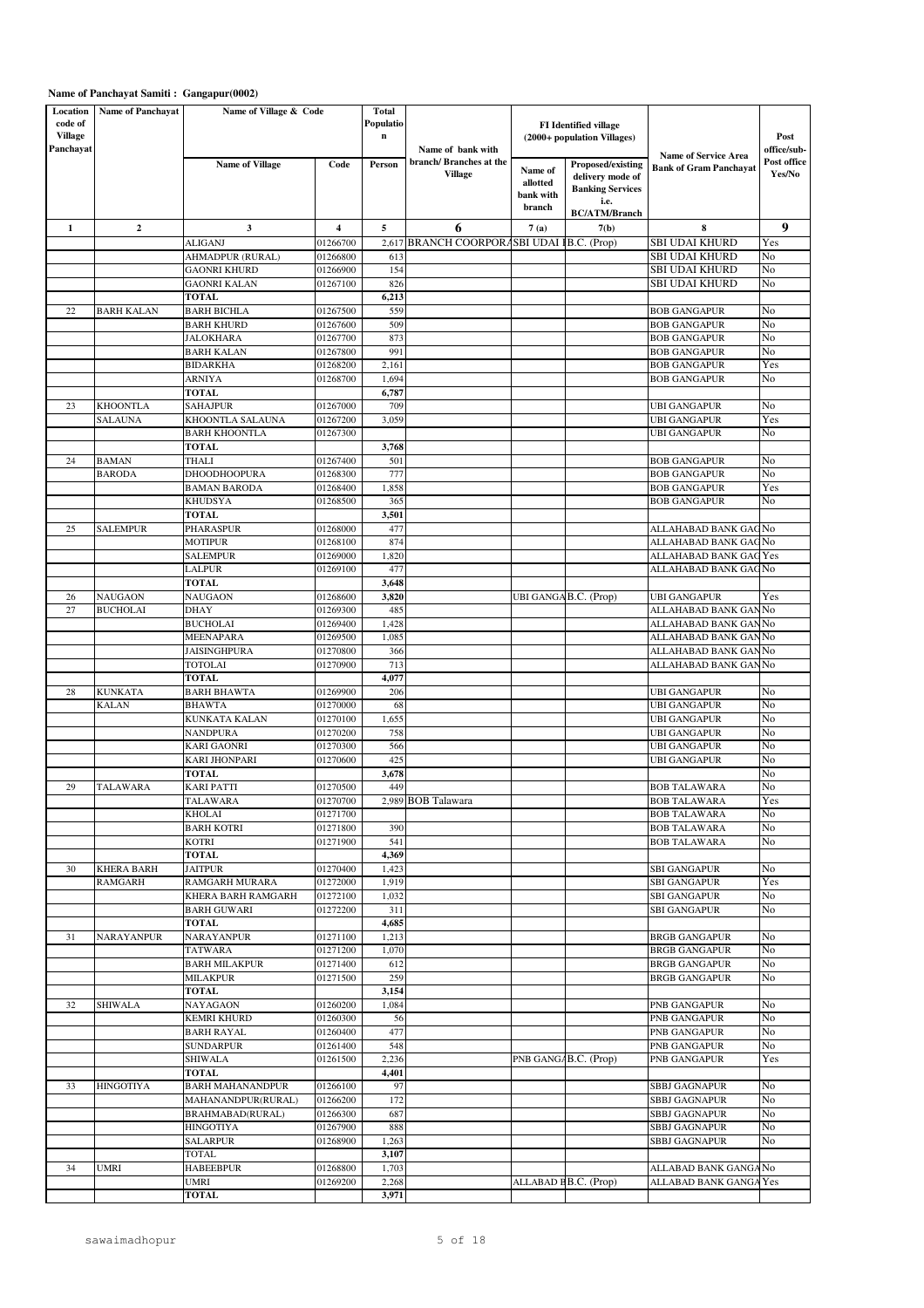### **Name of Panchayat Samiti : Gangapur(0002)**

| <b>Name of Panchavat</b><br>Location<br>code of<br><b>Village</b><br>Panchavat |                    | Name of Village & Code |          | <b>Total</b><br>Populatio<br>$\mathbf n$ | Name of bank with<br>branch/Branches at the |                                            | <b>FI</b> Identified village<br>(2000+ population Villages)                                      | <b>Name of Service Area</b>   | Post<br>office/sub-   |
|--------------------------------------------------------------------------------|--------------------|------------------------|----------|------------------------------------------|---------------------------------------------|--------------------------------------------|--------------------------------------------------------------------------------------------------|-------------------------------|-----------------------|
|                                                                                |                    | <b>Name of Village</b> | Code     | Person                                   | <b>Village</b>                              | Name of<br>allotted<br>bank with<br>branch | Proposed/existing<br>delivery mode of<br><b>Banking Services</b><br>i.e.<br><b>BC/ATM/Branch</b> | <b>Bank of Gram Panchayat</b> | Post office<br>Yes/No |
| $\mathbf{1}$                                                                   | $\mathbf{2}$       | 3                      | 4        | 5                                        | 6                                           | 7(a)                                       | 7(b)                                                                                             | 8                             | 9                     |
| 35                                                                             | <b>AMARGARH</b>    | <b>MACHCHHIPURA</b>    | 01269600 | 1.286                                    |                                             |                                            |                                                                                                  | <b>UBI GANGAPUR</b>           | No                    |
|                                                                                |                    | <b>KUNKATA KHURD</b>   | 01269700 | 607                                      |                                             |                                            |                                                                                                  | <b>UBI GANGAPUR</b>           | N <sub>o</sub>        |
|                                                                                |                    | <b>AMARGARH</b>        | 01269800 | 2.675                                    |                                             |                                            | UBI GANGA B.C. (Prop)                                                                            | <b>UBI GANGAPUR</b>           | Yes                   |
|                                                                                |                    | <b>TOTAL</b>           |          | 4.568                                    |                                             |                                            |                                                                                                  |                               |                       |
| 36                                                                             | <b>HIRAPUR</b>     | <b>BARH RAMSAR</b>     | 01271000 | 818                                      |                                             |                                            |                                                                                                  | <b>SBI GANGAPUR</b>           | No                    |
|                                                                                |                    | <b>RAMSAR</b>          | 01271300 |                                          |                                             |                                            |                                                                                                  | <b>SBI GANGAPUR</b>           | No                    |
|                                                                                |                    | <b>HIRAPUR</b>         | 01271600 | 1.453                                    |                                             |                                            |                                                                                                  | <b>SBI GANGAPUR</b>           | N <sub>o</sub>        |
|                                                                                |                    | <b>BARH TATWARA</b>    | 01272300 | 736                                      |                                             |                                            |                                                                                                  | <b>SBI GANGAPUR</b>           | N <sub>o</sub>        |
|                                                                                |                    | <b>TOTAL</b>           |          | 3.007                                    |                                             |                                            |                                                                                                  |                               |                       |
| 37                                                                             | PHULWARA           | PHULWARA               | 01262000 | 3,468                                    |                                             | BRGB GAGI B.C. (Prop)                      |                                                                                                  | <b>BRGB GAGNAPUR</b>          | N <sub>o</sub>        |
| 38                                                                             | <b>BAROLI</b>      | <b>KHERLA</b>          | 01262500 | 1.687                                    |                                             |                                            |                                                                                                  | <b>BRGB GAGNAPUR</b>          | N <sub>o</sub>        |
|                                                                                |                    | <b>BAROLI</b>          | 01262700 | 2.443                                    |                                             |                                            | BRGB GAGI B.C. (Prop)                                                                            | <b>BRGB GAGNAPUR</b>          | Yes                   |
|                                                                                |                    | <b>TOTAL</b>           |          | 4,130                                    |                                             |                                            |                                                                                                  |                               |                       |
| 39                                                                             | <b>GANGAPUR NP</b> | <b>GANGAPURCITY</b>    |          |                                          | <b>BOB GANGAPUR</b>                         |                                            |                                                                                                  | <b>BOB GANGAPUR</b>           | Yes                   |
|                                                                                |                    | <b>GANGAPURCITY</b>    |          |                                          |                                             |                                            |                                                                                                  | <b>BOB GANGAPUR</b>           | Yes                   |
|                                                                                |                    | <b>GANGAPURCITY</b>    |          |                                          |                                             |                                            |                                                                                                  | <b>BOB GANGAPUR</b>           | Yes                   |
|                                                                                |                    | <b>TOTAL</b>           |          | $\bf{0}$                                 |                                             |                                            |                                                                                                  |                               |                       |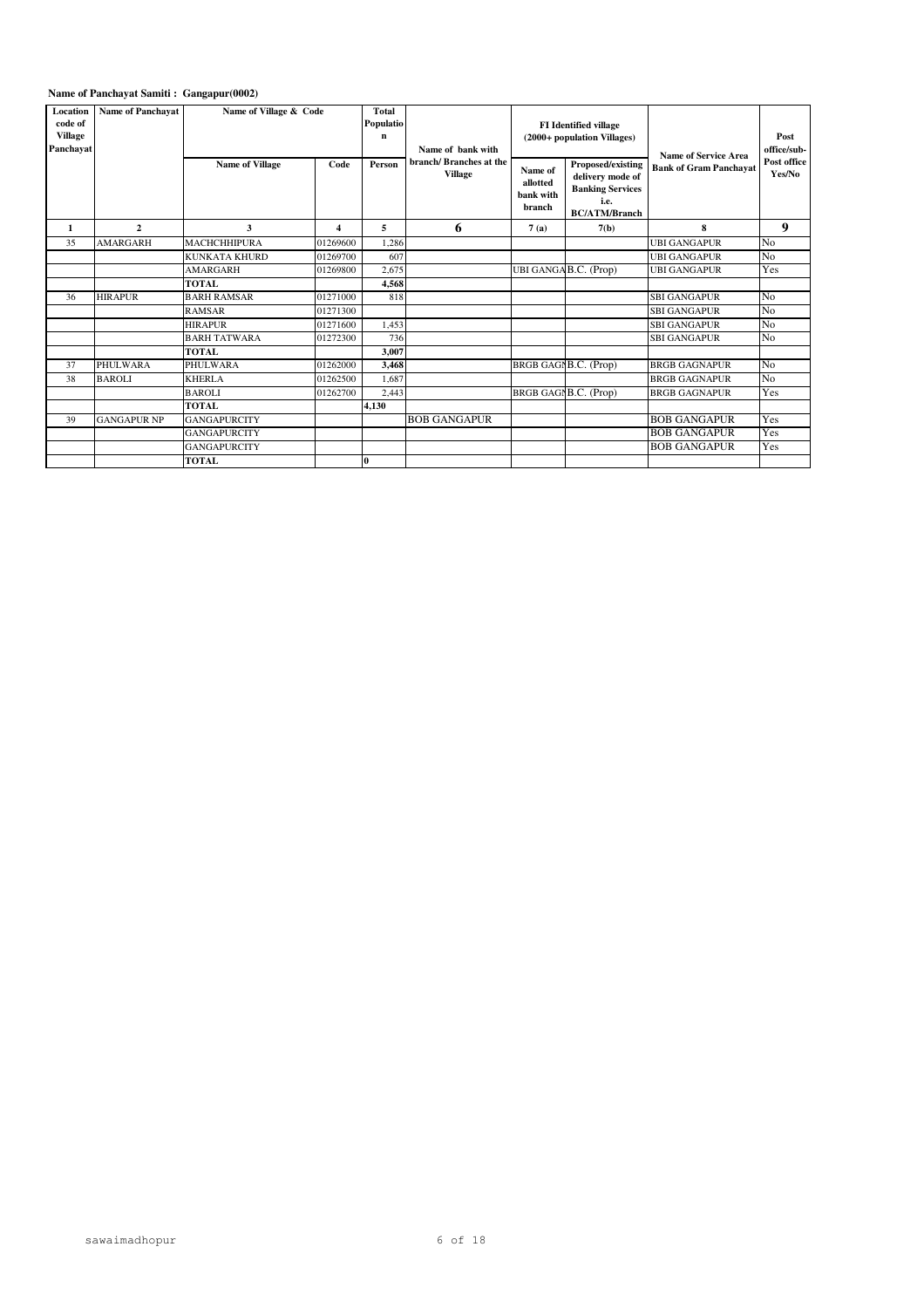### **NUMBER OF VILLAGES UNDER EACH GRAM PANCHAYAT**

| Location       | Name of           | Name of Village & Code |                     | <b>Total</b> |                                             |                              |                         |                             |               |
|----------------|-------------------|------------------------|---------------------|--------------|---------------------------------------------|------------------------------|-------------------------|-----------------------------|---------------|
| code of        | Panchayat         |                        |                     | Populatio    |                                             | <b>FI</b> Identified village | $(2000+$                |                             | Post          |
| <b>Village</b> |                   |                        |                     | $\mathbf n$  | Name of bank                                |                              | population Villages)    |                             | office/su     |
| Panchay        |                   |                        |                     |              | with branch/                                |                              |                         | <b>Name of Service Area</b> | <b>b-Post</b> |
| at             |                   | <b>Name of Village</b> | Code                | Person       | <b>Branches</b> at the                      |                              | Proposed/existing       | <b>Bank of Gram</b>         | office        |
|                |                   |                        |                     |              | <b>Village</b>                              | Name of                      | delivery mode of        | Panchayat                   | Yes/No        |
|                |                   |                        |                     |              |                                             | allotted bank                | <b>Banking Services</b> |                             |               |
|                |                   |                        |                     |              |                                             | with branch                  | i.e.                    |                             |               |
|                |                   |                        |                     |              |                                             |                              | PC(AT)                  |                             |               |
| 1              | $\overline{2}$    | 3                      | $\overline{\bf{4}}$ | 5            | 6                                           | 7(a)                         | 7(b)                    | 8                           | 9             |
| 01             | <b>BORDA</b>      | <b>KOTRA</b>           | 01295000            | 974          |                                             |                              |                         | <b>BOB BONLI</b>            | No            |
|                |                   | SOYLA                  | 01295100            | 476          |                                             |                              |                         | <b>BOB BONLI</b>            | No            |
|                |                   | <b>BORDA</b>           | 01295200            | 1,808        |                                             |                              |                         | <b>BOB BONLI</b>            | No            |
|                |                   | <b>BANS PARSA</b>      | 01295300            | 1,258        |                                             |                              |                         | <b>BOB BONLI</b>            | No            |
|                |                   | <b>TOTAL</b>           |                     | 4,516        |                                             |                              |                         |                             |               |
| 02             | MITRAPURA         | <b>ROONGTI</b>         | 01295400            | 1,050        |                                             |                              |                         | <b>BOB MITRAPURA</b>        | No            |
|                |                   | <b>CHAK DHAKRA</b>     | 01295600            | 169          |                                             |                              |                         | <b>BOB MITRAPURA</b>        | No            |
|                |                   | <b>MITRAPURA</b>       | 01295700            | 4,007        | <b>BOB</b> Mitrapura                        |                              |                         | <b>BOB MITRAPURA</b>        | Yes           |
|                |                   | <b>JAITPURA</b>        | 01295800            | 745          |                                             |                              |                         | <b>BOB MITRAPURA</b>        | No            |
|                |                   | TOTAL                  |                     | 5,971        |                                             |                              |                         |                             |               |
| 03             | <b>UDGAON</b>     | <b>NANTORI</b>         | 01295500            | 1,396        |                                             |                              |                         | <b>BOB MITRAPURA</b>        | No            |
|                |                   | KUTKA                  | 01296200            | 1,526        |                                             |                              |                         | <b>BOB MITRAPURA</b>        | No            |
|                |                   | <b>UDGAON</b>          | 01296300            | 1,968        |                                             |                              |                         | <b>BOB MITRAPURA</b>        | Yes           |
|                |                   | <b>MANPUR</b>          | 01296400            | 513          |                                             |                              |                         | <b>BOB MITRAPURA</b>        | No            |
|                |                   | <b>TOTAL</b>           |                     | 5,403        |                                             |                              |                         |                             | Yes           |
| 04             | <b>MORAN</b>      | <b>MAJHEOLA</b>        | 01295900            | 1,145        |                                             |                              |                         | <b>BOB MITRAPURA</b>        | No            |
|                |                   | MORAN                  | 01296000            | 1,246        |                                             |                              |                         | <b>BOB MITRAPURA</b>        | No            |
|                |                   | THANERA                | 01296100            | 837          |                                             |                              |                         | <b>BOB MITRAPURA</b>        | No            |
|                |                   | <b>BORKHERA</b>        | 01298500            | 1,212        |                                             |                              |                         | <b>BOB MITRAPURA</b>        | No            |
|                |                   | TOTAL                  |                     | 4,440        |                                             |                              |                         |                             |               |
| 05             | <b>GOTOR</b>      | <b>GHATA NAINWARI</b>  | 01296500            | 1,627        |                                             |                              |                         | <b>BOB PEEPALDA</b>         | No            |
|                |                   | <b>GOTOR</b>           | 01296700            | 1,414        |                                             |                              |                         | <b>BOB PEEPALDA</b>         | No            |
|                |                   | PEELOOKHERA KHURD      | 01296800            | 860          |                                             |                              |                         | <b>BOB PEEPALDA</b>         | No            |
|                |                   | PEELOOKHERA KALAN      | 01296900            | 641          |                                             |                              |                         | <b>BOB PEEPALDA</b>         | No            |
|                |                   | TOTAL                  |                     | 4,542        |                                             |                              |                         |                             |               |
| 06             | <b>KUSHALPURA</b> | <b>CHAK SOMAWAS</b>    | 01297900            |              |                                             |                              |                         | <b>BRGB BONLI</b>           | No            |
|                |                   | <b>SOMAWAS</b>         | 01298000            | 248          |                                             |                              |                         | <b>BRGB BONLI</b>           | No            |
|                |                   | MUKANDPURA             | 01298100            | 856          |                                             |                              |                         | <b>BRGB BONLI</b>           | No            |
|                |                   | <b>KUSHALPURA</b>      | 01298200            | 1,339        |                                             |                              |                         | <b>BRGB BONLI</b>           | No            |
|                |                   | KUWAGAON               | 01298300            | 553          |                                             |                              |                         | <b>BRGB BONLI</b>           | No            |
|                |                   |                        | 01298400            | 237          |                                             |                              |                         |                             | No            |
|                |                   | MEDAR KHURD<br>TOTAL   |                     | 3,233        |                                             |                              |                         | <b>BRGB BONLI</b>           |               |
| 07             | <b>BAPUI</b>      | <b>GOOGDOD</b>         |                     |              |                                             |                              |                         | <b>IOB BAPUI</b>            | No            |
|                |                   |                        | 01298600            | 1,353        |                                             |                              |                         |                             |               |
|                |                   | <b>JATLAO</b>          | 01298700            | 887          |                                             |                              |                         | <b>IOB BAPUI</b>            | No            |
|                |                   | BAPUI                  | 01298800            |              | 2.240 IOB BAPUI                             |                              |                         | <b>IOB BAPUI</b>            | No            |
|                |                   | TOTAL                  |                     | 4,480        |                                             |                              |                         |                             |               |
| 08             | <b>DATOOLI</b>    | DATOOLI                | 01296600            | 866          |                                             |                              |                         | <b>BOB KHIRNI</b>           | No            |
|                |                   | MARMATHPURA            | 01297000            | 281          |                                             |                              |                         | <b>BOB KHIRNI</b>           | No            |
|                |                   | <b>DHORALA</b>         | 01297100            | 1,162        |                                             |                              |                         | <b>BOB KHIRNI</b>           | No            |
|                |                   | PURA PANESINGH         | 01297400            | 446          |                                             |                              |                         | <b>BOB KHIRNI</b>           | No            |
|                |                   | PURA GULABSINGH        | 01297500            | 277          |                                             |                              |                         | <b>BOB KHIRNI</b>           | No            |
|                |                   | HANUMATPUR             | 01297600            | 238          |                                             |                              |                         | <b>BOB KHIRNI</b>           | No            |
|                |                   | <b>HANOOTYA</b>        | 01297700            | 807          |                                             |                              |                         | <b>BOB KHIRNI</b>           | No            |
|                |                   | <b>TOTAL</b>           |                     | 4,077        |                                             |                              |                         |                             |               |
| 09             | <b>BONLI</b>      | <b>KASBA BONLI</b>     | 01301400            |              | 13.098 BOB Bonli                            |                              |                         | <b>BOB</b> Bonli            | Yes           |
|                |                   |                        |                     |              |                                             |                              |                         | <b>BOB</b> Bonli            |               |
|                |                   | <b>QILA BONLI</b>      | 01301500            |              |                                             |                              |                         | <b>BOB</b> Bonli            | No            |
|                |                   | TOTAL                  |                     | 13,098       |                                             |                              |                         |                             |               |
| 10             | <b>MAMDOLI</b>    | <b>GADOTA</b>          | 01301100            | 554          |                                             |                              |                         | <b>SBBJ BONLI</b>           | No            |
|                |                   | MAMDOLI                | 01301200            | 1,782        |                                             |                              |                         | <b>SBBJ BONLI</b>           | No            |
|                |                   | <b>POONETA</b>         | 01303500            | 895          |                                             |                              |                         | <b>SBBJ BONLI</b>           | No            |
|                |                   | DEOTA                  | 01303600            | 566          |                                             |                              |                         | <b>SBBJ BONLI</b>           | No            |
|                |                   | HARSOTI                | 01303700            | 711          |                                             |                              |                         | SBBJ BONLI                  | No            |
|                |                   | <b>TOTAL</b>           |                     | 4,508        |                                             |                              |                         |                             |               |
| 11             | <b>KODYAI</b>     | MISKINPURA             | 01297300            | 177          |                                             |                              |                         | <b>BOB PEEPALDA</b>         | No            |
|                |                   | DHANESRA               | 01299900            | 159          |                                             |                              |                         | <b>BOB PEEPALDA</b>         | No            |
|                |                   | KODYAI                 | 01300000            |              | 3,253 BRKGB KODY ABOB PEEPALI B.C. Proposed |                              |                         | <b>BOB PEEPALDA</b>         | Yes           |
|                |                   | <b>ALOODA</b>          | 01301300            | 690          |                                             |                              |                         | <b>BOB PEEPALDA</b>         | No            |
|                |                   | <b>TOTAL</b>           |                     | 4,279        |                                             |                              |                         |                             |               |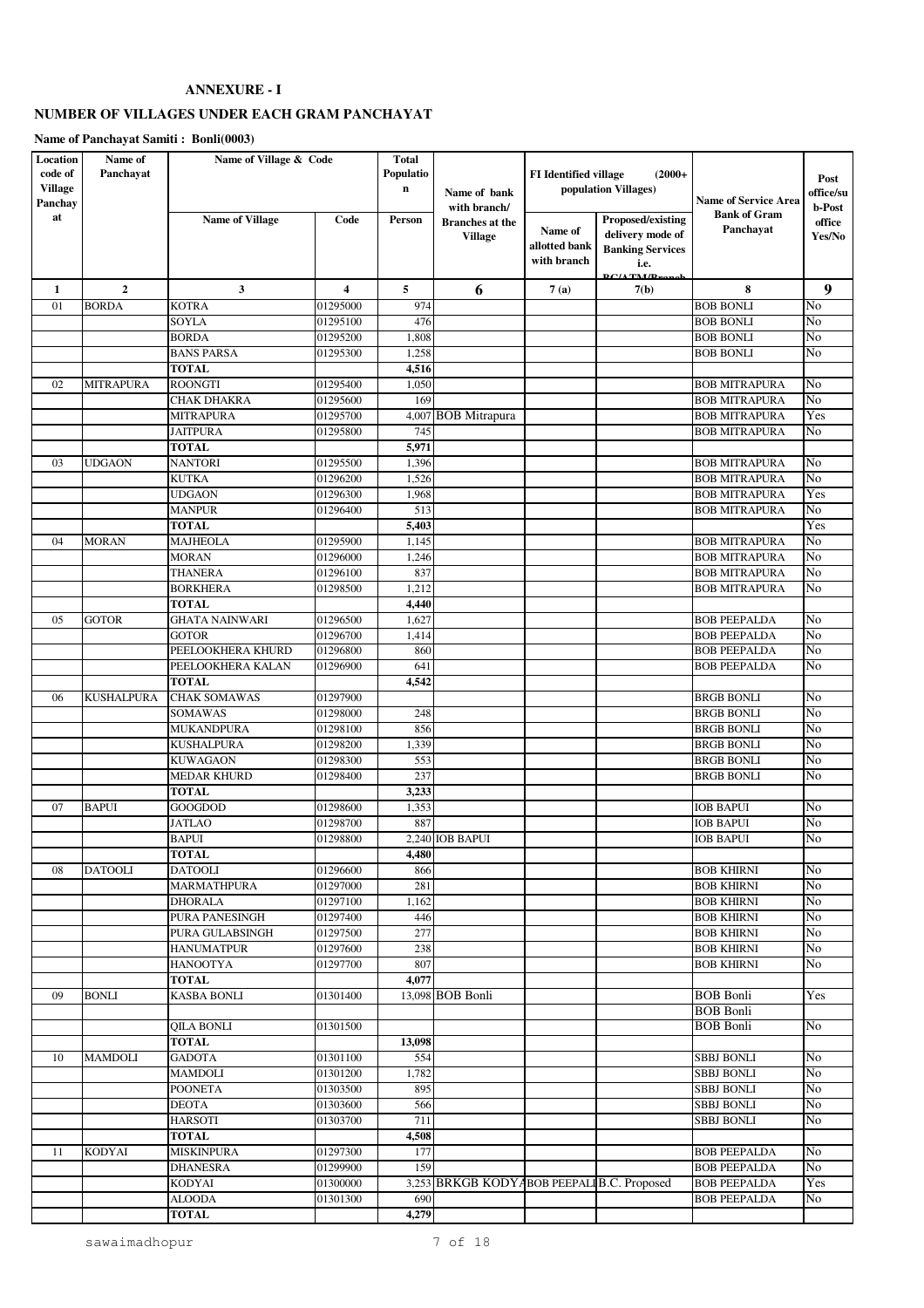| Location                             | Name of            | Name of Village & Code                       |                      | <b>Total</b>         |                                          |                                         |                                                                                              |                                             |                                    |
|--------------------------------------|--------------------|----------------------------------------------|----------------------|----------------------|------------------------------------------|-----------------------------------------|----------------------------------------------------------------------------------------------|---------------------------------------------|------------------------------------|
| code of<br><b>Village</b><br>Panchay | Panchayat          |                                              |                      | Populatio<br>$\bf n$ | Name of bank<br>with branch/             | <b>FI</b> Identified village            | $(2000+$<br>population Villages)                                                             | <b>Name of Service Area</b>                 | Post<br>office/su<br><b>b-Post</b> |
| at                                   |                    | <b>Name of Village</b>                       | Code                 | Person               | <b>Branches</b> at the<br><b>Village</b> | Name of<br>allotted bank<br>with branch | Proposed/existing<br>delivery mode of<br><b>Banking Services</b><br>i.e.<br>$DC/ATM/D$ range | <b>Bank of Gram</b><br>Panchayat            | office<br>Yes/No                   |
| $\mathbf{1}$                         | $\boldsymbol{2}$   | 3                                            | 4                    | 5                    | 6                                        | 7(a)                                    | 7(b)                                                                                         | 8                                           | 9                                  |
| 12                                   | <b>BARAGAON</b>    | BARAGAON SARWAR                              | 01303000             | 1,551                |                                          |                                         |                                                                                              | SBBJ BONLI                                  | No                                 |
|                                      | <b>SARWAR</b>      | RASOOLPURA                                   | 01303100             | 86                   |                                          |                                         |                                                                                              | <b>SBBJ BONLI</b>                           | No                                 |
|                                      |                    | SARWARI                                      | 01303200             | 104                  |                                          |                                         |                                                                                              | SBBJ BONLI                                  | No                                 |
|                                      |                    | CHAK RASOOLPURA                              | 01303300             |                      |                                          |                                         |                                                                                              | <b>SBBJ BONLI</b>                           | No<br>No                           |
|                                      |                    | SOTOLI<br>HARSOTA                            | 01303400<br>01303800 | 261<br>623           |                                          |                                         |                                                                                              | <b>SBBJ BONLI</b><br>SBBJ BONLI             | No                                 |
|                                      |                    | TOTAL                                        |                      | 2,625                |                                          |                                         |                                                                                              |                                             |                                    |
| 13                                   | <b>JHANOON</b>     | <b>BHEDOLI</b>                               | 01297800             | 1,495                |                                          |                                         |                                                                                              | <b>BOB BONLI</b>                            | No                                 |
|                                      |                    | KHIRKHARI                                    | 01299500             | 569                  |                                          |                                         |                                                                                              | <b>BOB BONLI</b>                            | No                                 |
|                                      |                    | THARI                                        | 01299600             | 1,266                |                                          |                                         |                                                                                              | <b>BOB BONLI</b>                            | No                                 |
|                                      |                    | <b>PATTYA</b>                                | 01299700             | 420                  |                                          |                                         |                                                                                              | <b>BOB BONLI</b>                            | No                                 |
|                                      |                    | <b>JHANOON</b>                               | 01299800             | 1,181                |                                          |                                         |                                                                                              | <b>BOB BONLI</b>                            | No                                 |
|                                      |                    | <b>TOTAL</b>                                 |                      | 4,931                |                                          |                                         |                                                                                              |                                             |                                    |
| 14                                   | LAKHANPUR          | <b>DOONGRI</b>                               | 01298900             | 1,526                |                                          |                                         |                                                                                              | <b>BOB M. CHOR</b>                          | No                                 |
|                                      |                    | <b>KHERA</b>                                 | 01299000             | 481                  |                                          |                                         |                                                                                              | <b>BOB M. CHOR</b>                          | No                                 |
|                                      |                    | LAKHANPUR<br>KHOHRI                          | 01299100<br>01299200 | 1,378<br>812         |                                          |                                         |                                                                                              | <b>BOB M. CHOR</b><br><b>BOB M. CHOR</b>    | No<br>No                           |
|                                      |                    | GOL                                          | 01299300             | 392                  |                                          |                                         |                                                                                              | <b>BOB M. CHOR</b>                          | No                                 |
|                                      |                    | <b>GOTHRA</b>                                | 01299400             | 1,128                |                                          |                                         |                                                                                              | <b>BOB M. CHOR</b>                          | No                                 |
|                                      |                    | TOTAL                                        |                      | 5,717                |                                          |                                         |                                                                                              |                                             |                                    |
| 15                                   | <b>KOLARA</b>      | SHEESHOLAO                                   | 01301900             |                      | 1,203 BRGB Shisolao                      |                                         |                                                                                              | <b>BRGB</b> Shisolao                        | No                                 |
|                                      |                    | JAILALPURA                                   | 01302000             | 711                  |                                          |                                         |                                                                                              | <b>BRGB</b> Shisolao                        | No                                 |
|                                      |                    | BASRA BANESINGH                              | 01302100             | 644                  |                                          |                                         |                                                                                              | <b>BRGB</b> Shisolao                        | No                                 |
|                                      |                    | RAGHUWANTI                                   | 01302200             | 363                  |                                          |                                         |                                                                                              | <b>BRGB</b> Shisolao                        | No                                 |
|                                      |                    | KOLARA                                       | 01302800             | 1,210                |                                          |                                         |                                                                                              | BRGB Shisolao                               | No                                 |
|                                      |                    | TOTAL                                        |                      | 4,131                |                                          |                                         |                                                                                              |                                             |                                    |
| 16                                   | <b>BAGROLI</b>     | <b>GUDLA CHANDAN</b>                         | 01304300             | 1,037                | <b>UNITED BK BR BRGB BONLI</b>           |                                         |                                                                                              | <b>BRGB BONLI</b>                           | No                                 |
|                                      |                    | <b>BAGROLI</b><br>TOTAL                      | 01304500             | 2,692<br>3,729       |                                          |                                         |                                                                                              | <b>BRGB BONLI</b>                           | Yes                                |
| 17                                   | <b>NEEMOD</b>      | <b>NEEMOD</b>                                | 01304600             | 1,240                |                                          |                                         |                                                                                              | <b>BRGB BHADOTI</b>                         | No                                 |
|                                      |                    | RATHOD                                       | 01304700             | 1,296                |                                          |                                         |                                                                                              | <b>BRGB BHADOTI</b>                         | No                                 |
|                                      |                    | KARADI                                       | 01304800             | 580                  |                                          |                                         |                                                                                              | <b>BRGB BHADOTI</b>                         | No                                 |
|                                      |                    | <b>GUDLA NADI</b>                            | 01304900             | 955                  |                                          |                                         |                                                                                              | <b>BRGB BHADOTI</b>                         | No                                 |
|                                      |                    | TOTAL                                        |                      | 4,071                |                                          |                                         |                                                                                              |                                             |                                    |
| 18                                   | PEEPALWARA         | <b>BAHNOLI</b>                               | 01302900             | 1,537                |                                          |                                         |                                                                                              | <b>BRGB</b> Peepalwara                      | No                                 |
|                                      |                    | PEEPALWARA                                   | 01304200             |                      | 2,939 BRGB Peepalwara                    |                                         |                                                                                              | <b>BRGB</b> Peepalwara                      | Yes                                |
|                                      |                    | MANGROL                                      | 01304400             | 459<br>4,935         |                                          |                                         |                                                                                              | <b>BRGB</b> Peepalwara                      | No                                 |
| 19                                   | <b>HINDUPURA</b>   | TOTAL<br><b>HINDUPURA</b>                    | 01303900             | 2,373                |                                          |                                         | <b>BOB KHIRNI B.C. Proposed</b>                                                              | <b>BOB KHIRNI</b>                           | Yes                                |
|                                      |                    | DIDWARI                                      | 01304000             | 2,157                |                                          |                                         | <b>BOB KHIRNI B.C. Proposed</b>                                                              | <b>BOB KHIRNI</b>                           | Yes                                |
|                                      |                    | <b>TOTAL</b>                                 |                      | 4,530                |                                          |                                         |                                                                                              |                                             |                                    |
| 20                                   | PEEPALDA           | PEEPALDA                                     | 01297200             |                      | 5,245 BOB Peepalda                       |                                         |                                                                                              | <b>BOB PEEPALDA</b>                         | Yes                                |
| 21                                   | <b>JASTANA</b>     | SHAHPURA                                     | 01300500             | 289                  |                                          |                                         |                                                                                              | Canra Bank Jastana                          | No                                 |
|                                      |                    | CHAK SHAHPURA                                | 01300600             |                      |                                          |                                         |                                                                                              | Canra Bank Jastana                          | No                                 |
|                                      |                    | JASTANA                                      | 01300700             |                      | 2,952 Canra Bank Jastana                 |                                         |                                                                                              | Canra Bank Jastana Yes                      |                                    |
|                                      |                    | TOND                                         | 01300800             | 801                  |                                          |                                         |                                                                                              | Canra Bank Jastana                          | No                                 |
| 22                                   |                    | TOTAL<br><b>GALAD KALAN</b>                  | 01300100             | 4,042<br>1,079       |                                          |                                         |                                                                                              |                                             |                                    |
|                                      | <b>GALAD KALAN</b> | SUNDARPURA                                   | 01300200             | 724                  |                                          |                                         |                                                                                              | <b>BOB M. CHOR</b><br><b>BOB M. CHOR</b>    | No<br>No                           |
|                                      |                    | <b>CHAINPURA</b>                             | 01300300             | 387                  |                                          |                                         |                                                                                              | <b>BOB M. CHOR</b>                          | No                                 |
|                                      |                    | <b>BARH TANKA</b>                            | 01300400             |                      |                                          |                                         |                                                                                              | <b>BOB M. CHOR</b>                          | No                                 |
|                                      |                    | LAROTA                                       | 01300900             | 943                  |                                          |                                         |                                                                                              | <b>BOB M. CHOR</b>                          | No                                 |
|                                      |                    | <b>GALAD KHURD</b>                           | 01301000             | 685                  |                                          |                                         |                                                                                              | <b>BOB M. CHOR</b>                          | No                                 |
|                                      |                    | TOTAL                                        |                      | 3,818                |                                          |                                         |                                                                                              |                                             |                                    |
| 23                                   | <b>MALARNA CHA</b> | <b>MALARNA CHAUR</b>                         | 01289400             |                      | 6,814 BOB Malarna Chor                   |                                         |                                                                                              | <b>BOB</b> Malarna Chor                     | Yes                                |
| 24                                   | <b>NEEMOD</b>      | BARIYARA                                     | 01287400             | 1,080                |                                          |                                         |                                                                                              | <b>BOB</b> Malarna Chor                     | No                                 |
|                                      |                    | <b>BARH BARIYARA</b>                         | 01287500             | 581                  |                                          |                                         |                                                                                              | <b>BOB</b> Malarna Chor                     | No                                 |
|                                      |                    | BARH BARIYARA CHAK NO 01287600<br>KEERATPURA | 01287700             | 793                  |                                          |                                         |                                                                                              | <b>BOB Malarna Chor</b><br>BOB Malarna Chor | No<br>No                           |
|                                      |                    | BARH BARIYARA CHAK NO.01287800               |                      | 69                   |                                          |                                         |                                                                                              | <b>BOB</b> Malarna Chor                     | No                                 |
|                                      |                    | NEEMOD                                       | 01287900             | 1,824                |                                          |                                         |                                                                                              | <b>BOB Malarna Chor</b>                     | No                                 |
|                                      |                    | CHAK SAMRATHPURA                             | 01288000             |                      |                                          |                                         |                                                                                              | <b>BOB Malarna Chor</b>                     | No                                 |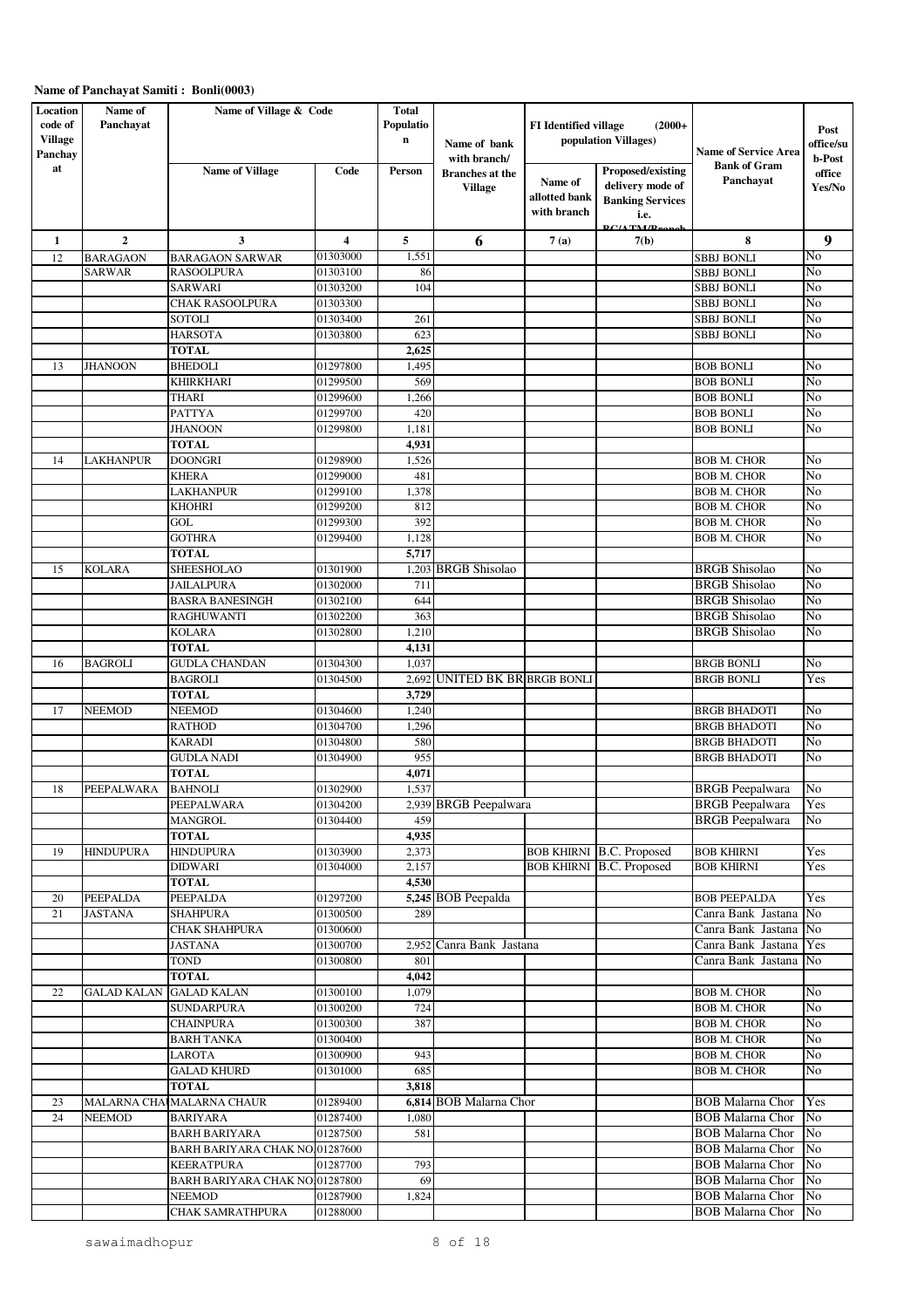| Location<br>code of<br><b>Village</b> | Name of<br>Panchayat | Name of Village & Code             |                      | <b>Total</b><br>Populatio<br>$\bf n$ | Name of bank                                             | <b>FI</b> Identified village            | $(2000+$<br>population Villages)                                                             | <b>Name of Service Area</b>                        | Post<br>office/su<br><b>b-Post</b> |  |
|---------------------------------------|----------------------|------------------------------------|----------------------|--------------------------------------|----------------------------------------------------------|-----------------------------------------|----------------------------------------------------------------------------------------------|----------------------------------------------------|------------------------------------|--|
| Panchay<br>at                         |                      | <b>Name of Village</b>             | Code                 | Person                               | with branch/<br><b>Branches</b> at the<br><b>Village</b> | Name of<br>allotted bank<br>with branch | Proposed/existing<br>delivery mode of<br><b>Banking Services</b><br>i.e.<br>$DC/ATM/D$ range | <b>Bank of Gram</b><br>Panchayat                   | office<br>Yes/No                   |  |
| $\mathbf{1}$                          | $\boldsymbol{2}$     | 3                                  | 4                    | 5                                    | 6                                                        | 7(a)                                    | 7(b)                                                                                         | 8                                                  | 9                                  |  |
|                                       |                      | SAMRATHPURA                        | 01288200             | 32                                   |                                                          |                                         |                                                                                              | <b>BOB</b> Malarna Chor                            | No                                 |  |
|                                       |                      | TOTAL                              |                      | 4,379                                |                                                          |                                         |                                                                                              |                                                    |                                    |  |
| 25                                    | <b>TARANPUR</b>      | CHAK KHOHRI                        | 01288600             |                                      |                                                          |                                         |                                                                                              | <b>BOB</b> Malarna Chor                            | No                                 |  |
|                                       |                      | KHOHRI                             | 01288700             | 922                                  |                                                          |                                         |                                                                                              | <b>BOB Malarna Chor</b>                            | No                                 |  |
|                                       |                      | MANOLI                             | 01288800             | 1,014                                |                                                          |                                         |                                                                                              | <b>BOB</b> Malarna Chor                            | No                                 |  |
|                                       |                      | <b>SHRIPURA</b>                    | 01288900             | 1,128                                |                                                          |                                         |                                                                                              | <b>BOB</b> Malarna Chor                            | No                                 |  |
|                                       |                      | MOHAMMADPURA                       | 01289000             | 328                                  |                                                          |                                         |                                                                                              | <b>BOB Malarna Chor</b><br><b>BOB</b> Malarna Chor | No<br>No                           |  |
|                                       |                      | RAMRI<br><b>DIDWARA</b>            | 01289100<br>01289200 | 478<br>514                           |                                                          |                                         |                                                                                              | <b>BOB</b> Malarna Chor                            | No                                 |  |
|                                       |                      | ANIYALA                            | 01289300             | 862                                  |                                                          |                                         |                                                                                              | <b>BOB</b> Malarna Chor                            | No                                 |  |
|                                       |                      | TARANPUR                           | 01289500             | 1,025                                |                                                          |                                         |                                                                                              | <b>BOB</b> Malarna Chor                            | No                                 |  |
|                                       |                      | <b>TOTAL</b>                       |                      | 6,271                                |                                                          |                                         |                                                                                              |                                                    |                                    |  |
| 26                                    | <b>BHADKOLI</b>      | <b>CHAK BHAROTI</b>                | 01289600             |                                      |                                                          |                                         |                                                                                              | <b>UTBI BHAROTI</b>                                | No                                 |  |
|                                       |                      | BHAROTI                            | 01289700             | 1,962                                | <b>UTBI BHAROTI</b>                                      |                                         |                                                                                              | <b>UTBI BHAROTI</b>                                | Yes                                |  |
|                                       |                      | <b>BARAGAON @ KAHAR</b>            | 01290000             | 1,305                                |                                                          |                                         |                                                                                              | <b>UTBI BHAROTI</b>                                | No                                 |  |
|                                       |                      | BHADKOLI                           | 01290200             | 423                                  |                                                          |                                         |                                                                                              | UTBI BHAROTI                                       | No                                 |  |
|                                       |                      | CHANDNOLI                          | 01290300             | 1,618                                |                                                          |                                         |                                                                                              | <b>UTBI BHAROTI</b>                                | No                                 |  |
|                                       |                      | <b>DEHLOD</b>                      | 01290900             | 647                                  |                                                          |                                         |                                                                                              | <b>UTBI BHAROTI</b>                                | No                                 |  |
|                                       |                      | <b>TOTAL</b>                       |                      | 5,955                                |                                                          |                                         |                                                                                              |                                                    |                                    |  |
| 27                                    | <b>KHIRNI</b>        | <b>MAIDPURA</b>                    | 01290400             | 489                                  |                                                          |                                         |                                                                                              | <b>BOB KHIRNI</b>                                  | No                                 |  |
|                                       |                      | KHIRNI                             | 01290500             |                                      | 10,911 BOB Khirni                                        |                                         |                                                                                              | <b>BOB KHIRNI</b>                                  | Yes                                |  |
|                                       |                      | <b>TOTAL</b>                       |                      | 11,400                               |                                                          |                                         |                                                                                              |                                                    |                                    |  |
| 28                                    | JOLANDA              | <b>BARODIYA</b>                    | 01290600             | 414                                  |                                                          |                                         |                                                                                              | <b>BOB KHIRNI</b>                                  | No                                 |  |
|                                       |                      | MAHESHRA                           | 01290700             | 1,026                                |                                                          |                                         |                                                                                              | <b>BOB KHIRNI</b>                                  | No                                 |  |
|                                       |                      | JOLANDA                            | 01290800             | 2,166                                |                                                          | BOB KHIRNI                              | B.C. Proposed                                                                                | BOB KHIRNI                                         | Yes                                |  |
|                                       |                      | <b>TOTAL</b>                       |                      | 3,606                                |                                                          |                                         |                                                                                              |                                                    |                                    |  |
| 29                                    | <b>GAMBHEERA</b>     | <b>DEOLI</b><br><b>BHARJA NADI</b> | 01289900<br>01291000 | 815<br>2,043                         |                                                          |                                         |                                                                                              | <b>BRGB SHISOLAV</b><br><b>BRGB SHISOLAV</b>       | No<br>Yes                          |  |
|                                       |                      | GAMBHEERA                          | 01291100             | 2,307                                |                                                          |                                         | <b>BRGB SHISOI B.C. Proposed</b>                                                             | <b>BRGB SHISOLAV</b>                               | Yes                                |  |
|                                       |                      | TOTAL                              |                      | 2,858                                |                                                          |                                         |                                                                                              |                                                    |                                    |  |
| 30                                    | <b>SESA</b>          | <b>RASOOLPURA</b>                  | 01289800             | 454                                  |                                                          |                                         |                                                                                              | <b>BOB KHIRNI</b>                                  | No                                 |  |
|                                       |                      | RASOOLPURA CHAK NO.3               | 01290100             |                                      |                                                          |                                         |                                                                                              | <b>BOB KHIRNI</b>                                  | No                                 |  |
|                                       |                      | RASOOLPURA CHAK NO.2               | 01291200             |                                      |                                                          |                                         |                                                                                              | <b>BOB KHIRNI</b>                                  | No                                 |  |
|                                       |                      | RASOOLPURA CHAK NO.1               | 01291300             |                                      |                                                          |                                         |                                                                                              | <b>BOB KHIRNI</b>                                  | No                                 |  |
|                                       |                      | <b>BHARJA GADDI</b>                | 01291400             | 660                                  |                                                          |                                         |                                                                                              | <b>BOB KHIRNI</b>                                  | No                                 |  |
|                                       |                      | SHRI KISHANPURA CHAK N01291500     |                      |                                      |                                                          |                                         |                                                                                              | <b>BOB KHIRNI</b>                                  | No                                 |  |
|                                       |                      | SHRI KISHANPURA CHAK N 01291600    |                      |                                      |                                                          |                                         |                                                                                              | <b>BOB KHIRNI</b>                                  | No                                 |  |
|                                       |                      | SHRI KISHANPURA                    | 01291700             |                                      |                                                          |                                         |                                                                                              | <b>BOB KHIRNI</b>                                  | No                                 |  |
|                                       |                      | <b>DIWARA</b>                      | 01291900             | 1,384                                |                                                          |                                         |                                                                                              | <b>BOB KHIRNI</b>                                  | No                                 |  |
|                                       |                      | SESA                               | 01292000             | 3,426                                |                                                          |                                         |                                                                                              | <b>BOB KHIRNI</b>                                  | Yes                                |  |
|                                       |                      | <b>TOTAL</b>                       |                      | 5,924                                |                                                          |                                         |                                                                                              |                                                    |                                    |  |
| 31                                    | <b>HATHROLI</b>      | JATAWTI                            | 01304100             | 1,671                                |                                                          |                                         |                                                                                              | <b>BOB KHIRNI</b>                                  | No                                 |  |
|                                       |                      | SAWASA                             | 01305000             | 429                                  |                                                          |                                         |                                                                                              | <b>BOB KHIRNI</b>                                  | No                                 |  |
|                                       |                      | <b>BASRA NADI</b><br>SAHRAWATA     | 01305100<br>01305200 | 823<br>706                           |                                                          |                                         |                                                                                              | <b>BOB KHIRNI</b><br><b>BOB KHIRNI</b>             | No<br>No                           |  |
|                                       |                      | HATHROLI                           | 01305300             | 1,489                                |                                                          |                                         |                                                                                              | <b>BOB KHIRNI</b>                                  | No                                 |  |
|                                       |                      | TOTAL                              |                      | 5,118                                |                                                          |                                         |                                                                                              |                                                    |                                    |  |
| 32                                    | <b>MALARNA</b>       | MALARNA DOONGAR                    | 01291800             |                                      | 10,650 BOB Malarna Dungar                                |                                         |                                                                                              | <b>BOB MALARNDA DU No</b>                          |                                    |  |
|                                       | <b>DOONGAR</b>       |                                    |                      |                                      |                                                          |                                         |                                                                                              |                                                    | No                                 |  |
| 33                                    | <b>BAHTER</b>        | JADEED PHALSAWATA                  | 01288400             |                                      |                                                          |                                         |                                                                                              | <b>BOB MALARNDA DU No</b>                          |                                    |  |
|                                       |                      | BAHTER                             | 01288500             |                                      | 3,879 BOI BAHTER                                         |                                         | <b>BOB MALARNDA DUNGAR</b>                                                                   | <b>BOB MALARNDA DU Yes</b>                         |                                    |  |
|                                       |                      | TOTAL                              |                      | 3,879                                |                                                          |                                         |                                                                                              |                                                    |                                    |  |
| 34                                    | ВНООКНА              | KUNDLI NADI                        | 01292100             | 1,672                                |                                                          |                                         |                                                                                              | <b>BOB MALARNA DUN No</b>                          |                                    |  |
|                                       |                      | GOJARI                             | 01292200             | 716                                  |                                                          |                                         |                                                                                              | <b>BOB MALARNA DUN No</b>                          |                                    |  |
|                                       |                      | SANGARWASA                         | 01292300             | 801                                  |                                                          |                                         |                                                                                              | <b>BOB MALARNA DUN No</b>                          |                                    |  |
|                                       |                      | <b>KHATOLI</b>                     | 01292400             | 39                                   |                                                          |                                         |                                                                                              | <b>BOB MALARNA DUN No</b>                          |                                    |  |
|                                       |                      | DAHROLI                            | 01292500             |                                      |                                                          |                                         |                                                                                              | <b>BOB MALARNA DUN No</b>                          |                                    |  |
|                                       |                      | <b>BARH BHOOKHA</b>                | 01292600             |                                      |                                                          |                                         |                                                                                              | <b>BOB MALARNA DUN No</b>                          |                                    |  |
|                                       |                      | <b>BHOOKHA</b>                     | 01292700             | 1,390                                |                                                          |                                         |                                                                                              | <b>BOB MALARNA DUN No</b>                          |                                    |  |
|                                       |                      | TOTAL                              |                      | 4,618                                |                                                          |                                         |                                                                                              |                                                    |                                    |  |
| 35                                    | <b>BICHCHHI</b>      | BARHPEEPALWARA CHAK N01292800      |                      |                                      |                                                          |                                         |                                                                                              | <b>BRGB</b> Peepalwara                             | No                                 |  |
|                                       | <b>DONA</b>          | BARHPEEPALWARA CHAK N01292900      |                      | 190                                  |                                                          |                                         |                                                                                              | <b>BRGB</b> Peepalwara                             | No                                 |  |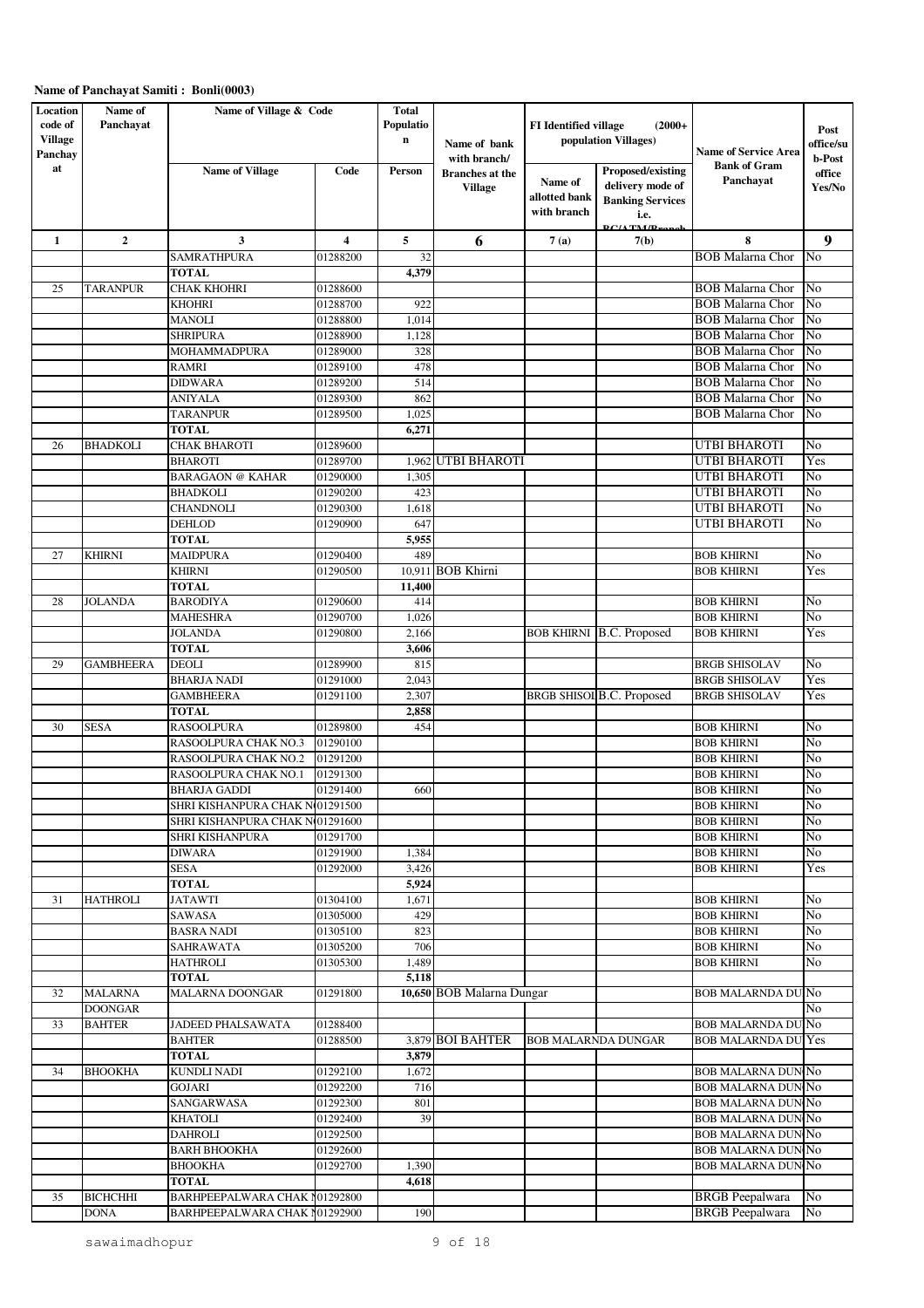| Location<br>code of<br><b>Village</b><br>Panchav | Name of<br>Panchayat | Name of Village & Code            | <b>Total</b><br>Populatio<br>$\mathbf n$ |                          | Name of bank<br>with branch/                                                                                                                                                       | <b>FI</b> Identified village | $(2000+$<br>population Villages) | <b>Name of Service Area</b><br><b>Bank of Gram</b> | Post<br>office/su<br>b-Post |
|--------------------------------------------------|----------------------|-----------------------------------|------------------------------------------|--------------------------|------------------------------------------------------------------------------------------------------------------------------------------------------------------------------------|------------------------------|----------------------------------|----------------------------------------------------|-----------------------------|
| at                                               |                      | <b>Name of Village</b>            | Code                                     | Person                   | Proposed/existing<br><b>Branches</b> at the<br>Name of<br>delivery mode of<br><b>Village</b><br>allotted bank<br><b>Banking Services</b><br>with branch<br>i.e.<br><b>DC/ATM/D</b> |                              | Panchayat                        | office<br>Yes/No                                   |                             |
| 1                                                | $\overline{2}$       | 3                                 | $\boldsymbol{4}$                         | 5                        | 6                                                                                                                                                                                  | 7(a)                         | 7(b)                             | 8                                                  | 9                           |
|                                                  |                      | BARHPEEPALWARA CHAK N01293000     |                                          |                          |                                                                                                                                                                                    |                              |                                  | <b>BRGB</b> Peepalwara                             | No                          |
|                                                  |                      | PEEPALWARA NADI                   | 01293100                                 | 279                      | <b>BRGB</b> Peepalwara                                                                                                                                                             |                              |                                  | <b>BRGB</b> Peepalwara                             | No                          |
|                                                  |                      | <b>BALOLI</b>                     | 01293200                                 | 568                      |                                                                                                                                                                                    |                              |                                  | <b>BRGB</b> Peepalwara                             | No                          |
|                                                  |                      | <b>BICHCHHI DONA</b>              | 01293300                                 | 1,588                    |                                                                                                                                                                                    |                              |                                  | <b>BRGB</b> Peepalwara                             | No                          |
|                                                  |                      | <b>BARH BICHCHHI DONA</b>         | 01293400                                 | 221                      |                                                                                                                                                                                    |                              |                                  | <b>BRGB</b> Peepalwara                             | No                          |
|                                                  |                      | <b>BARH DONAYCHA</b>              | 01293500                                 | $\overline{\phantom{a}}$ |                                                                                                                                                                                    |                              |                                  | <b>BRGB</b> Peepalwara                             | No                          |
|                                                  |                      | <b>DONAYCHA</b>                   | 01293600                                 | 1,921                    |                                                                                                                                                                                    |                              |                                  | <b>BRGB</b> Peepalwara                             | No                          |
|                                                  |                      | TOTAL                             |                                          | 4,772                    |                                                                                                                                                                                    |                              |                                  |                                                    |                             |
| 36                                               | <b>CHAK BILOLI</b>   | PEELWA NADI                       | 01293700                                 | 2,332                    |                                                                                                                                                                                    |                              | <b>BOB MALARI B.C. Proposed</b>  | <b>BOB MALARNA DUN Yes</b>                         |                             |
|                                                  |                      | <b>BARH PEELWA</b>                | 01293800                                 |                          |                                                                                                                                                                                    |                              |                                  | <b>BOB MALARNA DUN Yes</b>                         |                             |
|                                                  |                      | <b>CHAK BILOLI</b>                | 01293900                                 | 1,058                    |                                                                                                                                                                                    |                              |                                  | <b>BOB MALARNA DUN</b>                             | No                          |
|                                                  |                      | <b>BARH BILOLI</b>                | 01294100                                 | 950                      |                                                                                                                                                                                    |                              |                                  | <b>BOB MALARNA DUN No</b>                          |                             |
|                                                  |                      | <b>BILOLI NADI</b>                | 01294200                                 | 540                      |                                                                                                                                                                                    |                              |                                  | <b>BOB MALARNA DUN No</b>                          |                             |
| 37                                               | <b>SANKRA</b>        | <b>TOTAL</b><br><b>RAGHUWANTI</b> | 01294300                                 | 4,880<br>873             |                                                                                                                                                                                    |                              |                                  |                                                    | No                          |
|                                                  |                      | SHYAMOLI                          | 01294400                                 | 971                      |                                                                                                                                                                                    |                              |                                  | <b>BRGB MALARNA ST</b><br><b>BRGB MALARNA ST</b>   | No                          |
|                                                  |                      | <b>BARH SANKRA</b>                | 01294500                                 | 22                       |                                                                                                                                                                                    |                              |                                  | <b>BRGB MALARNA ST</b>                             | No                          |
|                                                  |                      | <b>SANKRA</b>                     | 01294900                                 | 1,735                    |                                                                                                                                                                                    |                              |                                  | <b>BRGB MALARNA ST</b>                             | Yes                         |
|                                                  |                      | <b>TOTAL</b>                      |                                          | 3,601                    |                                                                                                                                                                                    |                              |                                  |                                                    |                             |
| 38                                               | <b>BAS TORDA</b>     | <b>RAWASA</b>                     | 01301600                                 | 902                      |                                                                                                                                                                                    |                              |                                  | <b>SBBJ BONLI</b>                                  | No                          |
|                                                  |                      | <b>BAS TORDA</b>                  | 01301700                                 | 1,471                    |                                                                                                                                                                                    |                              |                                  | <b>SBBJ BONLI</b>                                  | No                          |
|                                                  |                      | <b>GANGWARA</b>                   | 01301800                                 | 1.116                    |                                                                                                                                                                                    |                              |                                  | <b>SBBJ BONLI</b>                                  | No                          |
|                                                  |                      | <b>TOTAL</b>                      |                                          | 3,489                    |                                                                                                                                                                                    |                              |                                  |                                                    |                             |
| 39                                               | <b>THADOLI</b>       | <b>BHEEPURA</b>                   | 01302300                                 | 358                      |                                                                                                                                                                                    |                              |                                  | <b>BRGB SHISOLAV</b>                               | No                          |
|                                                  |                      | THADOLI                           | 01302400                                 | 1,454                    |                                                                                                                                                                                    |                              |                                  | <b>BRGB SHISOLAV</b>                               | No                          |
|                                                  |                      | PARWALA                           | 01302500                                 | 974                      |                                                                                                                                                                                    |                              |                                  | <b>BRGB SHISOLAV</b>                               | No                          |
|                                                  |                      | BANDHAWAL                         | 01302600                                 | 1,513                    |                                                                                                                                                                                    |                              |                                  | <b>BRGB SHISOLAV</b>                               | No                          |
|                                                  |                      | <b>GOLPUR</b>                     | 01302700                                 | 812                      |                                                                                                                                                                                    |                              |                                  | <b>BRGB SHISOLAV</b>                               | No                          |
|                                                  |                      | TOTAL                             |                                          | 5,111                    |                                                                                                                                                                                    |                              |                                  |                                                    |                             |
| 40                                               | <b>KAREL</b>         | KAREL                             | 01288100                                 | 2,093                    |                                                                                                                                                                                    |                              |                                  | <b>BOB M. CHOR</b>                                 | Yes                         |
|                                                  |                      | <b>KAREL</b>                      |                                          |                          |                                                                                                                                                                                    |                              | BOB M. CHOF B.C. Proposed        | <b>BOB M. CHOR</b>                                 |                             |
|                                                  |                      | PHALSAWATA                        | 01288300                                 | 1,610                    |                                                                                                                                                                                    |                              |                                  | <b>BOB M. CHOR</b>                                 | No                          |
|                                                  |                      | <b>TOTAL</b>                      |                                          | 3,703                    |                                                                                                                                                                                    |                              |                                  |                                                    |                             |
| 41                                               | <b>MAKSOODANPI</b>   | <b>KOTHALI</b>                    | 01294000                                 | 719                      |                                                                                                                                                                                    |                              |                                  | <b>BRGB PEEPALWADA No</b>                          |                             |
|                                                  |                      | <b>MAKSOODANPURA</b>              | 01294600                                 | 1.686                    |                                                                                                                                                                                    |                              |                                  | <b>BRGB PEEPALWADA</b>                             | Yes                         |
|                                                  |                      | PANIYALA                          | 01294700                                 | 685                      |                                                                                                                                                                                    |                              |                                  | <b>BRGB PEEPALWADA</b>                             | N <sub>0</sub>              |
|                                                  |                      | <b>EBRA</b>                       | 01294800                                 | 1,087                    |                                                                                                                                                                                    |                              |                                  | <b>BRGB PEEPALWADA No</b>                          |                             |
|                                                  |                      | <b>TOTAL</b>                      |                                          | 4,177                    |                                                                                                                                                                                    |                              |                                  |                                                    |                             |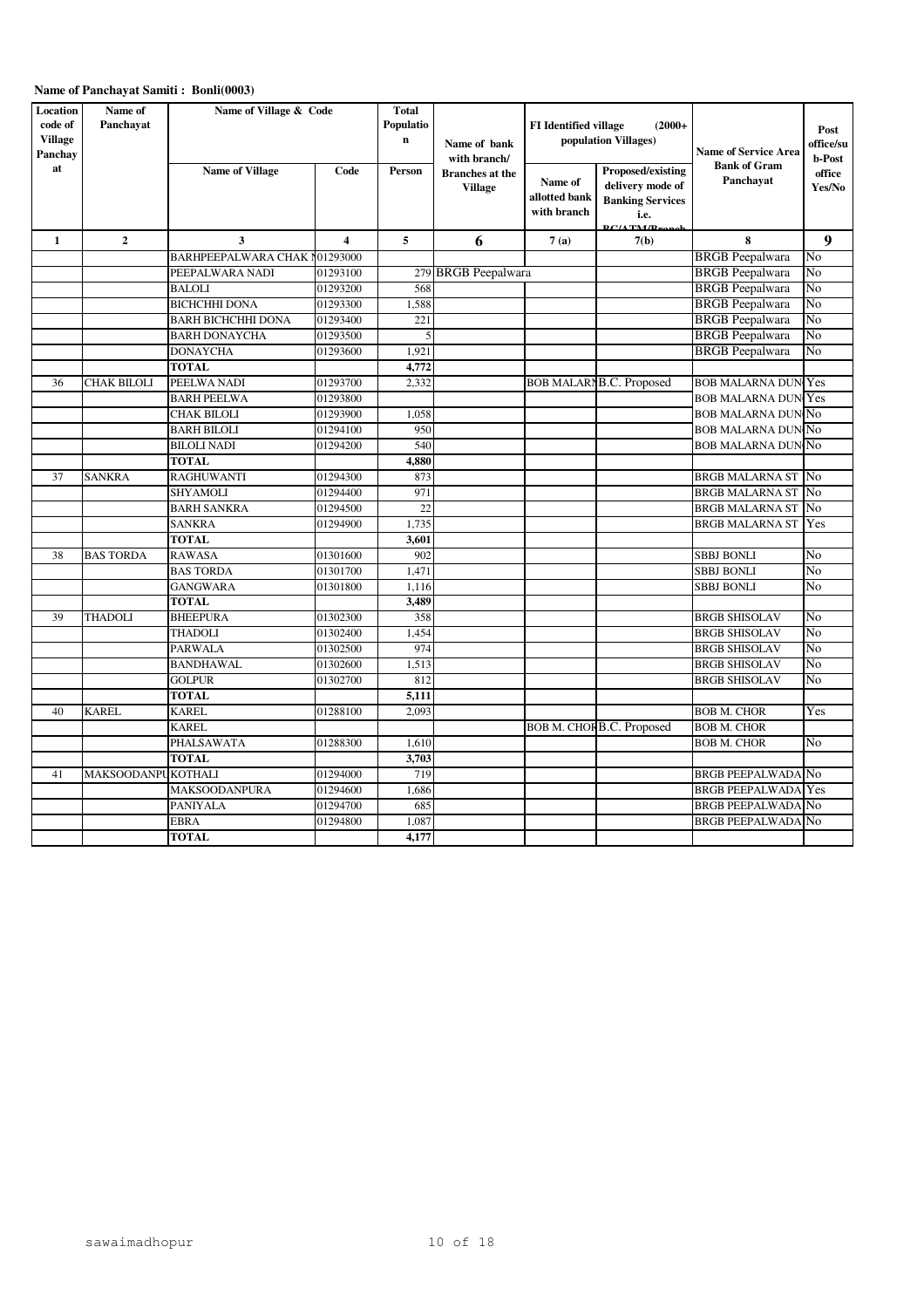### **NUMBER OF VILLAGES UNDER EACH GRAM PANCHAYAT**

| Location<br>code of<br><b>Village</b><br>Panchayat | Name of<br>Panchayat | Name of Village & Code                 |                         | <b>Total</b><br>Population |                                                        | <b>FI</b> Identified village<br>(2000+ population Villages) |                                                                       | <b>Name of Service Area</b>                          | Post<br>office/sub-   |
|----------------------------------------------------|----------------------|----------------------------------------|-------------------------|----------------------------|--------------------------------------------------------|-------------------------------------------------------------|-----------------------------------------------------------------------|------------------------------------------------------|-----------------------|
|                                                    |                      | <b>Name of Village</b>                 | Code                    | Person                     | Name of bank with<br>branch/Branches at<br>the Village | Name of allotted<br>bank with branch                        | Proposed/<br>existing<br>delivery mode<br>of Banking<br>Services i.e. | <b>Bank of Gram</b><br>Panchayat                     | Post office<br>Yes/No |
| 1                                                  | $\overline{2}$       | 3                                      | $\overline{\mathbf{4}}$ | 5                          | 6                                                      | 7(a)                                                        | 7(b)                                                                  | 8                                                    | 9                     |
| 01                                                 | <b>JATWARA</b>       | <b>SURANG</b>                          | 01312200                | 172                        | $\Omega$                                               |                                                             |                                                                       | <b>U.B.I MANTOWN</b>                                 |                       |
|                                                    | <b>KALAN</b>         | <b>DHOONDA</b>                         | 01312300                | 488                        | $\mathbf{0}$                                           |                                                             |                                                                       | <b>U.B.I MANTOWN</b>                                 |                       |
|                                                    |                      | <b>JATWARA KALAN</b><br><b>TOTAL</b>   | 01315500                | 2,434<br>3,094             |                                                        | U.B.I MANTOWN B.C. Prop.                                    |                                                                       | U.B.I MANTOWN                                        | Yes                   |
| 02                                                 | <b>AJNOTI</b>        | <b>DUBBI BIDARKHA</b>                  | 01312400                | 1,982                      |                                                        |                                                             |                                                                       | <b>BOB SOORWAL</b>                                   | Yes                   |
|                                                    |                      | <b>AJNOTI</b>                          | 01315200                | 1,470                      |                                                        |                                                             |                                                                       | <b>BOB SOORWAL</b>                                   | Yes                   |
|                                                    |                      | <b>TOTAL</b>                           |                         | 3,452                      |                                                        |                                                             |                                                                       |                                                      |                       |
| 03                                                 | JARAWATA             | <b>JARAWATA</b>                        | 01312500                | 1,789                      |                                                        |                                                             |                                                                       | <b>BOB BHAGWAT GAR</b>                               | Yes                   |
|                                                    |                      | <b>KHAT KHURD</b>                      | 01312600                | 528                        |                                                        |                                                             |                                                                       | <b>BOB BHAGWAT GAR No</b>                            |                       |
|                                                    |                      | <b>KOSHALI</b><br><b>TOTAL</b>         | 01315100                | 641                        |                                                        |                                                             |                                                                       | <b>BOB BHAGWAT GAR No</b>                            |                       |
| 04                                                 | <b>SUNARI</b>        | SINOLI                                 | 01315800                | 2,958<br>1,402             |                                                        |                                                             |                                                                       | <b>U.B.I MANTOWN</b>                                 | No                    |
|                                                    |                      | <b>SUNARI</b>                          | 01315900                | 1,627                      |                                                        |                                                             |                                                                       | <b>U.B.I MANTOWN</b>                                 | No                    |
|                                                    |                      | <b>MAHU</b>                            | 01317700                | 1,146                      |                                                        |                                                             |                                                                       | <b>U.B.I MANTOWN</b>                                 | No                    |
|                                                    |                      | <b>TOTAL</b>                           |                         | 4,175                      |                                                        |                                                             |                                                                       |                                                      |                       |
| 05                                                 | SOORWAL              | SOORWAL                                | 01317800                | 7,131                      | <b>BOB</b> Soorwal                                     |                                                             |                                                                       | <b>BOB SOORWAL</b>                                   | Yes                   |
| 06                                                 | <b>MENPURA</b>       | <b>MENPURA</b><br><b>DHANOLI</b>       | 01315000                | 2,049<br>2,043             |                                                        | <b>BOB SOORWAL</b><br>BOB SOORWAL                           | B.C. Prop.<br>B.C. Prop.                                              | <b>BOB SOORWAL</b><br><b>BOB SOORWAL</b>             | Yes<br>Yes            |
|                                                    |                      | <b>TOTAL</b>                           | 01317900                | 4,092                      |                                                        |                                                             |                                                                       |                                                      |                       |
| 07                                                 | <b>SELOO</b>         | SELOO                                  | 01314700                | 2,026                      | <b>CBI SALOO</b>                                       |                                                             |                                                                       | CBI SALOO                                            | Yes                   |
|                                                    |                      | <b>BHAINS KHERA</b>                    | 01314800                | 636                        |                                                        |                                                             |                                                                       | CBI SALOO                                            | No                    |
|                                                    |                      | <b>GONGOR</b>                          | 01314900                | 1,462                      |                                                        |                                                             |                                                                       | CBI SALOO                                            | No                    |
|                                                    |                      | <b>TOTAL</b>                           |                         | 4,124                      |                                                        |                                                             |                                                                       |                                                      |                       |
| 08                                                 | <b>PADANA</b>        | <b>KHAT KALAN</b><br><b>PADANA</b>     | 01312700<br>01312800    | 1,590<br>1,864             |                                                        |                                                             |                                                                       | <b>BOB KUNDERA</b><br><b>BOB KUNDERA</b>             | No<br>No              |
|                                                    |                      | <b>TOTAL</b>                           |                         | 3,454                      |                                                        |                                                             |                                                                       |                                                      |                       |
| 09                                                 | <b>CHAKERI</b>       | CHAKERI                                | 01314600                | 2,907                      | <b>SBBJ CHAKERI</b>                                    |                                                             |                                                                       | <b>BOB KUNDER</b>                                    | Yes                   |
| 10                                                 | <b>SHYAMPURA</b>     | <b>SHYAMPURA</b>                       | 01313800                | 4,633                      |                                                        |                                                             |                                                                       | <b>BOB KUNDER</b>                                    | Yes                   |
| 11                                                 | <b>KUNDERA</b>       | <b>KUNDERA</b>                         | 01314100                |                            | 4,534 BOB Kundera                                      |                                                             |                                                                       | <b>BOB KUNDER</b>                                    | Yes                   |
| 12                                                 | <b>OLWARA</b>        | <b>NINONI</b>                          | 01313100                | 305                        |                                                        |                                                             |                                                                       | <b>BOB KUNDER</b>                                    | Yes                   |
|                                                    |                      | <b>KEERPURA</b><br><b>OLWARA</b>       | 01313300<br>01313400    | 456<br>1,578               |                                                        |                                                             |                                                                       | <b>BOB KUNDER</b><br><b>BOB KUNDER</b>               | Yes<br>Yes            |
|                                                    |                      | <b>HINGONI</b>                         | 01313500                | 579                        |                                                        |                                                             |                                                                       | <b>BOB KUNDER</b>                                    | Yes                   |
|                                                    |                      | <b>TOTAL</b>                           |                         | 2,918                      |                                                        |                                                             |                                                                       |                                                      |                       |
| 13                                                 | <b>BHADLAO</b>       | <b>BHADLAO</b>                         | 01313900                | 1,011                      |                                                        |                                                             |                                                                       | <b>BRGB SHYAMPURANO</b>                              |                       |
|                                                    |                      | PARLI                                  | 01314000                | 918                        |                                                        |                                                             |                                                                       | <b>BRGB SHYAMPURANO</b>                              |                       |
|                                                    |                      | <b>ULIYANA</b><br><b>TOTAL</b>         | 01318300                | 1,284<br>3,213             |                                                        |                                                             |                                                                       | <b>BRGB SHYAMPURANO</b>                              |                       |
| 14                                                 | <b>RANWAL</b>        | <b>RANWAL</b>                          | 01318200                | 2,470                      |                                                        | <b>BOB KHELCHIPU B.C. Prop.</b>                             |                                                                       | <b>BOB KHELCHIPUR</b>                                | No                    |
|                                                    |                      | <b>KHANDOJ</b>                         | 01318400                | 225                        |                                                        |                                                             |                                                                       | <b>BOB KHELCHIPUR</b>                                | No                    |
|                                                    |                      | <b>KHAWA</b>                           | 01318700                | 550                        |                                                        |                                                             |                                                                       | <b>BOB KHELCHIPUR</b>                                | No                    |
|                                                    |                      | <b>TOTAL</b>                           |                         | 3,245                      |                                                        |                                                             |                                                                       |                                                      |                       |
| 15                                                 | <b>CHHARODA</b>      | PHOOSODA                               | 01318000                | 1,017                      |                                                        |                                                             |                                                                       | <b>BOB KUNDERA</b>                                   | No                    |
|                                                    |                      | <b>CHHARODA</b><br><b>JAMOOL KHERA</b> | 01318100<br>01318800    | 1,398<br>1,028             |                                                        |                                                             |                                                                       | <b>BOB KUNDERA</b><br><b>BOB KUNDERA</b>             | No<br>No              |
|                                                    |                      | <b>TOTAL</b>                           |                         | 3,443                      |                                                        |                                                             |                                                                       |                                                      |                       |
| 16                                                 | MAKHOLI              | <b>KANSEER</b>                         | 01314200                | 1,094                      |                                                        |                                                             |                                                                       | <b>BOB KUNDER</b>                                    | No                    |
|                                                    |                      | <b>DUBBI KHURD</b>                     | 01314300                | 512                        |                                                        |                                                             |                                                                       | <b>BOB KUNDER</b>                                    | No                    |
|                                                    |                      | <b>DUBRA KALAN</b>                     | 01314400                | 1,548                      |                                                        |                                                             |                                                                       | <b>BOB KUNDER</b>                                    | No                    |
|                                                    |                      | <b>MAKHOLI</b><br><b>TOTAL</b>         | 01314500                | 1,353<br>4,507             |                                                        |                                                             |                                                                       | <b>BOB KUNDER</b>                                    | No                    |
| 17                                                 | <b>KARMODA</b>       | MATHURAPURA                            | 01317500                | 260                        |                                                        |                                                             |                                                                       | <b>BOB SOORWAL</b>                                   | No                    |
|                                                    |                      | <b>DONDRI</b>                          | 01319000                | 1,886                      |                                                        |                                                             |                                                                       | <b>BOB SOORWAL</b>                                   | No                    |
|                                                    |                      | <b>KARMODA</b>                         | 01319400                | 2,953                      |                                                        | <b>BOB SOORWAL</b>                                          | B.C. Prop.                                                            | <b>BOB SOORWAL</b>                                   | No                    |
|                                                    |                      | <b>TOTAL</b>                           |                         | 5,099                      |                                                        |                                                             |                                                                       |                                                      |                       |
| 18                                                 | <b>KHILCHIPUR</b>    | KHILCHIPUR                             | 01318900                |                            | 5,682 BOB Khilchipur                                   |                                                             |                                                                       | <b>BOB KHELCHIPUR</b>                                | No                    |
| 19                                                 | <b>SHERPUR</b>       | <b>SHERPUR</b>                         | 01318500<br>01318600    | 1,401<br>745               |                                                        |                                                             |                                                                       | <b>BOB KHELCHIPUR</b>                                | No<br>No              |
|                                                    |                      | KUTALPURA MALIYAN<br>RAMSINGHPURA      | 01319200                | 2,215                      |                                                        |                                                             |                                                                       | <b>BOB KHELCHIPUR</b><br><b>BOB KHELCHIPUR</b>       | No                    |
|                                                    |                      | MADHOSINGHPURA                         | 01319800                | 651                        |                                                        |                                                             |                                                                       | <b>BOB KHELCHIPUR</b>                                | No                    |
|                                                    |                      | <b>QILA RANTHAMBOR</b>                 | 01319900                | 61                         |                                                        |                                                             |                                                                       | <b>BOB KHELCHIPUR</b>                                | No                    |
|                                                    |                      | <b>TOTAL</b>                           |                         | 5,073                      |                                                        |                                                             |                                                                       |                                                      |                       |
| 20                                                 | <b>ATOON</b>         | <b>ADOONDI</b>                         | 01316000                | 473                        |                                                        |                                                             |                                                                       | <b>BRGB PACHIPLYA No</b>                             |                       |
|                                                    | <b>KALAN</b>         | <b>ATOON KALAN</b><br>PACHEEPLYA       | 01316100<br>01317300    | 693<br>2,726               |                                                        | BRGB PACHIPLY/B.C. Prop.                                    |                                                                       | <b>BRGB PACHIPLYA No</b><br><b>BRGB PACHIPLYA No</b> |                       |
|                                                    |                      |                                        |                         |                            |                                                        |                                                             |                                                                       |                                                      |                       |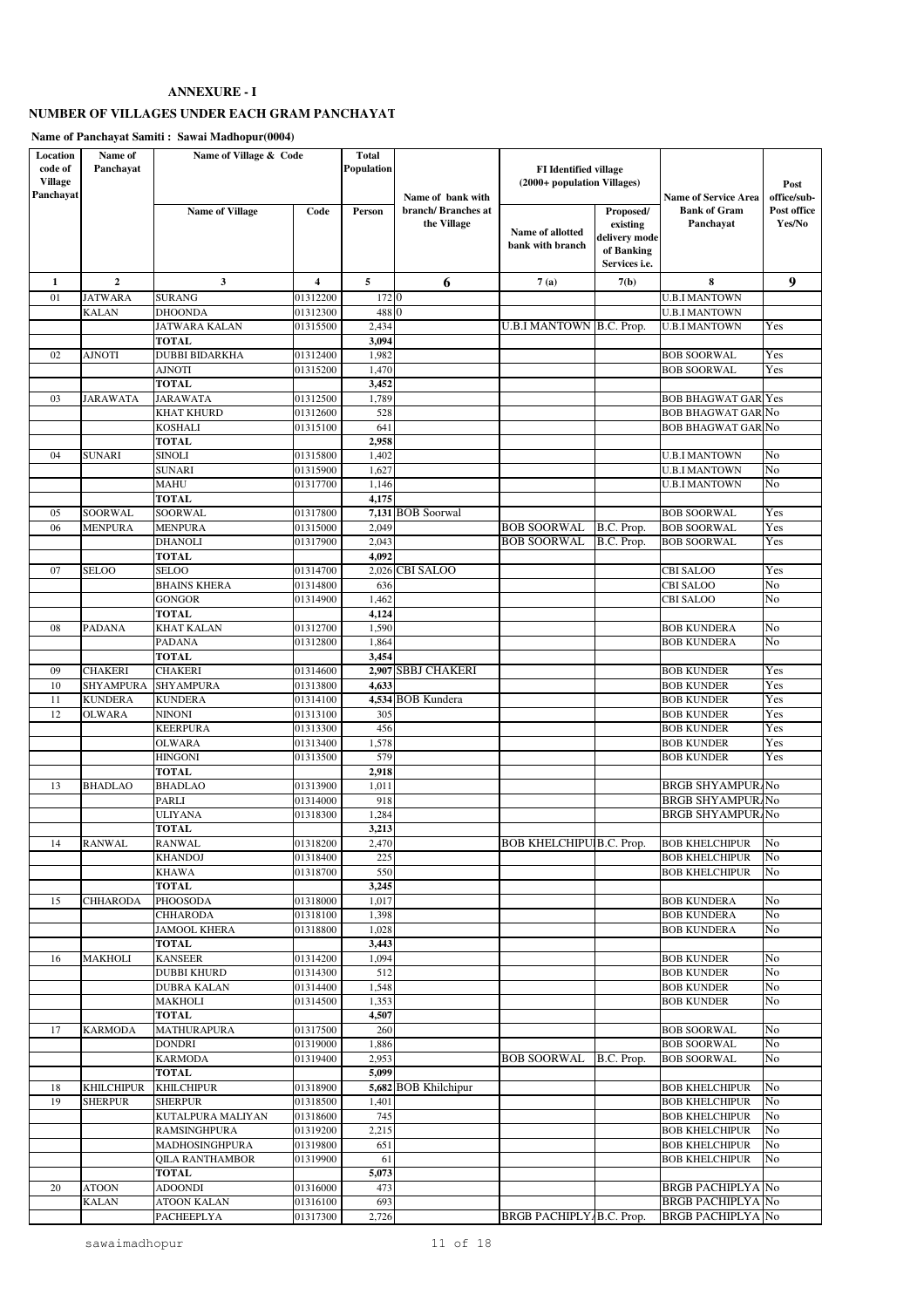| Location                               | Name of         | Name of Village & Code               |                         | <b>Total</b>   |                                   |                                                             |                                                                       |                                                     |                       |
|----------------------------------------|-----------------|--------------------------------------|-------------------------|----------------|-----------------------------------|-------------------------------------------------------------|-----------------------------------------------------------------------|-----------------------------------------------------|-----------------------|
| code of<br><b>Village</b><br>Panchayat | Panchayat       |                                      |                         | Population     | Name of bank with                 | <b>FI</b> Identified village<br>(2000+ population Villages) |                                                                       | <b>Name of Service Area</b>                         | Post<br>office/sub-   |
|                                        |                 | <b>Name of Village</b>               | Code                    | Person         | branch/Branches at<br>the Village | Name of allotted<br>bank with branch                        | Proposed/<br>existing<br>delivery mode<br>of Banking<br>Services i.e. | Bank of Gram<br>Panchayat                           | Post office<br>Yes/No |
| 1                                      | $\mathbf{2}$    | 3                                    | $\overline{\mathbf{4}}$ | 5              | 6                                 | 7(a)                                                        | 7(b)                                                                  | 8                                                   | 9                     |
|                                        |                 | <b>ATOON KHURD</b>                   | 01317400                | 546            |                                   |                                                             |                                                                       | <b>BRGB PACHIPLYA No</b>                            |                       |
|                                        |                 | <b>GOTHRA</b>                        | 01317600                | 614            |                                   |                                                             |                                                                       | <b>BRGB PACHIPLYA No</b>                            |                       |
|                                        |                 | <b>TOTAL</b>                         |                         | 5,052          |                                   |                                                             |                                                                       |                                                     |                       |
| 21                                     | <b>JEENAPUR</b> | <b>DHUMON KHURD</b>                  | 01316800                | 1,770          |                                   |                                                             |                                                                       | Allahabad Bank MANNo                                |                       |
|                                        |                 | <b>JEENAPUR</b><br><b>BORIF</b>      | 01320400<br>01320500    | 732<br>1,293   |                                   |                                                             |                                                                       | Allahabad Bank MANNo<br>Allahabad Bank MANNo        |                       |
|                                        |                 | <b>NIMLI KHURD</b>                   | 01321000                | 950            |                                   |                                                             |                                                                       | Allahabad Bank MANNo                                |                       |
|                                        |                 | <b>TOTAL</b>                         |                         | 4,745          |                                   |                                                             |                                                                       |                                                     |                       |
| 22                                     | <b>KUSHTALA</b> | <b>KUSHTALA</b>                      | 01320900                |                | 5,478 BRGB Kustala                |                                                             |                                                                       | <b>BRGB KUSTALA</b>                                 | Yes                   |
| 23                                     | <b>RAMRI</b>    | <b>KHIDARPUR</b>                     | 01316200                | 292            |                                   |                                                             |                                                                       | <b>BRGB KUSTALA</b>                                 | No                    |
|                                        |                 | <b>RAMRI</b>                         | 01316300                | 757            |                                   |                                                             |                                                                       | <b>BRGB KUSTALA</b>                                 | No                    |
|                                        |                 | <b>GHUDASI</b>                       | 01316400                | 1,159          |                                   |                                                             |                                                                       | <b>BRGB KUSTALA</b>                                 | No                    |
|                                        |                 | <b>ITAWA</b>                         | 01316500                | 962            |                                   |                                                             |                                                                       | <b>BRGB KUSTALA</b>                                 | No                    |
|                                        |                 | <b>KHERLI KALAN</b><br><b>KARELA</b> | 01316900<br>01317000    | 665<br>759     |                                   |                                                             |                                                                       | <b>BRGB KUSTALA</b><br><b>BRGB KUSTALA</b>          | No<br>No              |
|                                        |                 | <b>BARH KHIDARPUR</b>                | 01317100                |                |                                   |                                                             |                                                                       | <b>BRGB KUSTALA</b>                                 | No                    |
|                                        |                 | <b>TOTAL</b>                         |                         | 4,594          |                                   |                                                             |                                                                       |                                                     |                       |
| 24                                     | MUI             | VIJAIPURA                            | 01321100                | 194            |                                   |                                                             |                                                                       | <b>BRGB KUSTALA</b>                                 | No                    |
|                                        |                 | NIMLI KALAN                          | 01321200                | 998            |                                   |                                                             |                                                                       | <b>BRGB KUSTALA</b>                                 | No                    |
|                                        |                 | <b>JUWAR</b>                         | 01321300                | 1,799          |                                   |                                                             |                                                                       | <b>BRGB KUSTALA</b>                                 | No                    |
|                                        |                 | MUI                                  | 01321400                | 2,127          |                                   | <b>BRGB KUSTLA</b>                                          | B.C. Prop.                                                            | <b>BRGB KUSTALA</b>                                 | No                    |
|                                        |                 | <b>SHYOPURA</b>                      | 01322400                | 414            |                                   |                                                             |                                                                       | <b>BRGB KUSTALA</b>                                 | No                    |
|                                        |                 | <b>TOTAL</b>                         |                         | 5,532          |                                   |                                                             |                                                                       |                                                     |                       |
| 25                                     | <b>BADOLAS</b>  | RAHITHA KHURD<br>RAHITHA KALAN       | 01312900<br>01313000    | 955<br>763     |                                   |                                                             |                                                                       | <b>BOB KUNDERA</b><br><b>BOB KUNDERA</b>            | No<br>No              |
|                                        |                 | <b>BADOLAS</b>                       | 01313200                | 1,699          |                                   |                                                             |                                                                       | <b>BOB KUNDERA</b>                                  | No                    |
|                                        |                 | <b>TOTAL</b>                         |                         | 3,417          |                                   |                                                             |                                                                       |                                                     |                       |
| 26                                     | KHATUPURA       | <b>LODHIPURA</b>                     | 01319100                | 963            |                                   |                                                             |                                                                       | <b>BOB KHELCHIOPUR No</b>                           |                       |
|                                        |                 | <b>KHATUPURA</b>                     | 01319300                | 2,067          |                                   | <b>BOB KHELCHIPUIB.C. Prop.</b>                             |                                                                       | <b>BOB KHELCHIOPUR</b>                              | No                    |
|                                        |                 | KUTALPURA JATAN                      | 01319500                | 93             |                                   |                                                             |                                                                       |                                                     |                       |
|                                        |                 | (RURAL)<br><b>BHUDERDA</b>           |                         |                |                                   |                                                             |                                                                       | <b>BOB KHELCHIOPUR No</b><br><b>BOB KHELCHIOPUR</b> |                       |
|                                        |                 | <b>HIMMATPURA</b>                    | 01319600<br>01319700    | 1,043<br>240   |                                   |                                                             |                                                                       | <b>BOB KHELCHIOPUR</b>                              | No<br>No              |
|                                        |                 | <b>ALANPUR (RURAL)</b>               | 01320100                | 942            |                                   |                                                             |                                                                       | <b>BOB KHELCHIOPUR</b>                              | No                    |
|                                        |                 | <b>TOTAL</b>                         |                         | 5,348          |                                   |                                                             |                                                                       |                                                     |                       |
| 27                                     | NEEDARDA        | SHYAMOTA                             | 01315300                | 1,021          |                                   |                                                             |                                                                       | <b>BOB KUNDER</b>                                   | No                    |
|                                        |                 | NEEDARDA                             | 01315400                | 1,106          |                                   |                                                             |                                                                       | <b>BOB KUNDER</b>                                   | No                    |
|                                        |                 | <b>BANOTA</b>                        | 01315700                | 1,445          |                                   |                                                             |                                                                       | <b>BOB KUNDER</b>                                   | No                    |
|                                        |                 | <b>TOTAL</b>                         |                         | 3,572          |                                   |                                                             |                                                                       |                                                     |                       |
| 28                                     | <b>ENDWA</b>    | <b>ENDWA</b><br><b>NIWADI</b>        | 01313600<br>01313700    | 2,054<br>946   |                                   | BRGB MANTOWNB.C. Prop.                                      |                                                                       | <b>BRGB MANTOWN</b>                                 | Yes                   |
|                                        |                 | <b>TOTAL</b>                         |                         | 3,000          |                                   |                                                             |                                                                       | <b>BRGB MANTOWN</b>                                 | No                    |
| 29                                     | <b>SHIWAR</b>   | <b>KANWARPURA</b>                    | 01305400                | 611            |                                   |                                                             |                                                                       | <b>BOB SHIWAD</b>                                   | No                    |
|                                        |                 | <b>SHIWAR</b>                        | 01305500                |                | 7,123 BOB Shiwar                  |                                                             |                                                                       | <b>BOB SHIWAD</b>                                   | Yes                   |
|                                        |                 | <b>TOTAL</b>                         |                         | 7,734          |                                   |                                                             |                                                                       |                                                     |                       |
|                                        |                 |                                      |                         |                |                                   |                                                             |                                                                       |                                                     |                       |
|                                        |                 |                                      |                         |                | <b>ICICI Bank</b>                 |                                                             |                                                                       |                                                     |                       |
| 30                                     | <b>ISARDA</b>   | <b>ISARDA</b>                        | 01306600                |                | 4.944 ISHARDA                     |                                                             |                                                                       | <b>ICICI ISHARDA</b><br><b>ICICI ISHARDA</b>        | Yes                   |
|                                        |                 | <b>CHAUKRI</b><br><b>RAIPUR</b>      | 01306700<br>01306800    | 485<br>319     |                                   |                                                             |                                                                       | <b>ICICI ISHARDA</b>                                | No<br>No              |
|                                        |                 | <b>SOLPUR</b>                        | 01306900                | 1,054          |                                   |                                                             |                                                                       | <b>ICICI ISHARDA</b>                                | No                    |
|                                        |                 | <b>TOTAL</b>                         |                         | 6,802          |                                   |                                                             |                                                                       |                                                     |                       |
| 31                                     | <b>SARSOP</b>   | DEOLI                                | 01306400                | 1,041          |                                   |                                                             |                                                                       | <b>SBBJ CKB</b>                                     | No                    |
|                                        |                 | <b>SARSOP</b>                        | 01306500                |                | 5,021 BRANCH SBBJ                 | <b>SBBJ CKB</b>                                             |                                                                       | SBBJ CKB                                            | No                    |
|                                        |                 | <b>TOTAL</b>                         |                         | 6,062          |                                   |                                                             |                                                                       |                                                     |                       |
| 32                                     | <b>TAPUR</b>    | <b>TAPUR</b>                         | 01306000                | 1,555          |                                   |                                                             |                                                                       | <b>BOB SHIWAD</b>                                   | No                    |
|                                        |                 | <b>JHARODA</b><br><b>ABHAIPUR</b>    | 01306100                | 858            |                                   |                                                             |                                                                       | <b>BOB SHIWAD</b>                                   | No<br>No              |
|                                        |                 | <b>ENCHER</b>                        | 01306200<br>01306300    | 486<br>1,479   |                                   |                                                             |                                                                       | <b>BOB SHIWAD</b><br><b>BOB SHIWAD</b>              | No                    |
|                                        |                 | <b>TOTAL</b>                         |                         | 4,378          |                                   |                                                             |                                                                       |                                                     |                       |
| 33                                     | <b>MAHAPURA</b> | PEEPLYA                              | 01305600                | 1,088          |                                   |                                                             |                                                                       | <b>BOB SHIWAD</b>                                   | No                    |
|                                        |                 | <b>MAHAPURA</b>                      | 01305700                | 1,257          |                                   |                                                             |                                                                       | <b>BOB SHIWAD</b>                                   | No                    |
|                                        |                 | MURLI MANOHARPURA                    | 01305800                | 715            |                                   |                                                             |                                                                       | <b>BOB SHIWAD</b>                                   | No                    |
|                                        |                 | <b>BANDH GOPALPURA</b>               | 01305900                | 18             |                                   |                                                             |                                                                       | <b>BOB SHIWAD</b>                                   | No                    |
|                                        |                 | <b>TOTAL</b>                         |                         | 3,078          |                                   |                                                             |                                                                       |                                                     |                       |
| 34                                     | <b>DIDAYACH</b> | <b>DHOLI</b>                         | 01307000                | 654            |                                   |                                                             |                                                                       | <b>ICICI ISHARDA</b>                                | No                    |
|                                        |                 | <b>DIDAYACH</b><br><b>BANDERIYA</b>  | 01307100<br>01307200    | 1,827<br>1,078 |                                   |                                                             |                                                                       | <b>ICICI ISHARDA</b><br><b>ICICI ISHARDA</b>        | No<br>No              |
|                                        |                 |                                      |                         |                |                                   |                                                             |                                                                       |                                                     |                       |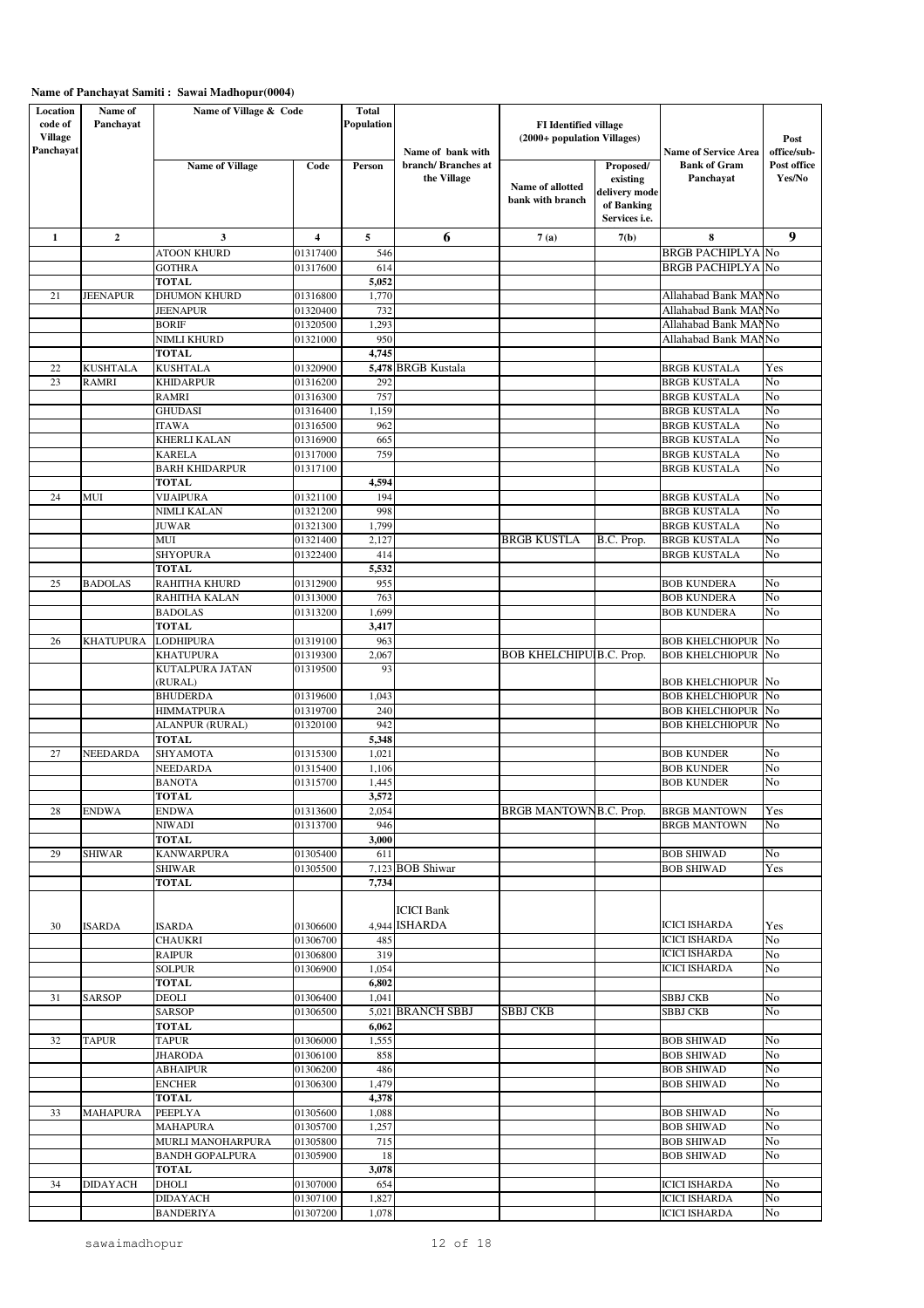| Location                               | Name of                | Name of Village & Code                 |                         | <b>Total</b>   |                                   |                                                             |                                                                       |                                                        |                       |
|----------------------------------------|------------------------|----------------------------------------|-------------------------|----------------|-----------------------------------|-------------------------------------------------------------|-----------------------------------------------------------------------|--------------------------------------------------------|-----------------------|
| code of<br><b>Village</b><br>Panchayat | Panchayat              |                                        |                         | Population     | Name of bank with                 | <b>FI</b> Identified village<br>(2000+ population Villages) |                                                                       | <b>Name of Service Area</b>                            | Post<br>office/sub-   |
|                                        |                        | <b>Name of Village</b>                 | Code                    | Person         | branch/Branches at<br>the Village | Name of allotted<br>bank with branch                        | Proposed/<br>existing<br>delivery mode<br>of Banking<br>Services i.e. | <b>Bank of Gram</b><br>Panchayat                       | Post office<br>Yes/No |
| 1                                      | $\boldsymbol{2}$       | $\mathbf{3}$                           | $\overline{\mathbf{4}}$ | 5              | 6                                 | 7(a)                                                        | 7(b)                                                                  | 8                                                      | 9                     |
|                                        |                        | <b>BANSLA</b>                          | 01307600                | 624            |                                   |                                                             |                                                                       | <b>ICICI ISHARDA</b>                                   | No                    |
|                                        |                        | <b>TOTAL</b>                           |                         | 4,183          |                                   |                                                             |                                                                       |                                                        |                       |
| 35                                     | <b>JHONPRA</b>         | <b>BAGEENA</b>                         | 01307300                | 1,179          |                                   |                                                             |                                                                       | <b>ICICI ISARDA</b>                                    | No                    |
|                                        |                        | <b>JHONPRA</b>                         | 01307400                | 2,027          |                                   | <b>ICICI ISHARDA</b>                                        | B.C. Prop.                                                            | <b>ICICI ISARDA</b>                                    | No                    |
|                                        |                        | NAHRI KHURD +JHARKUND                  | 01308100                | 446            |                                   |                                                             |                                                                       | <b>ICICI ISARDA</b>                                    | No                    |
|                                        |                        | SIROHI                                 | 01308200                | 631            |                                   |                                                             |                                                                       | <b>ICICI ISARDA</b>                                    | No                    |
|                                        |                        | <b>TOTAL</b>                           |                         | 4,283          |                                   |                                                             |                                                                       |                                                        |                       |
| 36                                     | PAONDERA               | <b>GUNSEELA</b>                        | 01307700                | 918            |                                   |                                                             |                                                                       | <b>SBBJ CKB</b>                                        | No                    |
|                                        |                        | PAONDERA                               | 01307800                | 2,141          |                                   | SBBJ CKB                                                    | B.C. Prop.                                                            | SBBJ CKB                                               | Yes                   |
|                                        |                        | NAYAGAON<br>VIJAIPURA                  | 01307900<br>01309600    | 658<br>244     |                                   |                                                             |                                                                       | SBBJ CKB<br><b>SBBJ CKB</b>                            | No<br>No              |
|                                        |                        | <b>TOTAL</b>                           |                         | 3,961          |                                   |                                                             |                                                                       |                                                        |                       |
| 37                                     | <b>RAJWANA</b>         | <b>CHAINPURA</b>                       | 01309700                | 1,192          |                                   |                                                             |                                                                       | <b>SBBJ CKB</b>                                        | No                    |
|                                        |                        | <b>GANESHGANJ</b>                      | 01309900                | 297            |                                   |                                                             |                                                                       | <b>SBBJ CKB</b>                                        | No                    |
|                                        |                        | <b>RAJWANA</b>                         | 01310000                | 985            |                                   |                                                             |                                                                       | <b>SBBJ CKB</b>                                        | No                    |
|                                        |                        | <b>RATANPURA</b>                       | 01310100                | 304            |                                   |                                                             |                                                                       | <b>SBBJ CKB</b>                                        | No                    |
|                                        |                        | <b>KUMHARIYA</b><br><b>JAJERA</b>      | 01310200<br>01310300    | 769<br>954     |                                   |                                                             |                                                                       | <b>SBBJ CKB</b><br>SBBJ CKB                            | No<br>No              |
|                                        |                        | <b>TOTAL</b>                           |                         | 4,501          |                                   |                                                             |                                                                       |                                                        |                       |
| 38                                     | <b>BALRIYA</b>         | <b>GOPALPURA</b>                       | 01309800                | 80             |                                   |                                                             |                                                                       | <b>SBBJ CKB</b>                                        | No                    |
|                                        |                        | KANWARPURA                             | 01310400                | 427            |                                   |                                                             |                                                                       | <b>SBBJ CKB</b>                                        | No                    |
|                                        |                        | <b>GARDWAS</b>                         | 01310500                | 1,043          |                                   |                                                             |                                                                       | <b>SBBJ CKB</b>                                        | No                    |
|                                        |                        | <b>ROOPNAGAR</b><br>RAMSINGHPURA       | 01310600<br>01310700    | 402<br>603     |                                   |                                                             |                                                                       | <b>SBBJ CKB</b><br><b>SBBJ CKB</b>                     | No<br>No              |
|                                        |                        | <b>BALRIYA</b>                         | 01310800                | 1,706          |                                   |                                                             |                                                                       | <b>SBBJ CKB</b>                                        | No                    |
|                                        |                        | <b>TOTAL</b>                           |                         | 4,261          |                                   |                                                             |                                                                       |                                                        |                       |
| 39                                     | CHAUTH KA              | <b>CHAUTH KA BARWARA</b>               | 01310900                |                | 11,886 SBBJ Chauth Ka Bar.        |                                                             |                                                                       | <b>SBBJ CKB</b>                                        | Yes                   |
|                                        | <b>BARWARA</b>         |                                        |                         |                |                                   |                                                             |                                                                       | <b>SBBJ CKB</b>                                        | Yes                   |
| 40                                     | <b>BHEDOLA</b>         | <b>JAGMODA</b><br><b>SHERSINGHPURA</b> | 01307500<br>01308000    | 916<br>473     |                                   |                                                             |                                                                       | <b>SBBJ CKB</b><br><b>SBBJ CKB</b>                     | No<br>No              |
|                                        |                        | <b>BHEDOLA</b>                         | 01309400                | 1,663          |                                   |                                                             |                                                                       | SBBJ CKB                                               | No                    |
|                                        |                        | <b>BHEDOLI</b>                         | 01309500                | 317            |                                   |                                                             |                                                                       | SBBJ CKB                                               | No                    |
|                                        |                        | <b>TOTAL</b>                           |                         | 3,369          |                                   |                                                             |                                                                       |                                                        |                       |
| 41                                     | <b>BHAGWATGAFTORDA</b> |                                        | 01308300                | 229            |                                   |                                                             |                                                                       | <b>BOB Bhagwatgarh</b>                                 | No                    |
|                                        |                        | TRILOKPURA<br><b>BHAGWATGARH</b>       | 01308400<br>01308500    | 563<br>7,307   | <b>BOB</b> Bhagwatgarh            |                                                             |                                                                       | <b>BOB</b> Bhagwatgarh<br><b>BOB</b> Bhagwatgarh       | No<br>Yes             |
|                                        |                        | <b>MANPUR</b>                          | 01308600                | 372            |                                   |                                                             |                                                                       | <b>BOB</b> Bhagwatgarh                                 | No                    |
|                                        |                        | <b>TOTAL</b>                           |                         | 8,471          |                                   |                                                             |                                                                       |                                                        |                       |
| 42                                     | ADALWARA               | ADALWARA KALAN                         | 01309000                | 1,632          |                                   |                                                             |                                                                       | PNB SWM                                                | No                    |
|                                        | <b>KALAN</b>           | <b>BORDA</b>                           | 01311100                | 877            |                                   |                                                             |                                                                       | PNB SWM                                                | No                    |
|                                        |                        | <b>DEOPURA</b><br><b>EKRA</b>          | 01311200<br>01311500    | 190<br>720     |                                   |                                                             |                                                                       | PNB SWM<br>PNB SWM                                     | No<br>No              |
|                                        |                        | <b>TOTAL</b>                           |                         | 3,419          |                                   |                                                             |                                                                       |                                                        |                       |
| 43                                     | <b>JOLA</b>            | <b>JOLA</b>                            | 01308700                | 1,266          |                                   |                                                             |                                                                       | PNB SWM                                                | No                    |
|                                        |                        | <b>REWATPURA</b>                       | 01308800                | 395            |                                   |                                                             |                                                                       | PNB SWM                                                | No                    |
|                                        |                        | ADALWARA KHURD                         | 01308900                | 391            |                                   |                                                             |                                                                       | PNB SWM                                                | No                    |
|                                        |                        | KAWAD<br><b>TEENDOO</b>                | 01311600                | 1,214<br>267   |                                   |                                                             |                                                                       | PNB SWM<br>PNB SWM                                     | No<br>No              |
|                                        |                        | <b>TOTAL</b>                           | 01311700                | 3,533          |                                   |                                                             |                                                                       |                                                        |                       |
| 44                                     | <b>BANJARI</b>         | <b>GIRDHARPURA</b>                     | 01309100                | 983            |                                   |                                                             |                                                                       | <b>BOB BHAGWAT GAR No</b>                              |                       |
|                                        |                        | <b>NAHRI KALAN</b>                     | 01309200                | 222            |                                   |                                                             |                                                                       | <b>BOB BHAGWAT GAR No</b>                              |                       |
|                                        |                        | <b>ANDHOLI</b>                         | 01309300                | 363            |                                   |                                                             |                                                                       | <b>BOB BHAGWAT GAR No</b>                              |                       |
|                                        |                        | <b>THEKRA</b>                          | 01311000                | 483            |                                   |                                                             |                                                                       | <b>BOB BHAGWAT GAR No</b>                              |                       |
|                                        |                        | <b>BANSRA</b><br><b>BANJARI</b>        | 01311300<br>01311400    | 682<br>1,499   |                                   |                                                             |                                                                       | <b>BOB BHAGWAT GAR No</b><br><b>BOB BHAGWAT GAR No</b> |                       |
|                                        |                        | <b>TOTAL</b>                           |                         | 4,232          |                                   |                                                             |                                                                       |                                                        |                       |
| 45                                     | LORWARA                | <b>GHATA JHARNYA</b>                   | 01311800                |                |                                   |                                                             |                                                                       | <b>BOB BHAGWAT GAR No</b>                              |                       |
|                                        |                        | <b>BANDHA</b>                          | 01311900                | 2,323          |                                   | BOB BHAGWAT (B.C. Prop.                                     |                                                                       | <b>BOB BHAGWAT GAR Yes</b>                             |                       |
|                                        |                        | KHERLI KHALSA                          | 01312000                | 26             |                                   |                                                             |                                                                       | <b>BOB BHAGWAT GAR No</b>                              |                       |
|                                        |                        | DOBRA KHURD<br>LORWARA                 | 01312100<br>01315600    | 689<br>2,496   |                                   | BOB BHAGWAT (B.C. Prop.                                     |                                                                       | <b>BOB BHAGWAT GAR No</b><br><b>BOB BHAGWAT GAR No</b> |                       |
|                                        |                        | <b>TOTAL</b>                           |                         | 5,534          |                                   |                                                             |                                                                       |                                                        |                       |
| 46                                     | GAMBHIRA               | DHUMON KALAN                           | 01316700                | 1,541          |                                   |                                                             |                                                                       | allahabad bank swm                                     | No                    |
|                                        |                        | <b>GAMBHIRA</b>                        | 01320600                | 2,246          |                                   | allahabad bank swm                                          | B.C. Prop.                                                            | allahabad bank swm                                     | No                    |
|                                        |                        | <b>TOTAL</b>                           |                         | 3,787          |                                   |                                                             |                                                                       |                                                        |                       |
| 47                                     | <b>DAHAKWA</b>         | <b>BILOPA</b><br><b>DAHAKWA</b>        | 01316600<br>01320700    | 1,185<br>2,609 |                                   | <b>SBI MANTOWN</b>                                          | B.C. Prop.                                                            | <b>SBI MANTOWN</b><br><b>SBI MANTOWN</b>               | No<br>No              |
|                                        |                        |                                        |                         |                |                                   |                                                             |                                                                       |                                                        |                       |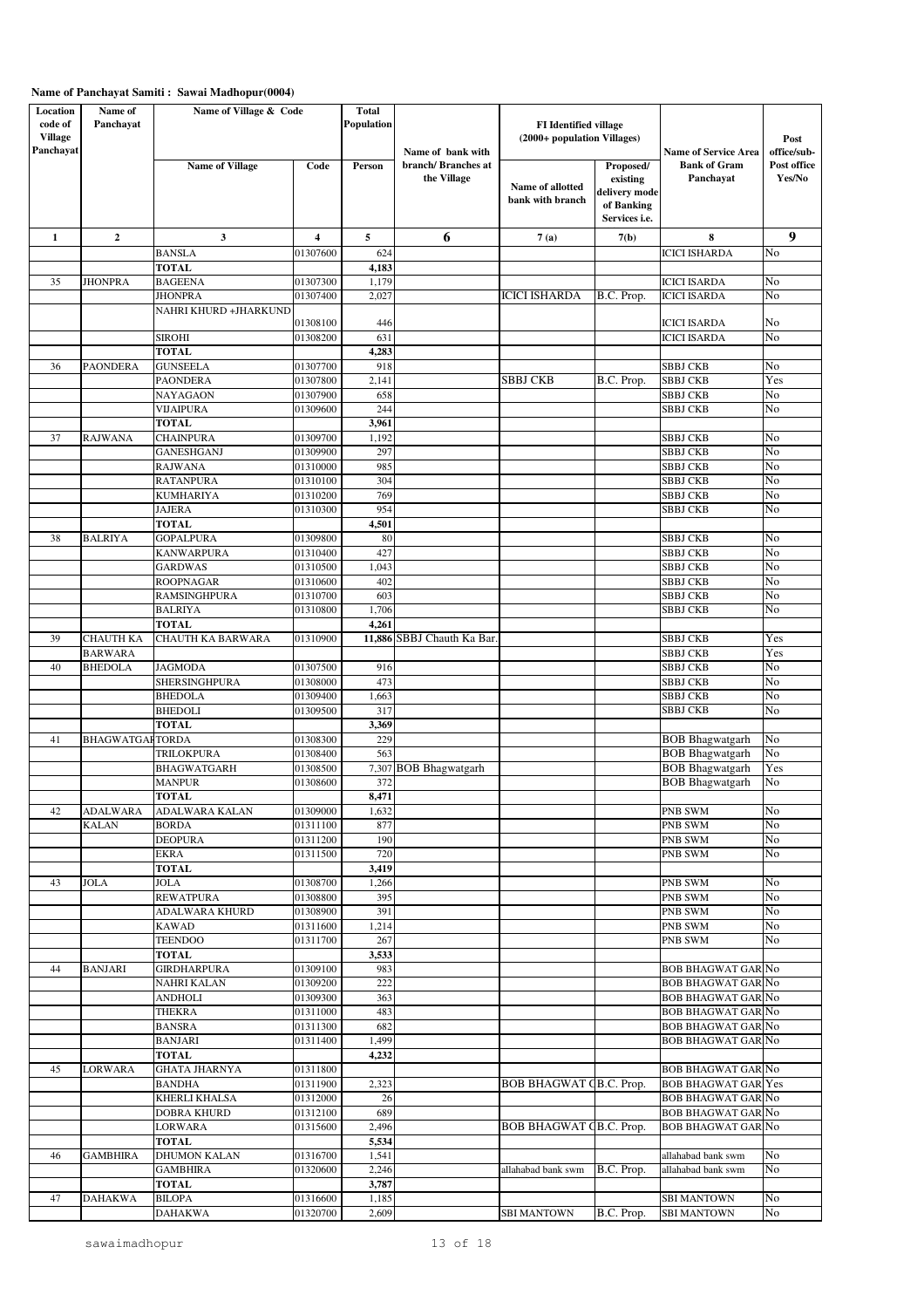| Location<br>code of<br><b>Village</b><br>Panchayat | Name of<br>Panchavat | <b>Total</b><br>Name of Village & Code<br><b>Population</b><br><b>FI</b> Identified village<br>(2000+ population Villages)<br>Name of bank with |          | <b>Name of Service Area</b> | Post<br>office/sub-               |                                      |                                                                              |                                  |                       |
|----------------------------------------------------|----------------------|-------------------------------------------------------------------------------------------------------------------------------------------------|----------|-----------------------------|-----------------------------------|--------------------------------------|------------------------------------------------------------------------------|----------------------------------|-----------------------|
|                                                    |                      | <b>Name of Village</b>                                                                                                                          | Code     | Person                      | branch/Branches at<br>the Village | Name of allotted<br>bank with branch | Proposed/<br>existing<br>delivery mode<br>of Banking<br>Services <i>i.e.</i> | <b>Bank of Gram</b><br>Panchavat | Post office<br>Yes/No |
| 1                                                  | $\mathbf{2}$         | 3                                                                                                                                               | 4        | 5                           | 6                                 | 7(a)                                 | 7(b)                                                                         | 8                                | 9                     |
|                                                    |                      | <b>JAISAPURA</b>                                                                                                                                | 01320800 |                             |                                   |                                      |                                                                              | <b>SBI MANTOWN</b>               | No                    |
|                                                    |                      | <b>TOTAL</b>                                                                                                                                    |          | 3.794                       |                                   |                                      |                                                                              |                                  |                       |
| *                                                  |                      | <b>KHERDA (RURAL)</b>                                                                                                                           | 01317200 |                             |                                   |                                      |                                                                              | <b>BOB MANTOWN</b>               | Yes                   |
| $\ast$                                             |                      | SAWAI MADHOPUR (RURAL)01320000                                                                                                                  |          |                             |                                   |                                      |                                                                              | <b>BOB MANTOWN</b>               | No                    |
| *                                                  |                      | <b>DHINGLA JATWARA</b><br><b>KHURD (RURAL)</b>                                                                                                  | 01320200 | 70                          |                                   |                                      |                                                                              | <b>BOB MANTOWN</b>               | No                    |
| $\ast$                                             |                      | <b>BAMBORI (RURAL)</b>                                                                                                                          | 01320300 | 1,100                       |                                   |                                      |                                                                              | <b>BOB MANTOWN</b>               | No                    |
|                                                    |                      | <b>TOTAL</b>                                                                                                                                    |          | 1,170                       |                                   |                                      |                                                                              |                                  |                       |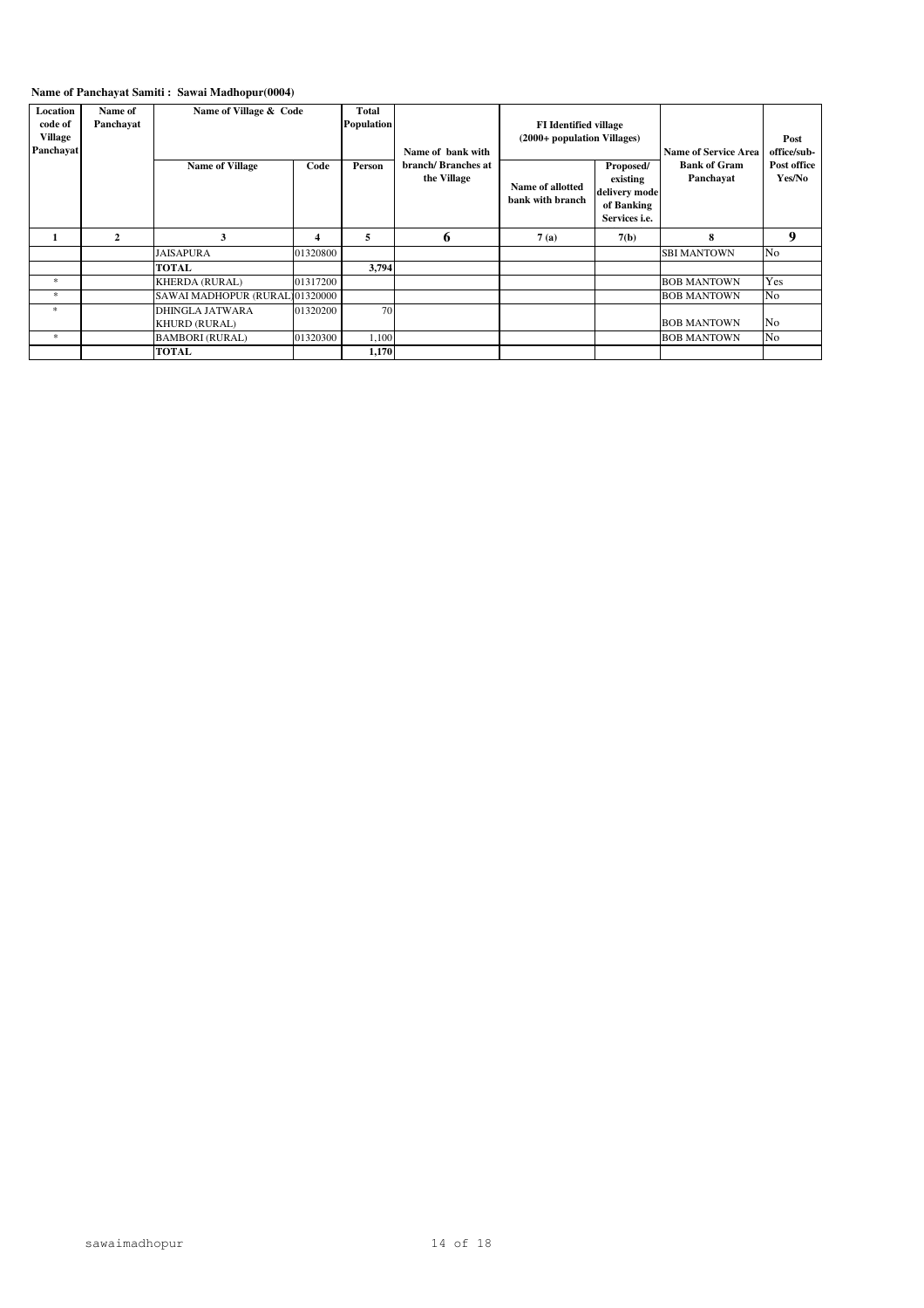## **IUMBER OF VILLAGES UNDER EACH GRAM PANCHAYAT**

**Name of Panchayat Samiti : Khandar(0005)**

| Location       | Name of                | Name of Village & Code   |          | <b>Total</b> |                   |                              |                         |                          |                       |
|----------------|------------------------|--------------------------|----------|--------------|-------------------|------------------------------|-------------------------|--------------------------|-----------------------|
| code of        | Panchayat              |                          |          | Population   |                   | <b>FI</b> Identified village | $(2000+$                |                          |                       |
| <b>Village</b> |                        |                          |          |              |                   |                              | population Villages)    |                          |                       |
| Panchayat      |                        |                          |          |              | Name of bank with |                              |                         | <b>Name of Service</b>   | Post office/sub-      |
|                |                        | <b>Name of Village</b>   | Code     | Person       | branch/Branches   |                              | Proposed/existing       | <b>Area Bank of Gram</b> | Post office<br>Yes/No |
|                |                        |                          |          |              | at the Village    | Name of                      | delivery mode of        | Panchayat                |                       |
|                |                        |                          |          |              |                   | allotted bank                | <b>Banking Services</b> |                          |                       |
|                |                        |                          |          |              |                   | with branch                  | i.e.                    |                          |                       |
|                |                        |                          |          |              |                   |                              | <b>BC/ATM/Branch</b>    |                          |                       |
| 1              | $\overline{2}$         | 3                        | 4        | 5            | 6                 | 7(a)                         | 7(b)                    | 8                        | 9                     |
| 01             | <b>BHOORI</b>          | <b>BASO KALAN</b>        | 01326800 | 638          |                   |                              |                         | BRGB KHANDAR             | Yes                   |
|                | <b>PAHARI</b>          | <b>BASO KHURD</b>        | 01326900 | 733          |                   |                              |                         | BRGB KHANDAR             | Yes                   |
|                |                        | <b>BHOORI PAHARI</b>     | 01327000 | 3,038        |                   | BRGB KHAN                    | B.C. (Prop.)            | BRGB KHANDAR             | Yes                   |
|                |                        | <b>TOTAL</b>             |          | 4,409        |                   |                              |                         |                          |                       |
| 02             | <b>DOONGRI</b>         | <b>DOONGRI</b>           | 01327100 | 1,656        |                   |                              |                         | <b>BRGB KHANDAR</b>      | No                    |
|                |                        | KHIDARPUR JADOO          | 01327200 | 1,218        |                   |                              |                         | BRGB KHANDAR             | No                    |
|                |                        | <b>DANG BHAVPUR</b>      | 01327300 | 187          |                   |                              |                         | BRGB KHANDAR             | No                    |
|                |                        | <b>BHAOPUR</b>           | 01328800 | 453          |                   |                              |                         | BRGB KHANDAR             | No                    |
|                |                        | <b>TALRA</b>             | 01328900 | 671          |                   |                              |                         | <b>BRGB KHANDAR</b>      | No                    |
|                |                        | KATHOOLI @ DHANAYCHA     | 01329000 | 343          |                   |                              |                         | <b>BRGB KHANDAR</b>      | No                    |
|                |                        | PADRA NIZAMAT            | 01329100 | 298          |                   |                              |                         | BRGB KHANDAR             | No                    |
|                |                        | <b>BHIR</b>              | 01329300 | 337          |                   |                              |                         | BRGB KHANDAR             | No                    |
|                |                        | <b>BHIR</b>              |          | 5,163        |                   |                              |                         |                          |                       |
| 03             | <b>BICHPURI</b>        | <b>DANG BAJOLI</b>       | 01327400 |              |                   |                              |                         | BRGB KHANDAR             | No                    |
|                | <b>GOOJRAN</b>         | <b>MOROJ</b>             | 01328300 | 1,417        |                   |                              |                         | BRGB KHANDAR             | No                    |
|                |                        | <b>BAJOLI</b>            | 01328400 | 1,797        |                   |                              |                         | <b>BRGB KHANDAR</b>      | $\overline{No}$       |
|                |                        | <b>KOONDLA</b>           | 01328500 |              |                   |                              |                         | BRGB KHANDAR             | No                    |
|                |                        | <b>BICHPURI GOOJRAN</b>  | 01330700 | 767          |                   |                              |                         | BRGB KHANDAR             | No                    |
|                |                        | <b>KANETI</b>            | 01330800 | 249          |                   |                              |                         | BRGB KHANDAR             | N <sub>o</sub>        |
|                |                        | <b>TOTAL</b>             |          | 4,230        |                   |                              |                         |                          |                       |
| 04             | <b>BALER</b>           | <b>BERAI</b>             | 01327500 | 480          |                   |                              |                         | <b>BOB BALER</b>         | No                    |
|                |                        | <b>ISARDA</b>            | 01327600 | 492          |                   |                              |                         | <b>BOB BALER</b>         | No                    |
|                |                        | CHIROJI KHERA            | 01327700 |              |                   |                              |                         | BOB BALER                | No                    |
|                |                        | <b>BALER</b>             | 01328100 |              | 3,577 BOB Baler   |                              |                         | BOB BALER                | Yes                   |
|                |                        | <b>TOTAL</b>             |          | 4,549        |                   |                              |                         |                          |                       |
| 05             | <b>KUREDI</b>          | <b>KUREDI</b>            | 01327800 | 1,673        |                   |                              |                         | <b>BOB BALER</b>         | No                    |
|                |                        | <b>KHIDARPUR JATAN</b>   | 01327900 | 1,130        |                   |                              |                         | <b>BOB BALER</b>         | No                    |
|                |                        | <b>BAGORA</b>            | 01332300 | 500          |                   |                              |                         | <b>BOB BALER</b>         | No                    |
|                |                        | <b>TOTAL</b>             |          | 3,303        |                   |                              |                         |                          |                       |
| 06             |                        | <b>RODAWAD KABEERPUR</b> | 01332000 | 523          |                   |                              |                         | <b>BOB BALER</b>         | No                    |
|                |                        | <b>MADHPURI</b>          | 01332100 | 182          |                   |                              |                         | <b>BOB BALER</b>         | No                    |
|                |                        | <b>JAKHODA</b>           | 01332400 | 545          |                   |                              |                         | <b>BOB BALER</b>         | No                    |
|                |                        | <b>RODAWAD</b>           | 01332500 | 1,751        |                   |                              |                         | <b>BOB BALER</b>         | No                    |
|                |                        | <b>KACHNARI</b>          | 01332600 | 87           |                   |                              |                         | <b>BOB BALER</b>         | No                    |
|                |                        | <b>SINGAN KACHH</b>      | 01339500 |              |                   |                              |                         | <b>BOB BALER</b>         | No.                   |
|                |                        | <b>TOTAL</b>             |          | 3,088        |                   |                              |                         |                          |                       |
| 07             | <b>KOSRA</b>           | <b>BICHPURI MISHRAN</b>  | 01328000 | 251          |                   |                              |                         | <b>BOB BALER</b>         | No                    |
|                | <b>CHHARETABEERPUR</b> |                          | 01328200 | 1,479        |                   |                              |                         | <b>BOB BALER</b>         | No                    |
|                |                        | KOSRA WITH CHHARETA      | 0133220  | 2,223        |                   | <b>BOB BALER</b>             | B.C. (Prop.)            | <b>BOB BALER</b>         | No                    |
|                |                        | <b>TOTAL</b>             |          | 3,953        |                   |                              |                         |                          |                       |
| 08             |                        | <b>AKHEGARI KUTALPUR</b> | 01331700 | 189          |                   |                              |                         | SBBJ KHANDAR             | No                    |
|                |                        | KARAULI GHATA            | 01331800 | 624          |                   |                              |                         | SBBJ KHANDAR             | No                    |
|                |                        | KISHANGARH CHHAHARA      | 01331900 | 545          |                   |                              |                         | <b>SBBJ KHANDAR</b>      | No                    |
|                |                        | <b>KAREERA KHURD</b>     | 01332700 | 801          |                   |                              |                         | <b>SBBJ KHANDAR</b>      | No                    |
|                |                        | <b>KAREERA KALAN</b>     | 01332800 | 403          |                   |                              |                         | SBBJ KHANDAR             | No                    |
|                |                        | AKHEGARH                 | 01332900 | 1,000        |                   |                              |                         | SBBJ KHANDAR             | No                    |
|                |                        | <b>TOTAL</b>             |          | 3,562        |                   |                              |                         |                          |                       |
| 09             |                        | SEEGOR KASEEGOR KALAN    | 01333000 | 1,602        |                   |                              |                         | <b>SBBJ KHANDAR</b>      | No                    |
|                |                        | <b>GOKULPUR</b>          | 01333100 | 325          |                   |                              |                         | SBBJ KHANDAR             | No                    |
|                |                        | <b>SEEGOR KHURD</b>      | 01338800 | 285          |                   |                              |                         | <b>SBBJ KHANDAR</b>      | No                    |
|                |                        | <b>CHAK SIGOR</b>        | 01338900 |              |                   |                              |                         | SBBJ KHANDAR             | No                    |
|                |                        | <b>MAMROT</b>            | 01339000 |              |                   |                              |                         | SBBJ KHANDAR             | No                    |
|                |                        | BARI KA CHHAHARA         | 01339100 | 135          |                   |                              |                         | SBBJ KHANDAR             | No                    |
|                |                        | AKODA                    | 01339200 | 1,352        |                   |                              |                         | SBBJ KHANDAR             | No                    |
|                |                        | <b>SEWTI KALAN</b>       | 01339400 | 387          |                   |                              |                         | SBBJ KHANDAR             | No                    |
|                |                        | <b>TOTAL</b>             |          | 4,086        |                   |                              |                         |                          |                       |
| 10             | <b>BAHRAWA KUDANA</b>  |                          | 01331400 | 631          |                   |                              |                         | SBBJ KHANDAR             | No                    |
|                | <b>KALAN</b>           | <b>BHOLANPUR</b>         | 01331500 | 426          |                   |                              |                         | SBBJ KHANDAR             | No                    |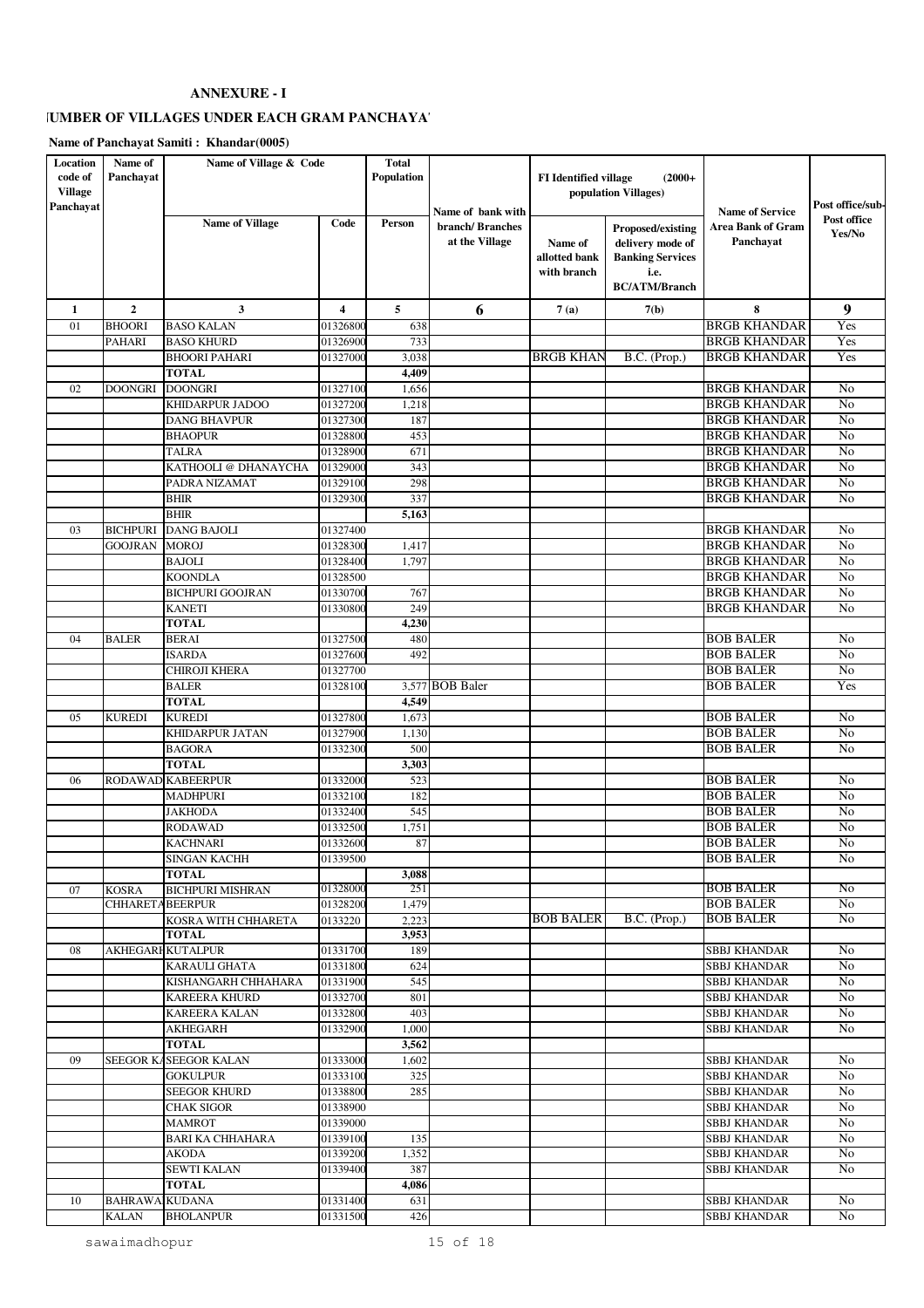| Location                  | Name of              | Name of Village & Code                |                         | <b>Total</b>   |                                                        |                                         |                                                                                                  |                                                                 |                       |
|---------------------------|----------------------|---------------------------------------|-------------------------|----------------|--------------------------------------------------------|-----------------------------------------|--------------------------------------------------------------------------------------------------|-----------------------------------------------------------------|-----------------------|
| code of<br><b>Village</b> | Panchayat            |                                       |                         | Population     |                                                        | <b>FI</b> Identified village            | $(2000+$<br>population Villages)                                                                 |                                                                 |                       |
| Panchayat                 |                      |                                       |                         |                |                                                        |                                         |                                                                                                  |                                                                 | Post office/sub-      |
|                           |                      | <b>Name of Village</b>                | Code                    | Person         | Name of bank with<br>branch/Branches<br>at the Village | Name of<br>allotted bank<br>with branch | Proposed/existing<br>delivery mode of<br><b>Banking Services</b><br>i.e.<br><b>BC/ATM/Branch</b> | <b>Name of Service</b><br><b>Area Bank of Gram</b><br>Panchayat | Post office<br>Yes/No |
| 1                         | $\overline{2}$       | 3                                     | $\overline{\mathbf{4}}$ | 5              | 6                                                      | 7(a)                                    | 7(b)                                                                                             | 8                                                               | 9                     |
|                           |                      | <b>BAHRAWADA KALAN</b>                | 01331600                | 3,147          | <b>BRANCH BOMaharastra</b>                             |                                         |                                                                                                  | <b>SBBJ KHANDAR</b>                                             | Yes                   |
|                           |                      | <b>BAHRAWADA KALAN</b>                | 01331600                | 3,147          | <b>BRANCH BOMah SBBJ KHANI</b>                         |                                         | B.C. Prop                                                                                        | <b>SBBJ KHANDAR</b>                                             | Yes                   |
|                           |                      | <b>TOTAL</b>                          |                         | 4,204          |                                                        |                                         |                                                                                                  |                                                                 |                       |
| 11                        | <b>KYARDA</b>        | <b>BANGARDA KHURD</b>                 | 01330900                | 375            |                                                        |                                         |                                                                                                  | <b>BOB BAH, KHURI</b>                                           | No                    |
|                           | KALAN                | <b>BANGARDA KALAN</b>                 | 01331000                | 292            |                                                        |                                         |                                                                                                  | <b>BOB BAH. KHURI</b>                                           | No                    |
|                           |                      | <b>KYARDA KALAN</b>                   | 01331100                | 1,737          |                                                        |                                         |                                                                                                  | <b>BOB BAH. KHURI</b>                                           | No                    |
|                           |                      | KARAULI TARACHAND                     | 01331200                | 893            |                                                        |                                         |                                                                                                  | <b>BOB BAH. KHURI</b>                                           | N <sub>o</sub>        |
|                           |                      | PEEPLET                               | 01331300                | 976            |                                                        |                                         |                                                                                                  | BOB BAH. KHURI                                                  | No                    |
|                           |                      | <b>TOTAL</b>                          | 01330500                | 4,273<br>2,079 |                                                        | <b>BRGB KHAND</b>                       | B.C. (Prop.)                                                                                     | <b>BRGB KHANDAR</b>                                             | Yes                   |
| 12                        |                      | TALAWAR/TALAWARA<br>DABICH            | 01333600                | 908            |                                                        |                                         |                                                                                                  | <b>BRGB KHANDAR</b>                                             | No                    |
|                           |                      | <b>TOTAL</b>                          |                         | 2,987          |                                                        |                                         |                                                                                                  |                                                                 |                       |
| 13                        | NAYPUR               | <b>NAYPUR</b>                         | 0132860                 | 1,165          |                                                        |                                         |                                                                                                  | <b>BRGB KHANDAR</b>                                             | No                    |
|                           |                      | SANWATA                               | 01328700                | 1,306          |                                                        |                                         |                                                                                                  | <b>BRGB KHANDAR</b>                                             | No                    |
|                           |                      | PEELERI                               | 01330600                | 827            |                                                        |                                         |                                                                                                  | <b>BRGB KHANDAR</b>                                             | No                    |
|                           |                      | <b>TOTAL</b>                          |                         | 3,298          |                                                        |                                         |                                                                                                  |                                                                 |                       |
| 14                        |                      | BARNAWA PADRI TOPKHANA                | 01333200                | 718            |                                                        |                                         |                                                                                                  | SBBJ KHANDAR                                                    | No                    |
|                           |                      | ON KALAL                              | 01333300                | 305            |                                                        |                                         |                                                                                                  | <b>SBBJ KHANDAR</b>                                             | No                    |
|                           |                      | <b>BARNAWADA</b>                      | 01333400                | 909            |                                                        |                                         |                                                                                                  | <b>SBBJ KHANDAR</b>                                             | No                    |
|                           |                      | <b>PARSIPURA</b>                      | 01333500                | 444            |                                                        |                                         |                                                                                                  | <b>SBBJ KHANDAR</b>                                             | No                    |
|                           |                      | <b>BANIPURA</b>                       | 01333700                | 196            |                                                        |                                         |                                                                                                  | <b>SBBJ KHANDAR</b>                                             | No                    |
|                           |                      | <b>BAROD</b>                          | 01338400                | 1,630          |                                                        |                                         |                                                                                                  | <b>SBBJ KHANDAR</b>                                             | N <sub>o</sub>        |
|                           |                      | <b>TOTAL</b>                          |                         | 4,202          |                                                        |                                         |                                                                                                  |                                                                 |                       |
| 15                        | KHANDAR              | <b>QILA KHANDAR</b>                   | 01333800                |                | <b>BOB KHANDAR</b>                                     |                                         |                                                                                                  | <b>BOB</b> Khandar                                              | No<br>Yes             |
|                           |                      | KASBA KHANDAR<br><b>KASBA KHANDAR</b> | 01334100                | 9,673<br>9,673 |                                                        |                                         |                                                                                                  | <b>BOB</b> Khandar<br><b>BOB</b> Khandar                        | Yes                   |
|                           |                      | KASBA KHANDAR                         |                         | 9,673          |                                                        |                                         |                                                                                                  | <b>BOB Khandar</b>                                              | Yes                   |
|                           |                      | KASBA KHANDAR                         |                         | 9,673          |                                                        |                                         |                                                                                                  | <b>BOB</b> Khandar                                              | Yes                   |
|                           |                      | <b>TOTAL</b>                          |                         | 9,673          |                                                        |                                         |                                                                                                  |                                                                 |                       |
| 16                        | ANIYALA              | <b>ON MEENA</b>                       | 01338500                | 511            |                                                        |                                         |                                                                                                  | <b>BOB KHANDAR</b>                                              | No                    |
|                           |                      | ANIYALA                               | 01338600                | 905            |                                                        |                                         |                                                                                                  | <b>BOB KHANDAR</b>                                              | No                    |
|                           |                      | PADRA BARDAR                          | 01338700                | 791            |                                                        |                                         |                                                                                                  | <b>BOB KHANDAR</b>                                              | No                    |
|                           |                      | <b>BARWAS</b>                         | 01339300                | 1,095          |                                                        |                                         |                                                                                                  | <b>BOB KHANDAR</b>                                              | No                    |
|                           |                      | <b>TOTAL</b>                          |                         | 3,302          |                                                        |                                         |                                                                                                  |                                                                 |                       |
| 17                        | <b>GANDAWA BOHNA</b> |                                       | 01338000                | 730            |                                                        |                                         |                                                                                                  | <b>CBI</b> Gandawar                                             | No                    |
|                           |                      | <b>BINJARI</b>                        | 01338100                | 220            |                                                        |                                         |                                                                                                  | CBI Gandawar                                                    | N <sub>0</sub>        |
|                           |                      | <b>GANDAWAR</b>                       | 01338200                |                | 1.585 CBI Gandawar                                     |                                         |                                                                                                  | <b>CBI</b> Gandawar                                             | No                    |
|                           |                      | PEEPALDA                              | 01338300                | 1,219          |                                                        |                                         |                                                                                                  | CBI Gandawar                                                    | N <sub>0</sub>        |
| 18                        | GOTHRA               | TOTAL<br><b>RAWARA</b>                | 01334000                | 3,754<br>822   |                                                        |                                         |                                                                                                  | CBI Gandawar                                                    | No                    |
|                           |                      | <b>JAISINGHPURA</b>                   | 01334200                | 877            |                                                        |                                         |                                                                                                  | CBI Gandawar                                                    | No                    |
|                           |                      | <b>ISHAPURA</b>                       | 01334300                |                |                                                        |                                         |                                                                                                  | CBI Gandawar                                                    | No                    |
|                           |                      | <b>CHAK ISHAPURA</b>                  | 01334400                |                |                                                        |                                         |                                                                                                  | <b>CBI</b> Gandawar                                             | No                    |
|                           |                      | MUKANDPURA                            | 01334500                | 396            |                                                        |                                         |                                                                                                  | CBI Gandawar                                                    | No                    |
|                           |                      | <b>KAMOKHARI</b>                      | 01334600                | 436            |                                                        |                                         |                                                                                                  | CBI Gandawar                                                    | No                    |
|                           |                      | <b>GOTHRA</b>                         | 01334700                | 1,862          |                                                        |                                         |                                                                                                  | CBI Gandawar                                                    | No                    |
|                           |                      | <b>TOTAL</b>                          |                         | 4,393          |                                                        |                                         |                                                                                                  |                                                                 |                       |
| 19                        |                      | MEI KALANMEI KALAN                    | 01334800                | 1,661          |                                                        |                                         |                                                                                                  | CBI Gandawar                                                    | No                    |
|                           |                      | MEI KHURD                             | 01334900                | 942            |                                                        |                                         |                                                                                                  | CBI Gandawar                                                    | No                    |
|                           |                      | UMRI FIROZPUR                         | 01335000                |                |                                                        |                                         |                                                                                                  | CBI Gandawar                                                    | No                    |
|                           |                      | <b>PAWANDI</b>                        | 01337600                | 327            |                                                        |                                         |                                                                                                  | CBI Gandawar                                                    | N <sub>0</sub>        |
|                           |                      | <b>SANWALPUR</b>                      | 01337700                | 598            |                                                        |                                         |                                                                                                  | CBI Gandawar                                                    | No                    |
| 20                        |                      | <b>TOTAL</b><br>KHANDEOI GOPALPURA    | 01335300                | 3,528<br>315   |                                                        |                                         |                                                                                                  | <b>BOB BAH. KHURI</b>                                           | No                    |
|                           |                      | <b>KATAR</b>                          | 01337100                | 1,114          |                                                        |                                         |                                                                                                  | <b>BOB BAH. KHURI</b>                                           | No                    |
|                           |                      | PHARIYA                               | 01337400                | 1,005          |                                                        |                                         |                                                                                                  | <b>BOB BAH. KHURI</b>                                           | No                    |
|                           |                      | KHANDEOLAN                            | 01337500                | 937            |                                                        |                                         |                                                                                                  | <b>BOB BAH. KHURI</b>                                           | No                    |
|                           |                      | SONKACHH                              | 01337800                | 997            |                                                        |                                         |                                                                                                  | <b>BOB BAH. KHURI</b>                                           | No                    |
|                           |                      | TOTAL                                 |                         | 4,368          |                                                        |                                         |                                                                                                  |                                                                 |                       |
| 21                        | PALI                 | <b>CHAK DHARAMPURI</b>                | 01336500                | 1,287          |                                                        |                                         |                                                                                                  | <b>BOB BAH. KHURI</b>                                           | No                    |
|                           |                      | DHARAMPURI                            | 01336600                | 466            |                                                        |                                         |                                                                                                  | <b>BOB BAH. KHURI</b>                                           | No                    |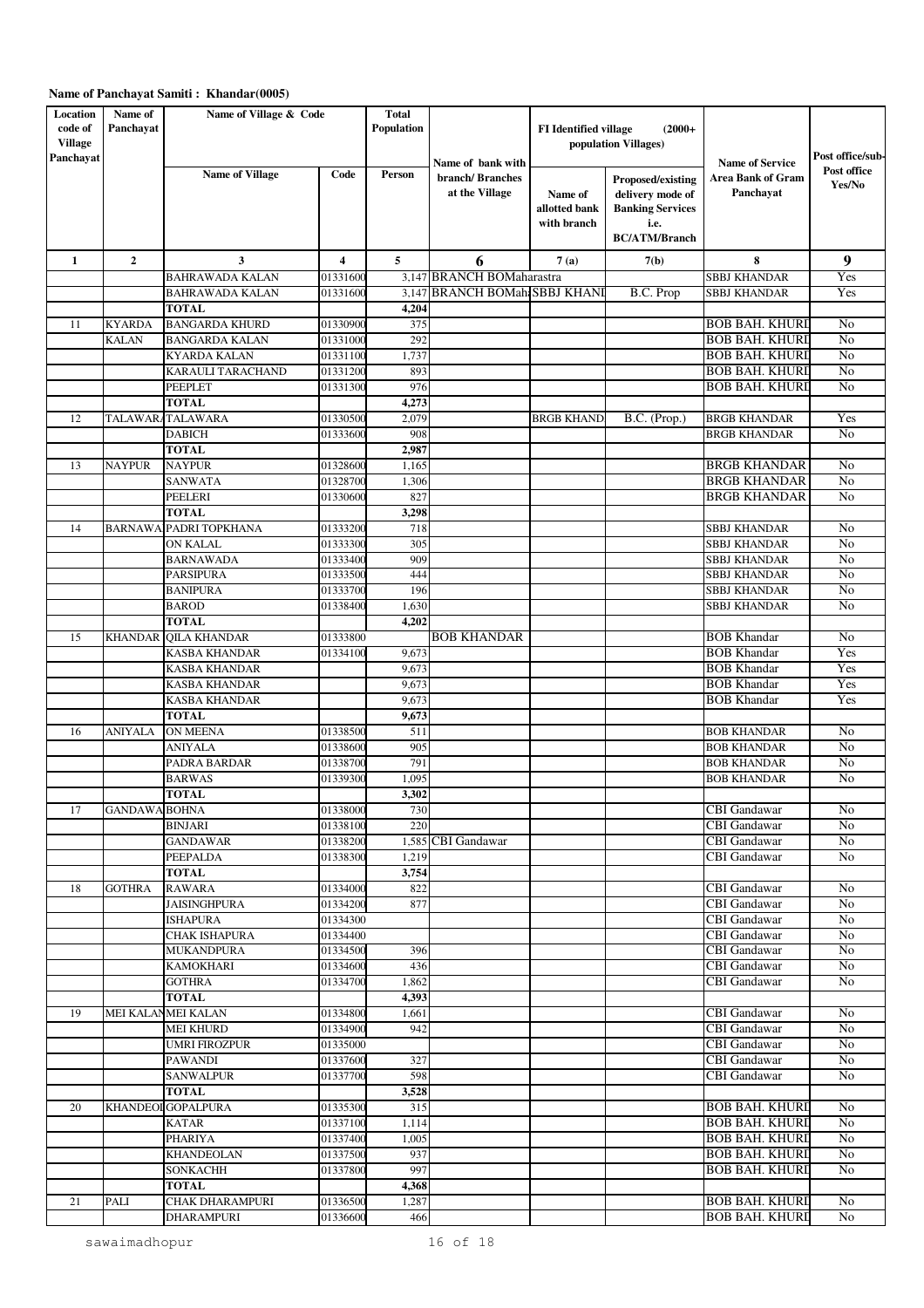| Location                  | Name of                   | Name of Village & Code              |                         | <b>Total</b>   |                                                        |                                         |                                                                                                  |                                                          |                       |
|---------------------------|---------------------------|-------------------------------------|-------------------------|----------------|--------------------------------------------------------|-----------------------------------------|--------------------------------------------------------------------------------------------------|----------------------------------------------------------|-----------------------|
| code of<br><b>Village</b> | Panchayat                 |                                     |                         | Population     |                                                        | <b>FI</b> Identified village            | $(2000+$<br>population Villages)                                                                 |                                                          | Post office/sub-      |
| Panchayat                 |                           | <b>Name of Village</b>              | Code                    | Person         | Name of bank with<br>branch/Branches<br>at the Village | Name of<br>allotted bank<br>with branch | Proposed/existing<br>delivery mode of<br><b>Banking Services</b><br>i.e.<br><b>BC/ATM/Branch</b> | <b>Name of Service</b><br>Area Bank of Gram<br>Panchayat | Post office<br>Yes/No |
| 1                         | $\overline{2}$            | 3                                   | $\overline{\mathbf{4}}$ | 5              | 6                                                      | 7(a)                                    | 7(b)                                                                                             | 8                                                        | 9                     |
|                           |                           | SEWTI KHURD                         | 01336700                | 1,287          |                                                        |                                         |                                                                                                  | <b>BOB BAH. KHURI</b>                                    | No                    |
|                           |                           | PALI                                | 01336800                | 1,063          |                                                        |                                         |                                                                                                  | BOB BAH. KHURI                                           | No                    |
|                           |                           | JAILALPURA                          | 01336900                | 179            |                                                        |                                         |                                                                                                  | <b>BOB BAH. KHURI</b>                                    | No                    |
|                           |                           | <b>NARWALAN</b>                     | 01337000                | 437            |                                                        |                                         |                                                                                                  | <b>BOB BAH. KHURI</b>                                    | No                    |
|                           |                           | MEENA KHERI                         | 01337900                | 548            |                                                        |                                         |                                                                                                  | BOB BAH. KHURI                                           | No                    |
|                           |                           | <b>TOTAL</b>                        |                         | 3,980          |                                                        |                                         |                                                                                                  |                                                          |                       |
| 22                        | DAULATPU                  | <b>KYARDA KHURD</b>                 | 01336400                | 1,539          |                                                        |                                         |                                                                                                  | <b>BOB BAH. KHURI</b>                                    | No                    |
|                           |                           | DAULATPURA<br><b>TOTAL</b>          | 01337200                | 1,666<br>3,205 |                                                        |                                         |                                                                                                  | BOB BAH. KHURI                                           | No                    |
| 23                        |                           | BAHRAWN BAHRAWANDA KHURD            | 01337300                | 4,783          | <b>BOB Beh.Khurd</b>                                   |                                         |                                                                                                  | <b>BOB BAH. KHURI</b>                                    | Yes                   |
| 24                        | <b>ALLAPUR</b>            | <b>BADHPUR</b>                      | 01336000                | 1,119          |                                                        |                                         |                                                                                                  | <b>BOB BAH. KHURI</b>                                    | No                    |
|                           |                           | <b>SUKHWAS</b>                      | 01336100                | 84             |                                                        |                                         |                                                                                                  | BOB BAH. KHURI                                           | No                    |
|                           |                           | <b>ALLAPUR</b>                      | 01336200                | 1,298          |                                                        |                                         |                                                                                                  | <b>BOB BAH. KHURI</b>                                    | No                    |
|                           |                           | <b>BERNA</b>                        | 01336300                | 572            |                                                        |                                         |                                                                                                  | <b>BOB BAH. KHURI</b>                                    | No                    |
|                           |                           | <b>TOTAL</b>                        |                         | 3,073          |                                                        |                                         |                                                                                                  |                                                          |                       |
| 25                        | <b>CHHAN</b>              | <b>INDALA</b>                       | 01335400                | 83             |                                                        |                                         |                                                                                                  | C.B.I. Chhan                                             | No                    |
|                           |                           | <b>MIYAPUR</b>                      | 01335500                | 21             |                                                        |                                         |                                                                                                  | C.B.I. Chhan                                             | No                    |
|                           |                           | NACHHAI                             | 01335600                | 17             |                                                        |                                         |                                                                                                  | C.B.I. Chhan                                             | No                    |
|                           |                           | JETPUR                              | 01335700                | 1,511          |                                                        |                                         |                                                                                                  | C.B.I. Chhan                                             | No                    |
|                           |                           | <b>CHHAN</b>                        | 01335800                | 7,081          | C.B.I. Chhan                                           |                                         |                                                                                                  | C.B.I. Chhan<br>C.B.I. Chhan                             | Yes<br>Yes            |
|                           |                           | CHHAN<br>GANDAYATA                  | 01335800<br>01335900    | 7,081<br>161   |                                                        |                                         |                                                                                                  | C.B.I. Chhan                                             | N <sub>o</sub>        |
|                           |                           | <b>TOTAL</b>                        |                         | 15,955         |                                                        |                                         |                                                                                                  |                                                          |                       |
| 26                        | <b>GOTH BIHA PHOOLERI</b> |                                     | 01329200                | 827            |                                                        |                                         |                                                                                                  | <b>BOB KHANDAR</b>                                       | No                    |
|                           |                           | CHIROLI                             | 01329400                |                |                                                        |                                         |                                                                                                  | <b>BOB KHANDAR</b>                                       | No                    |
|                           |                           | <b>HANOTYA</b>                      | 01329500                |                |                                                        |                                         |                                                                                                  | <b>BOB KHANDAR</b>                                       | No                    |
|                           |                           | KACHEEDA KALAN                      | 01329600                |                |                                                        |                                         |                                                                                                  | <b>BOB KHANDAR</b>                                       | No                    |
|                           |                           | LAKKARDA                            | 01329700                |                |                                                        |                                         |                                                                                                  | BOB KHANDAR                                              | No                    |
|                           |                           | <b>KACHEEDA KHURD</b>               | 01329800                |                |                                                        |                                         |                                                                                                  | <b>BOB KHANDAR</b>                                       | No                    |
|                           |                           | <b>BAREDA</b>                       | 01329900                |                |                                                        |                                         |                                                                                                  | <b>BOB KHANDAR</b>                                       | No                    |
|                           |                           | PREMPURA                            | 01330000                |                |                                                        |                                         |                                                                                                  | <b>BOB KHANDAR</b>                                       | No                    |
|                           |                           | ITAWADA<br>GOTH BIHARI              | 01330100<br>01330200    | 266<br>1,192   |                                                        |                                         |                                                                                                  | <b>BOB KHANDAR</b><br><b>BOB KHANDAR</b>                 | No<br>No              |
|                           |                           | <b>BANPUR</b>                       | 01330300                | 52             |                                                        |                                         |                                                                                                  | <b>BOB KHANDAR</b>                                       | $\overline{No}$       |
|                           |                           | <b>SANWAS</b>                       | 01330400                | 455            |                                                        |                                         |                                                                                                  | <b>BOB KHANDAR</b>                                       | No                    |
|                           |                           | <b>KUSHALPUR</b>                    | 01333900                | 178            |                                                        |                                         |                                                                                                  | <b>BOB KHANDAR</b>                                       | No                    |
|                           |                           | LAHPUR                              | 01335100                | 13             |                                                        |                                         |                                                                                                  | <b>BOB KHANDAR</b>                                       | No                    |
|                           |                           | CHHANDAL CHHANDALI                  | 01335200                |                |                                                        |                                         |                                                                                                  | <b>BOB KHANDAR</b>                                       | No                    |
|                           |                           | TOTAL                               |                         | 2,156          |                                                        |                                         |                                                                                                  |                                                          |                       |
| 27                        | DUMODA                    | <b>HAJJAM KHERI</b>                 | 01322700                | 355            |                                                        |                                         |                                                                                                  | <b>BOB PHALODI</b>                                       | No                    |
|                           |                           | <b>KUSHALIPURA</b>                  | 01322800                | 330            |                                                        |                                         |                                                                                                  | <b>BOB PHALODI</b>                                       | No                    |
|                           |                           | <b>HALONDA</b>                      | 01322900                | 1,125          |                                                        |                                         |                                                                                                  | <b>BOB PHALODI</b>                                       | No                    |
|                           |                           | AJABPURA                            | 01323000                |                |                                                        |                                         |                                                                                                  | <b>BOB PHALODI</b>                                       | No                    |
|                           |                           | <b>SHAHRPURA</b><br><b>KHALWARA</b> | 01323100<br>01323200    |                |                                                        |                                         |                                                                                                  | <b>BOB PHALODI</b><br><b>BOB PHALODI</b>                 | No<br>No              |
|                           |                           | <b>MOR DOONGRI</b>                  | 01323300                | 332            |                                                        |                                         |                                                                                                  | <b>BOB PHALODI</b>                                       | No                    |
|                           |                           | <b>GURHA</b>                        | 01323400                |                |                                                        |                                         |                                                                                                  | <b>BOB PHALODI</b>                                       | No                    |
|                           |                           | NAKDI RAHMANPURA                    | 01323500                |                |                                                        |                                         |                                                                                                  | <b>BOB PHALODI</b>                                       | No                    |
|                           |                           | <b>BODAL</b>                        | 01323600                | 565            |                                                        |                                         |                                                                                                  | <b>BOB PHALODI</b>                                       | No                    |
|                           |                           | DUMODA                              | 01324000                | 990            |                                                        |                                         |                                                                                                  | <b>BOB PHALODI</b>                                       | No                    |
|                           |                           | <b>KAILASHPURI</b>                  | 01324100                | 850            |                                                        |                                         |                                                                                                  | <b>BOB PHALODI</b>                                       | No                    |
|                           |                           | <b>HINDWAR</b>                      | 01324200                | 1,320          |                                                        |                                         |                                                                                                  | <b>BOB PHALODI</b>                                       | No                    |
|                           |                           | <b>TOTAL</b>                        |                         | 5,867          |                                                        |                                         |                                                                                                  |                                                          |                       |
| 28                        |                           | PHALAUDI PHALAUDI                   | 01324300                |                | 4,018 BOB Phalodi                                      |                                         |                                                                                                  | <b>BOB PHALODI</b>                                       | Yes                   |
|                           |                           | <b>BHATPURA</b><br>TETRA            | 01324400<br>01324500    | 230<br>325     |                                                        |                                         |                                                                                                  | <b>BOB PHALODI</b><br><b>BOB PHALODI</b>                 | No.<br>No             |
|                           |                           | <b>TOTAL</b>                        |                         | 4,573          |                                                        |                                         |                                                                                                  |                                                          |                       |
| 29                        | CHITARA                   | <b>MUNDRAHERI</b>                   | 01324600                | 379            |                                                        |                                         |                                                                                                  | <b>BOB PHALODI</b>                                       | No                    |
|                           |                           | <b>DOLADA</b>                       | 01324700                | 793            |                                                        |                                         |                                                                                                  | <b>BOB PHALODI</b>                                       | No                    |
|                           |                           | <b>CHITARA</b>                      | 01325900                | 729            |                                                        |                                         |                                                                                                  | <b>BOB PHALODI</b>                                       | No                    |
|                           |                           | KISHANPURA                          | 01326000                | 334            |                                                        |                                         |                                                                                                  | <b>BOB PHALODI</b>                                       | No                    |